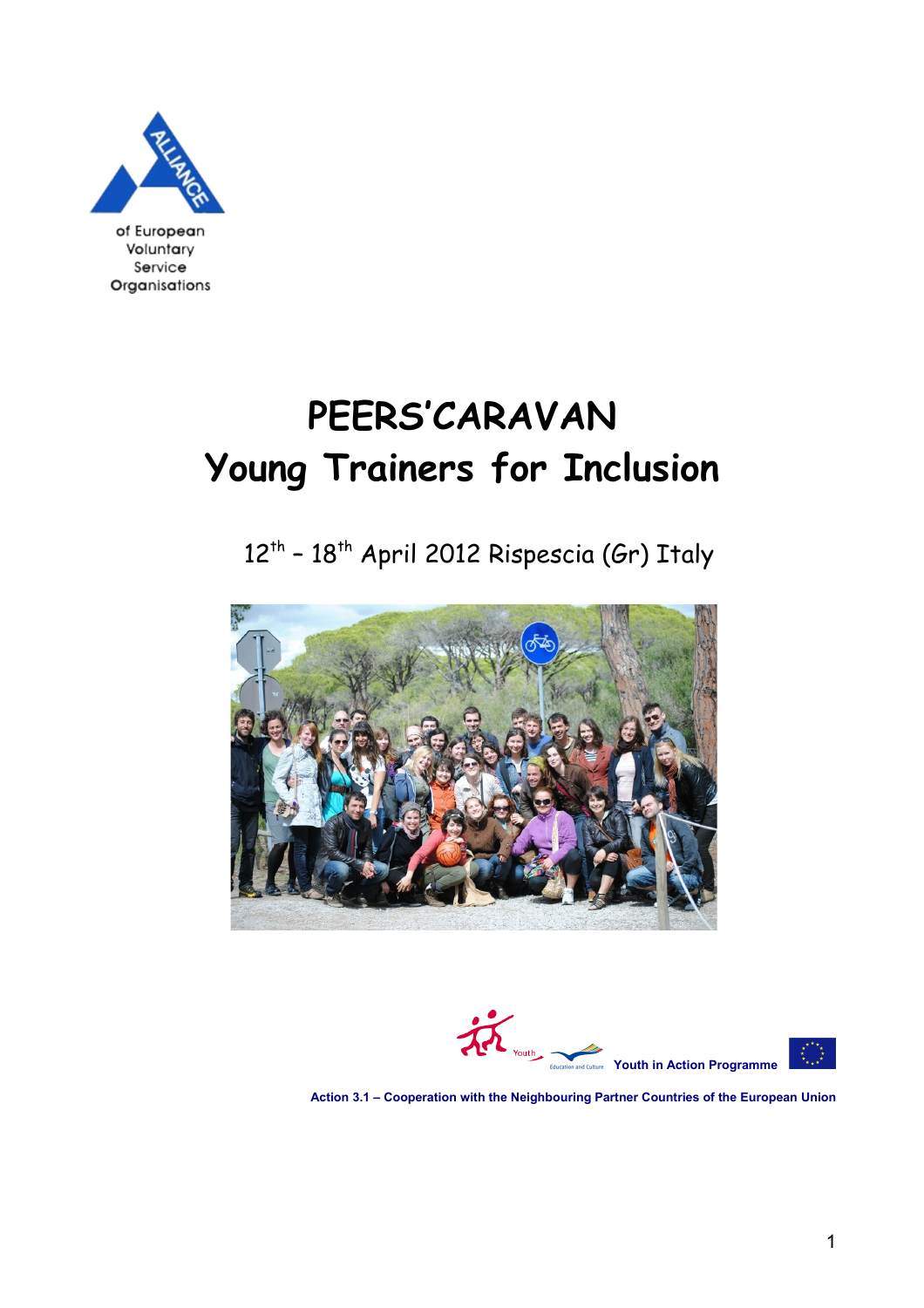# **INDEX**

| 12 <sup>th</sup> APRIL 2012 - Thursday (1st DAY)                       | pp. 3  |
|------------------------------------------------------------------------|--------|
| 13 <sup>th</sup> APRIL 2012 - Friday (2 <sup>nd</sup> DAY)             | pp. 16 |
| 14th APRIL 2012 - Saturday (3rd DAY)                                   | pp. 28 |
| 15 <sup>th</sup> APRIL 2012 - Sunday (4 <sup>th</sup> DAY)             | pp. 31 |
| 16 <sup>th</sup> APRIL 2012 - Monday (5 <sup>th</sup> DAY) STUDY VISIT |        |
| 17 <sup>th</sup> APRIL 2012 - Tuesday (6 <sup>th</sup> DAY)            | pp. 48 |
| 18 <sup>th</sup> APRIL 2012 - Wednesday (7 <sup>th</sup> DAY)          | pp. 54 |

邳 MORN AFT. Ho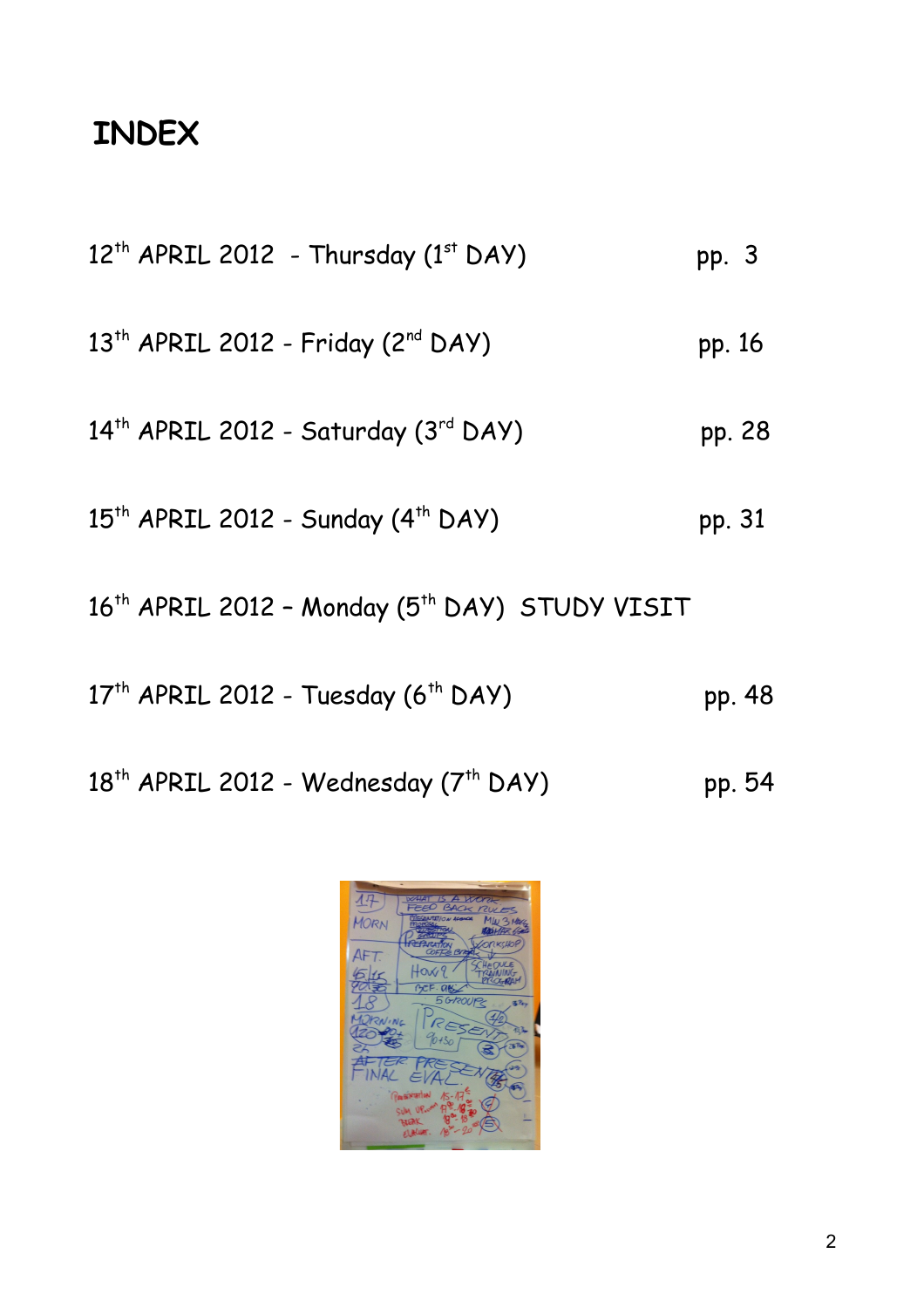# **12th APRIL 2012 - Thursday (1st DAY)**

### **ICE BREAKERS AND NAME GAMES**

### **Title: Name ball**

Tool details:

| Title           | Name ball                                                                                                                                                                                                                                                                                                                   |
|-----------------|-----------------------------------------------------------------------------------------------------------------------------------------------------------------------------------------------------------------------------------------------------------------------------------------------------------------------------|
| Tool type       | Ice breaker/Name game                                                                                                                                                                                                                                                                                                       |
| Tool topic/s    | Getting to know each other<br>Creation of the group                                                                                                                                                                                                                                                                         |
| Aim             | To remember the names and to make participants interact                                                                                                                                                                                                                                                                     |
| Material needed | One ball                                                                                                                                                                                                                                                                                                                    |
| <b>Duration</b> | 5 minutes                                                                                                                                                                                                                                                                                                                   |
| Description     | Trainer invites participants to stand in a circle. In the first part of<br>the game, each participant has to throw the ball to another<br>participant saying his/her name. In the second part, each participant<br>has to throw the ball to another participant saying the name of the<br>person who is receiving the ball. |

### **Title: Alphabetic order**

| Title        | Alphabetic order         |
|--------------|--------------------------|
| Tool type    | Ice breaker              |
| Tool topic/s | Non verbal communication |
|              |                          |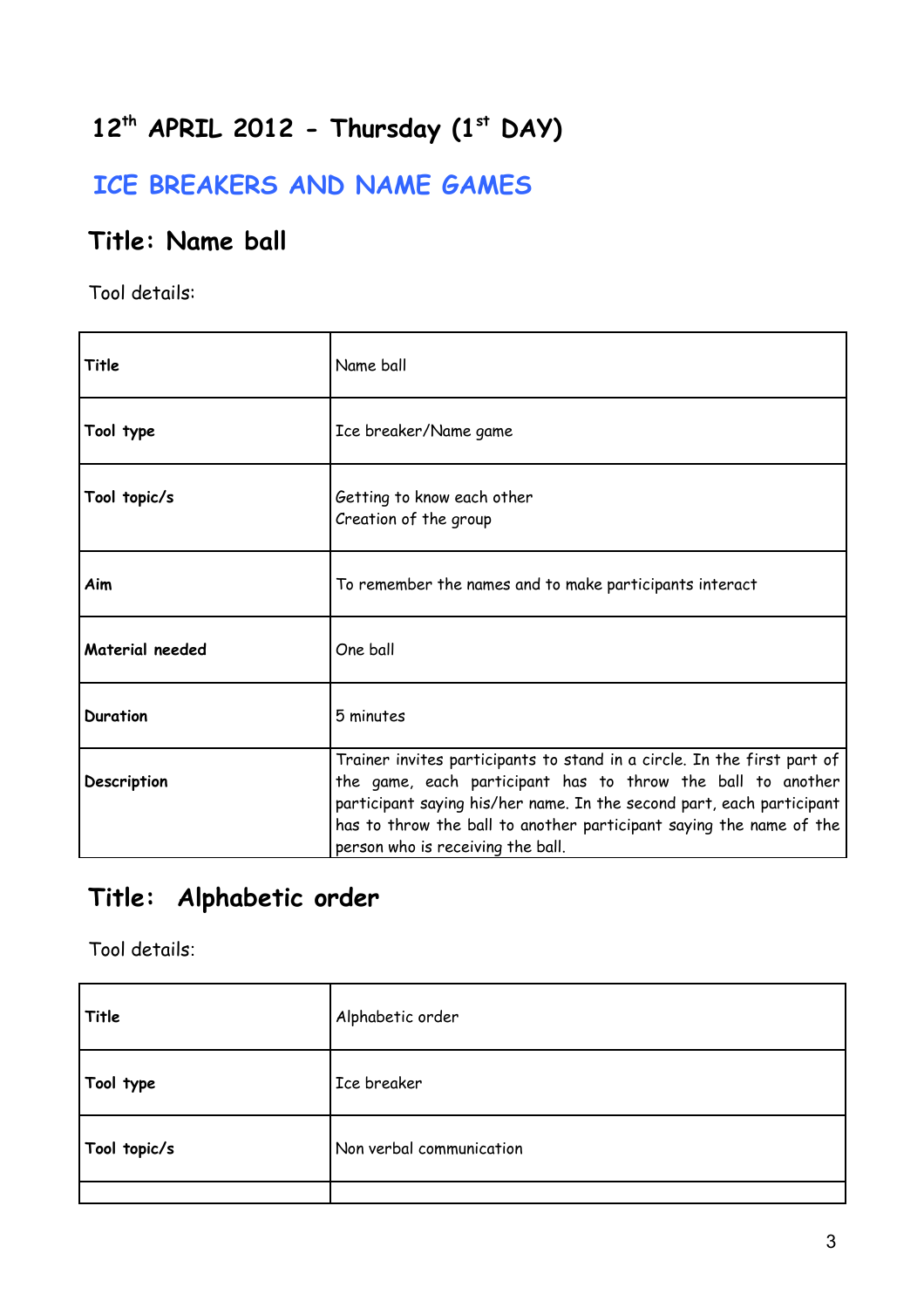| Aim             | To make the group practice with the names; to demonstrate that it<br>does exist several, different types of communication and that there<br>are also several ways to interact through non verbal communication                                                                                                                                                                                                                                                                                                                                                                                                                                                                                                                                                                   |
|-----------------|----------------------------------------------------------------------------------------------------------------------------------------------------------------------------------------------------------------------------------------------------------------------------------------------------------------------------------------------------------------------------------------------------------------------------------------------------------------------------------------------------------------------------------------------------------------------------------------------------------------------------------------------------------------------------------------------------------------------------------------------------------------------------------|
| Material needed | Adhesive tape                                                                                                                                                                                                                                                                                                                                                                                                                                                                                                                                                                                                                                                                                                                                                                    |
| Duration        | 20 minutes                                                                                                                                                                                                                                                                                                                                                                                                                                                                                                                                                                                                                                                                                                                                                                       |
| Description     | Trainer explains that a competition is starting and divides the<br>participants in 2 groups. Each group will represent a team. Two long<br>adhesive tape lines are stuck on the floor and participants are asked<br>to create a line and to touch the line with their feet. The game has<br>to be played in silent. Participants have to find "alternative ways" to<br>communicate and when they have to move from their position, they<br>cannot leave the strip with their feet. The first task is to create the<br>alphabetic order of the team from A to Z. The group who is finishing<br>first has to raise the arms. The second task is to create the age<br>order of the team from the youngest to the oldest. The group who is<br>finishing first has to raise the arms. |

# **Title: Pleased to meet you and the animal in you**

| Title           | Pleased to meet you and the animal in you                                                                                                                                                                              |
|-----------------|------------------------------------------------------------------------------------------------------------------------------------------------------------------------------------------------------------------------|
| Tool type       | Introduction activity                                                                                                                                                                                                  |
| Tool topic/s    | Getting to know each other and group creation                                                                                                                                                                          |
| Aim             | To start getting to know each other, break the ice, remember the<br>names and to make participants interact in a funny and stimulating<br>way                                                                          |
| Material needed | If we take the drawing option, markers and paper.<br>If we take the balloons option, balloons and permanent markers                                                                                                    |
| Duration        | It can range from 20 minutes to more minutes, depending on the<br>group size                                                                                                                                           |
| Description     | Participants introduce themselves, telling both objective and<br>stimulating things about them.<br>For example: my name, place of birth, organisation and the animal I<br>feel closer to (or that I would love to be). |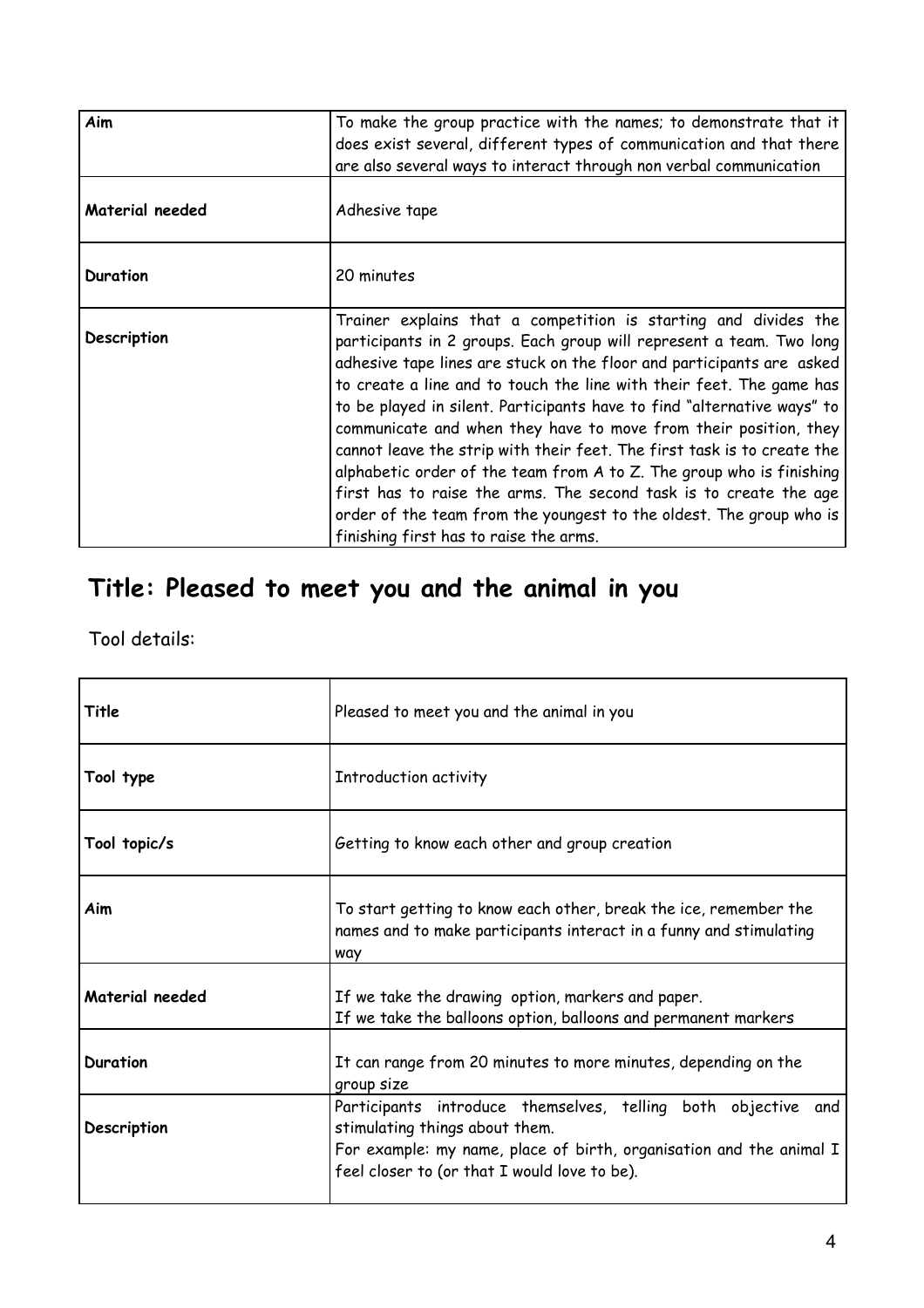| Classic way: first couple, then in plenary<br>Usually the best is that first we do it in couples; one explains to the<br>other who they are in the terms defined. After that, the couple<br>explains to the group who is his/her colleague.<br>It is a good thing, because we avoid shyness, by talking in couples<br>(and building confidence) and as well by introducing the other, not<br>oneself. |
|-------------------------------------------------------------------------------------------------------------------------------------------------------------------------------------------------------------------------------------------------------------------------------------------------------------------------------------------------------------------------------------------------------|
| Individually:<br>If we don't do it in couples, each person tells in plenary the 3<br>features chosen (name, place, animal).<br>It is a little risky in this case, as people are not confident yet. Then<br>we can combine with the sound of the animal, to break the ice, or mix<br>it with the balloons option<br><b>Balloons way:</b>                                                               |
| Don't tell it to a couple, tell it to your balloon. Fill the balloon with<br>air, write your name on it, draw yourself there and the animal you are<br>(you have 3 minutes). Then you explain in plenary and throw the<br>balloon to the middle of the circle.                                                                                                                                        |

### **WELCOME CEREMONY**

### **Welcome ceremony**

| Title           | Welcome ceremony                                                                                                                                                                     |
|-----------------|--------------------------------------------------------------------------------------------------------------------------------------------------------------------------------------|
| Tool type       | Ice breaking and team building + first step in the social inclusion and<br>sustainability                                                                                            |
| Tool topic/s    | Getting to know each other                                                                                                                                                           |
| Aim             | To break the ice; to create the proper atmosphere for the training;<br>to introduce participants. to the training and to the training topics                                         |
| Material needed | 50 white T-Shirt; 50 Note book; 50 pens; markers; 35 strips of<br>fabric (black); colours (for cloths); tempera colours; brushes;<br>flipcharts; plastic (to cover the floor); music |
| <b>Duration</b> | 45 minutes                                                                                                                                                                           |
| Description     | Setting: the plenary room, the plastic to cover the floor and the<br>flipcharts above the plastic. 43 position, one t-shirt, one note book                                           |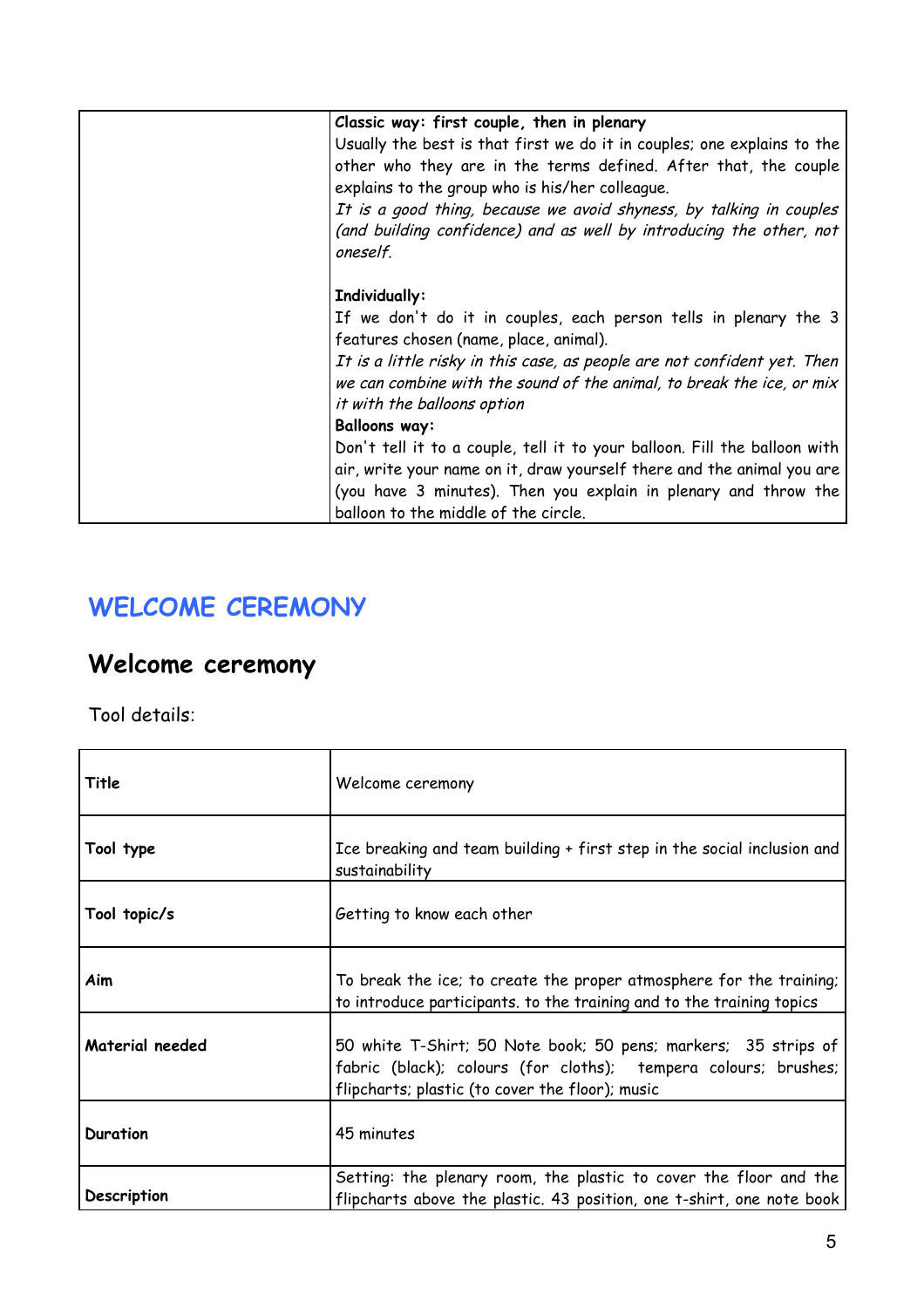| and one pen in front of each + colours and brushes in the middle.      |
|------------------------------------------------------------------------|
| Before entering trainers explain to the participants that they have    |
| to bear in mind the definition (no longer than one sentence or even a  |
| key-word) of what do "social inclusion" and "sustainability" mean for  |
| them. Then participants are blinded and are welcomed in the room       |
| (approximately 4 each time) They are brought by each trainer in        |
| front of their position. The strips fabric are moved on and they will  |
| be asked to take their time, to reflect about their definition and to  |
| write the sentence on the T-shirt + their name. Then trainers will     |
| make them paint their handprint on the t-shirt and will explain that   |
| they should bring it with them for the whole duration of the training, |
| like the notebook and the pen.                                         |
|                                                                        |

### **EXPECTATION, FEARS AND CONTRIBUTIONS**

# **Title: Expectations, fears and contributions in groups**

| Title           | Fears, expectations and contributions in groups                                                                                                                                                                                                                                                                                                                  |
|-----------------|------------------------------------------------------------------------------------------------------------------------------------------------------------------------------------------------------------------------------------------------------------------------------------------------------------------------------------------------------------------|
| Tool type       | Work in group about fears, expectations and contributions                                                                                                                                                                                                                                                                                                        |
| Tool topic/s    | Getting to know each other and group creation                                                                                                                                                                                                                                                                                                                    |
| Aim             | To share within the group the fears and the expectations toward the<br>experience                                                                                                                                                                                                                                                                                |
| Material needed | Flipchart, paper, journals, news papers, colours, markers, glue,<br>scissors                                                                                                                                                                                                                                                                                     |
| <b>Duration</b> | 60 minutes                                                                                                                                                                                                                                                                                                                                                       |
| Description     | The group is divided in 6 sub-groups (5 participants each). They<br>receive the materials above motioned. The task is to discuss and<br>share among the group (15 minutes.) their fears, expectations and<br>contributions and to give a visual and nice presentation.<br>Then each group has to find the most suitable way to present the<br>result in plenary. |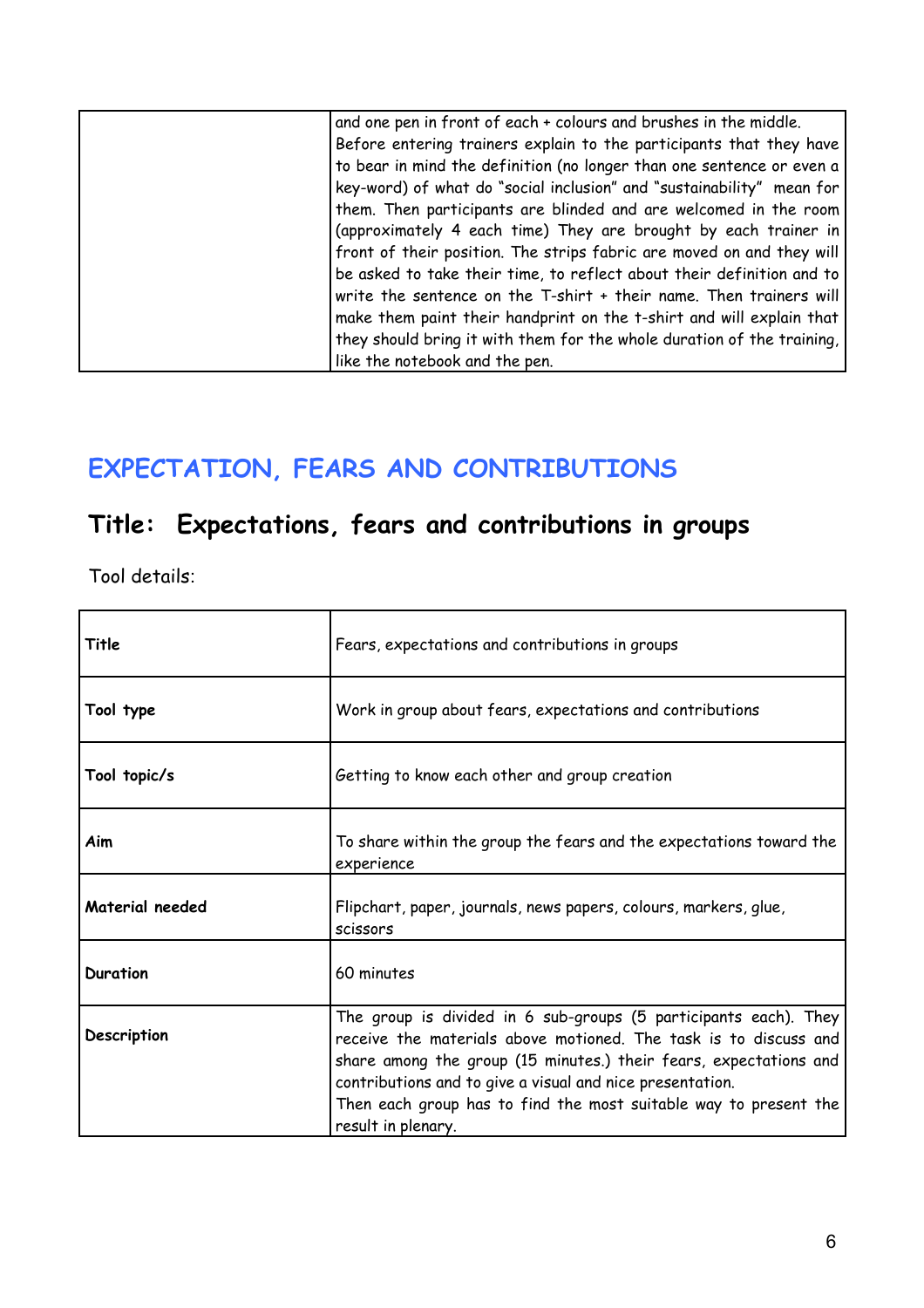### **PRESENTATION OF THE AGENDA**

### **Title: Agenda and rules of the hosting place**

Tool details:

| Title              | Agenda and rules of the hosting place                                                                                                                                                                                                                                                                            |
|--------------------|------------------------------------------------------------------------------------------------------------------------------------------------------------------------------------------------------------------------------------------------------------------------------------------------------------------|
| Tool type          | Frontal presentation                                                                                                                                                                                                                                                                                             |
| Tool topic/s       | Weekly agenda presentation                                                                                                                                                                                                                                                                                       |
| Aim                | To share within the group the weekly agenda and to explain that<br>some activities scheduled may be modified during the process<br>according to their needs and suggestions. For this reason they have<br>to take it as a "draft". The same level of flexibility will be asked<br>both to the pool and the group |
| Material needed    | Flipchart with the weekly agenda                                                                                                                                                                                                                                                                                 |
| Duration           | 10 minutes                                                                                                                                                                                                                                                                                                       |
| <b>Description</b> | Frontal presentation of the agenda + questions                                                                                                                                                                                                                                                                   |

### **ICE BREAKING AND NAME GAMES, TEAM BUILDING**

### **Title: Story of my name**

| Title        | Story of my name                                                                                                      |
|--------------|-----------------------------------------------------------------------------------------------------------------------|
| Tool type    | Name game                                                                                                             |
| Tool topic/s | $\,$ To make the group practice with the names; to make participants $\,$<br>discover something more about the others |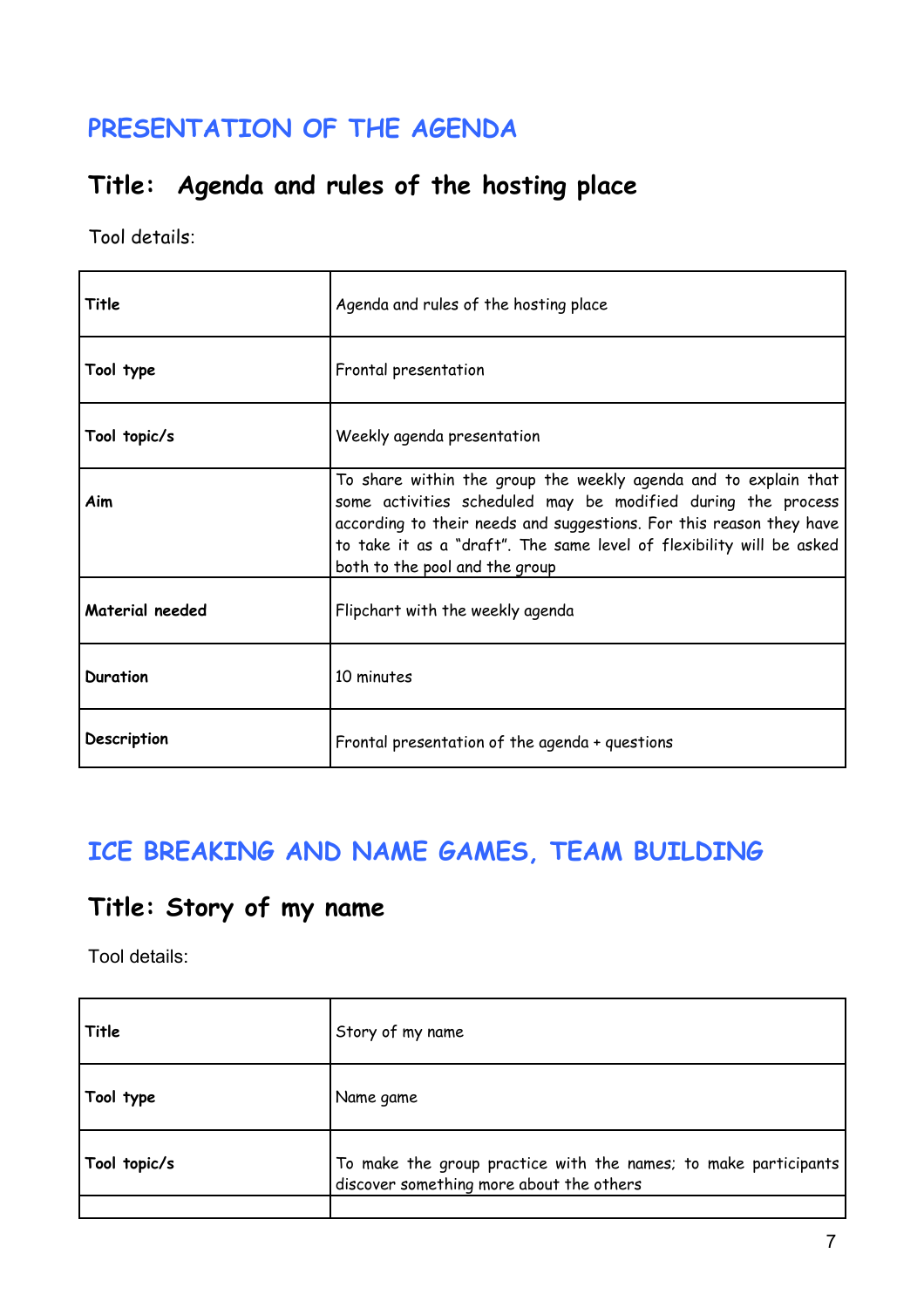| Aim             | Helping participants learning each others names                                                                                                                                                                                                                                |
|-----------------|--------------------------------------------------------------------------------------------------------------------------------------------------------------------------------------------------------------------------------------------------------------------------------|
| Material needed | Nothing                                                                                                                                                                                                                                                                        |
| Duration        | 20-30 minutes, depending on the size of the group                                                                                                                                                                                                                              |
| Description     | Everyone is standing in the circle. The facilitator is suppose to give<br>the following task: everyone should says his/her name and a short<br>story related to it - what does it mean, how did they get it, or<br>anything that could be interesting or comes to their minds. |

### **INTERCULTURAL LEARNING AND SOCIAL INCLUSION**

### **Title: Snow Ball: what culture is for me**

| Title           | Snow Ball: what culture is for me                                                                                                                       |
|-----------------|---------------------------------------------------------------------------------------------------------------------------------------------------------|
| Tool type       | Work in groups and presentation in plenary                                                                                                              |
| Tool topic/s    | Culture                                                                                                                                                 |
| Aim             | To make participant share their definition of "culture"; to make them<br>share different points of view and search for common points and<br>differences |
| Material needed | Post it, paper, pens, flipcharts and markers                                                                                                            |
| <b>Duration</b> | 60 minutes                                                                                                                                              |
| Description     | Each participant receives a post it and a pen.                                                                                                          |
|                 | Each one has 3 minutes to write on the post it what "culture" is.                                                                                       |
|                 | Then groups of 2 participants are created. They have to present<br>their 2 definitions and discuss them, finding common aspects and                     |
|                 | they have to create a new, single, definition. They have at disposal 6<br>minutes.                                                                      |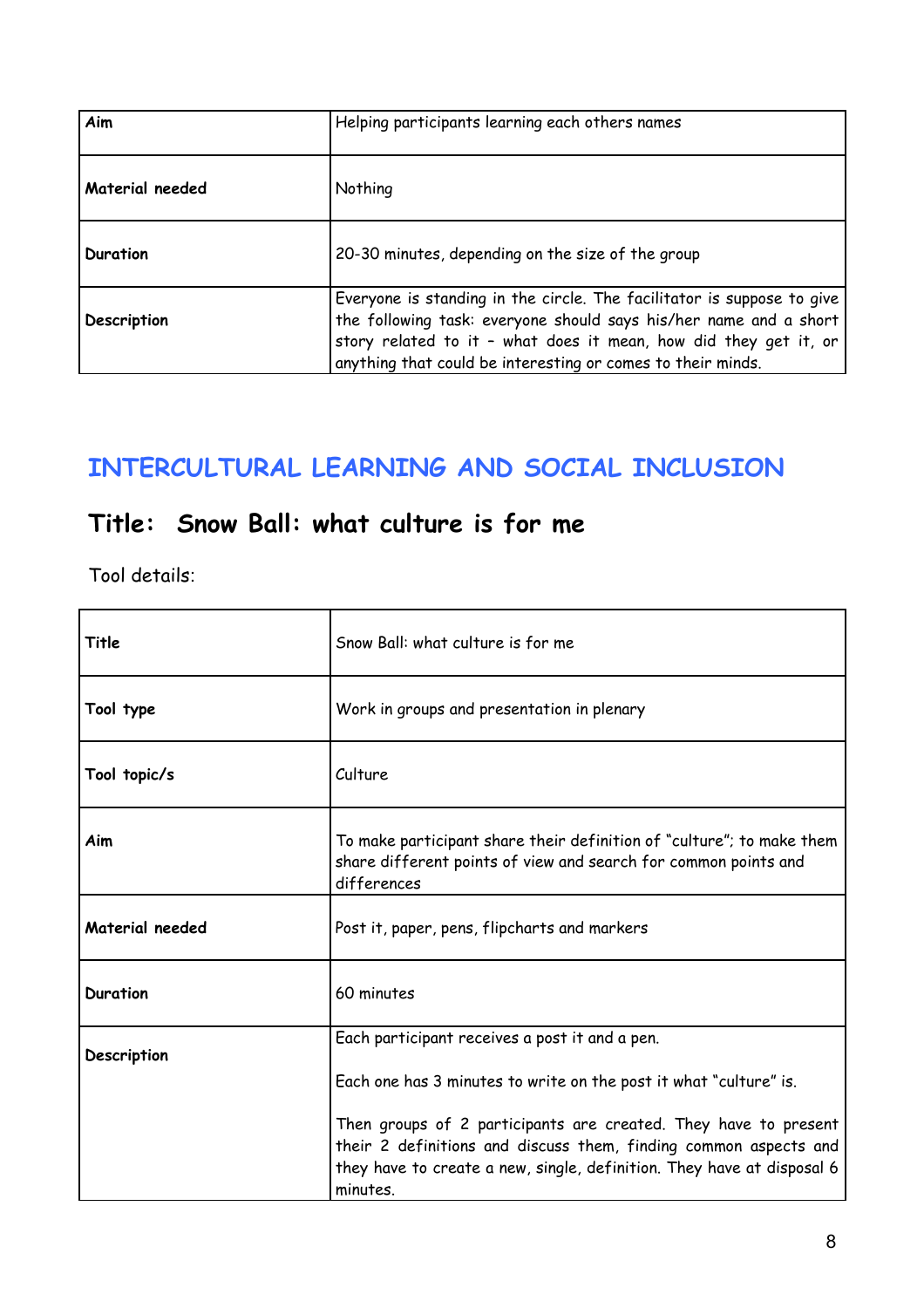| Then groups of 4 participants are created (a group of 2 is mixed with<br>another group of 2). They have to present their 2 definitions and<br>discuss them, finding common aspects and they have to create a new<br>definition. They have at their disposal 8 minutes.             |
|------------------------------------------------------------------------------------------------------------------------------------------------------------------------------------------------------------------------------------------------------------------------------------|
| Then groups of 8 participants are created (a groups of 4 is mixed<br>with another group of 4). They have to present their 2 definitions<br>and discuss them, finding common aspects and they have to create a<br>new definition. They have at their disposal 12 minutes.           |
| Then groups of 16 participants are created (a groups of 8 is mixed<br>with another group of 8). They have to present their 2 definitions<br>and discuss them, finding common aspects and they have to create a<br>new, single, definition. They have at their disposal 16 minutes. |
| In plenary the two groups present their definition.                                                                                                                                                                                                                                |
| Key questions for the debriefing:<br>How was the process?<br>How was the cooperation within the group? - Did every body<br>participate?<br>Was it hard to find common definitions?<br>Did you change your opinion about culture?                                                   |
| Did you agree with the new definitions?                                                                                                                                                                                                                                            |

# **Title: Intercultural Society**

| Title        | <b>Intercultural Society</b>                                                                                                                                                                                                                                                                                                                                                                                                                                                                                         |
|--------------|----------------------------------------------------------------------------------------------------------------------------------------------------------------------------------------------------------------------------------------------------------------------------------------------------------------------------------------------------------------------------------------------------------------------------------------------------------------------------------------------------------------------|
| Tool type    | Interactive work in plenary with the entire group                                                                                                                                                                                                                                                                                                                                                                                                                                                                    |
| Tool topic/s | When dominant and non-dominant groups are in contact, a bi-<br>directional exchange takes place. Both groups are influenced by the<br>intercultural contact, generating changes of certain cultural /<br>identity characteristics as a means of adaptation.<br>This activity is an opportunity to reflect on the general attitudes of<br>the society's members towards minority groups, as well as on their<br>influence on the perceptions of minorities have about themselves and<br>about the society in general. |
| Aim          | To present a model that helps participants understand the<br>functioning of the minority-majority relations in society;                                                                                                                                                                                                                                                                                                                                                                                              |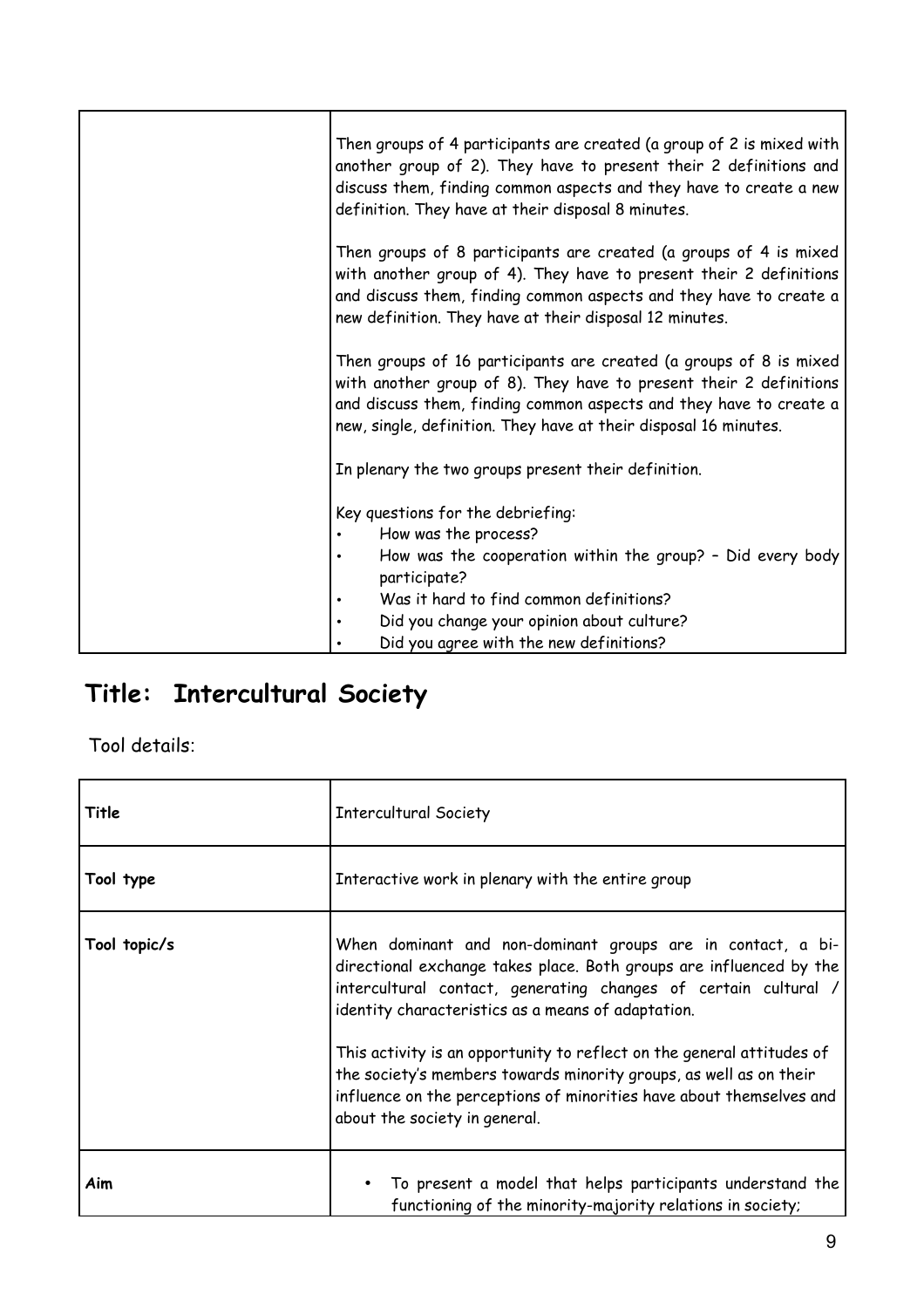| Material needed | To offer participants the opportunity to reflect upon the<br>minority-majority relations in their specific realities and<br>decipher:<br>majority attitudes about interacting with minorities<br>$\circ$<br>and minorities attitudes about interacting with<br>majority;<br>minorities will to preserve their own identity and<br>$\circ$<br>majority attitudes towards the cultural identity of<br>minorities<br>Acculturation model, colourful dots                                                                                                                                                                                                                                                                                                                                                                                                                                                                                                                                                                                                                                                                                                                                                                                                                                                                                                                                                                                                                                                                                                                                                                                                                                                                                                                                                                                                                                                                                                |
|-----------------|------------------------------------------------------------------------------------------------------------------------------------------------------------------------------------------------------------------------------------------------------------------------------------------------------------------------------------------------------------------------------------------------------------------------------------------------------------------------------------------------------------------------------------------------------------------------------------------------------------------------------------------------------------------------------------------------------------------------------------------------------------------------------------------------------------------------------------------------------------------------------------------------------------------------------------------------------------------------------------------------------------------------------------------------------------------------------------------------------------------------------------------------------------------------------------------------------------------------------------------------------------------------------------------------------------------------------------------------------------------------------------------------------------------------------------------------------------------------------------------------------------------------------------------------------------------------------------------------------------------------------------------------------------------------------------------------------------------------------------------------------------------------------------------------------------------------------------------------------------------------------------------------------------------------------------------------------|
| Duration        | 45 minutes                                                                                                                                                                                                                                                                                                                                                                                                                                                                                                                                                                                                                                                                                                                                                                                                                                                                                                                                                                                                                                                                                                                                                                                                                                                                                                                                                                                                                                                                                                                                                                                                                                                                                                                                                                                                                                                                                                                                           |
| Description     | 1. Put dots of different colour on the participants' foreheads<br>while they are closing their eyes. Take in consideration that<br>there are groups with same colour, one participant without<br>any dot, one with more of them and one with dot in a colour<br>that is not present in within the other groups;<br>2. Ask them to open their eyes and, while they are not allowed<br>to talk, find their group. Very important is to use singular<br>term "group" and not plural, so at the end we do not end up<br>suggesting that there are more groups than only one;<br>3. The process will show group formation according to colour<br>they have on their foreheads, but also exclusion of the<br>others. The game is over when everyone is satisfied with the<br>solution they have found;<br>4. Reflect on the feelings, paying special attention on people<br>with different dots;<br>5. Present the Acculturation Model below in an interactive<br>manner, using a flip-chart and building it together with the<br>participants. You can draw the two axes (identity and<br>communication) and ask the participants to say how each<br>specific situation is called;<br>6. Explain more in detail the acculturation orientations;<br>7. Split the participants into small mixed groups and ask them to<br>reflect on the specific situation of a certain minority (of<br>their choice) in their country or city - what are the<br>acculturation orientation of the majority and minority<br>towards one another;<br>8. The participants are encouraged to think of concrete<br>situations, policies and institutional practices, legislation,<br>statements as well as regular citizens' views and specific<br>cases;<br>9. The groups present in plenary their conclusions;<br>10. Debriefing questions:<br>How do people end up having these attitudes? How are they<br>formed?<br>Do you think that being in contact with diverse groups |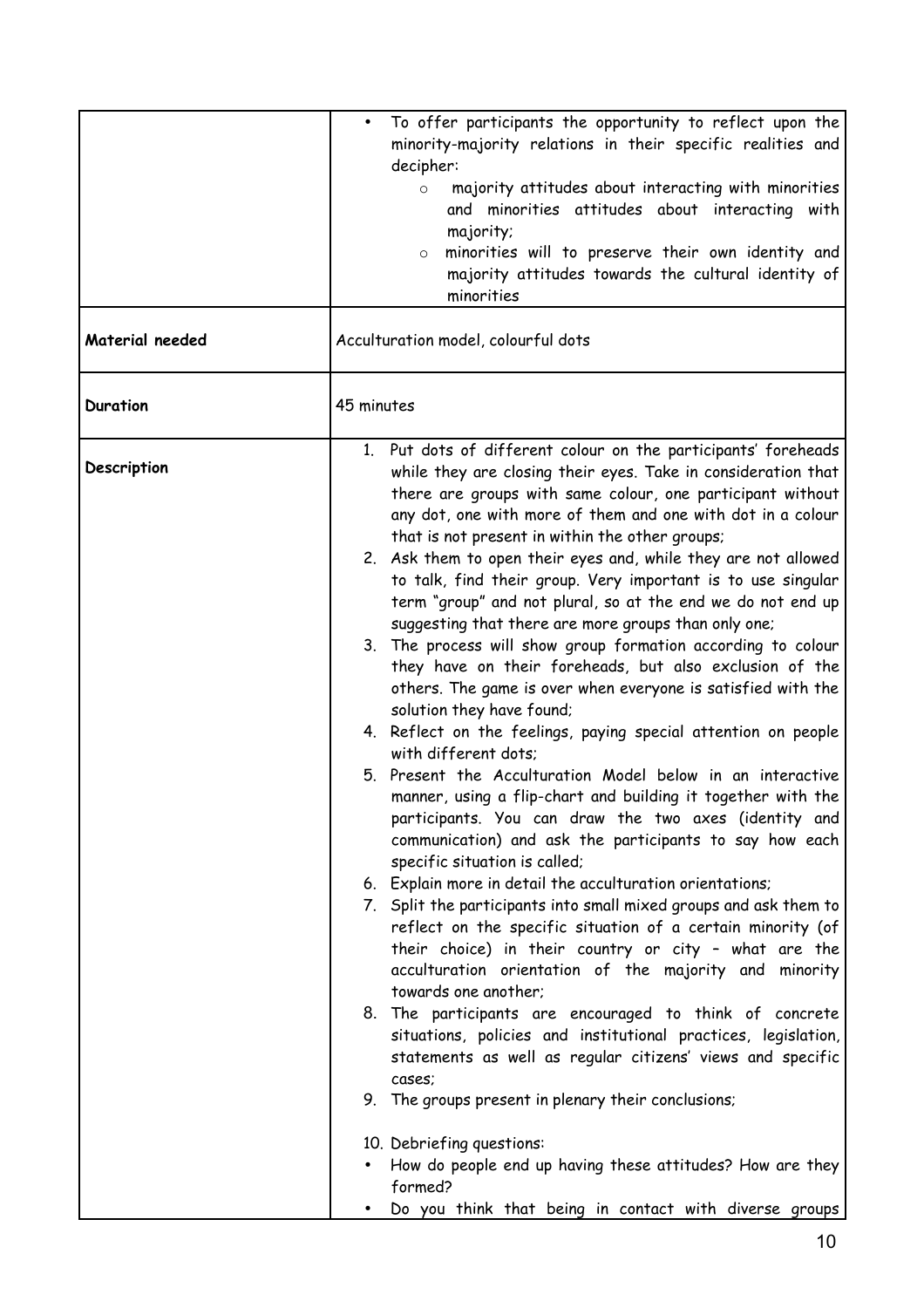|  | enhances tolerance or fear towards the others?<br>• How is this model reflected in your own communities? What<br>about the educational system?<br>. Do you think that people can change their attitudes about<br>others or about themselves?<br>• What measure should the governments take in order to<br>support the development of integration orientations? |
|--|----------------------------------------------------------------------------------------------------------------------------------------------------------------------------------------------------------------------------------------------------------------------------------------------------------------------------------------------------------------|
|--|----------------------------------------------------------------------------------------------------------------------------------------------------------------------------------------------------------------------------------------------------------------------------------------------------------------------------------------------------------------|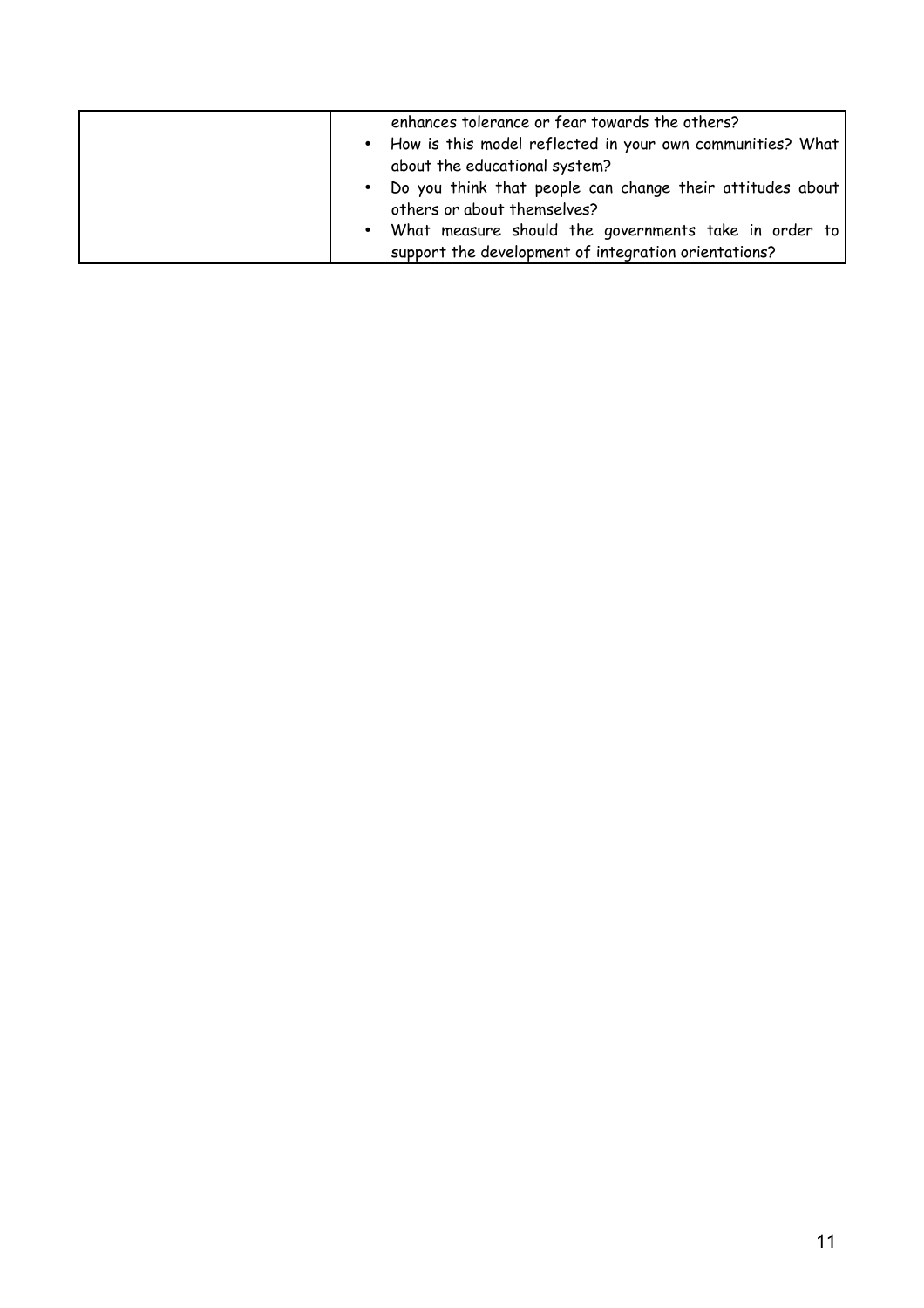### **APPENDIX OF INTERCULTURAL SOCIETY**

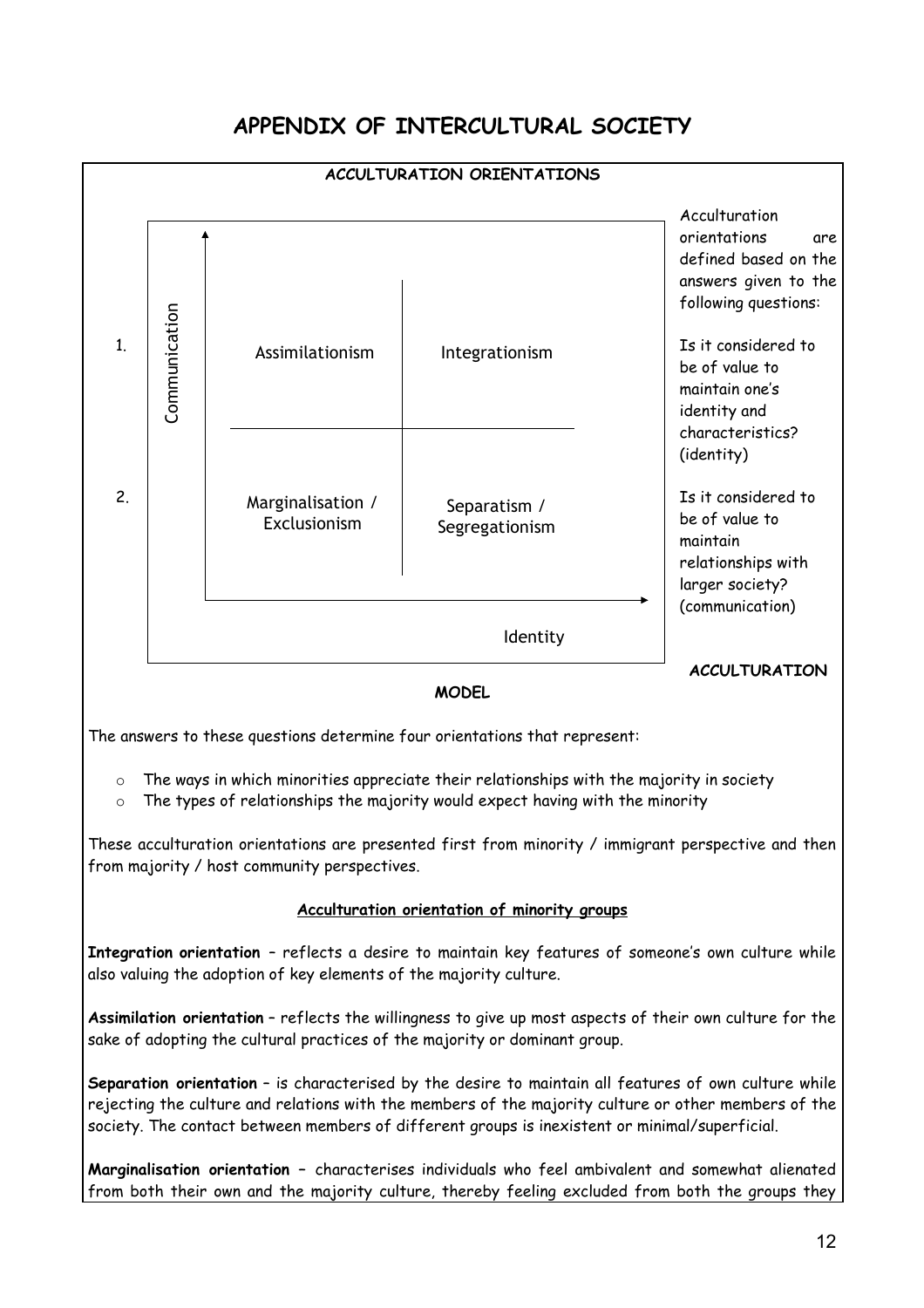identify with and majority community. For example, one can be considered a migrant in his/her country of residence and a tourist in this/her country of origin.

#### **Acculturation orientation of majority groups**

**Integration orientation** – Majority valorises the maintenance of certain aspects of minority identity and accepts that minority adopts important features of the majority culture. There is also a willingness to modify own institutional practices and certain aspects of majority culture to facilitate integration of minority groups.

**Assimilation orientation** – Majority desires that minorities give up their cultural / identity characteristics in order to adopt the cultural / identity characteristics of the majority.

**Segregation orientation** – Majority manifests an attitude of tolerance of the maintenance of minority culture / identity as long as they live separately, in specific neighbourhoods or regions (e.g. ghettos). Segregationists avoid contact with minorities as they believe this would dilute or weaken the integrity and authenticity of their own culture / identity.

**Exclusionism orientation** – Majority is both intolerant with minorities that maintain their culture / identity, but also refuses to allow them to adopt features of the majority culture, as they believe that certain groups can never assimilate within the majority community. Certain exclusionists try to create the conditions to incite minorities to leave the country / neighbourhood.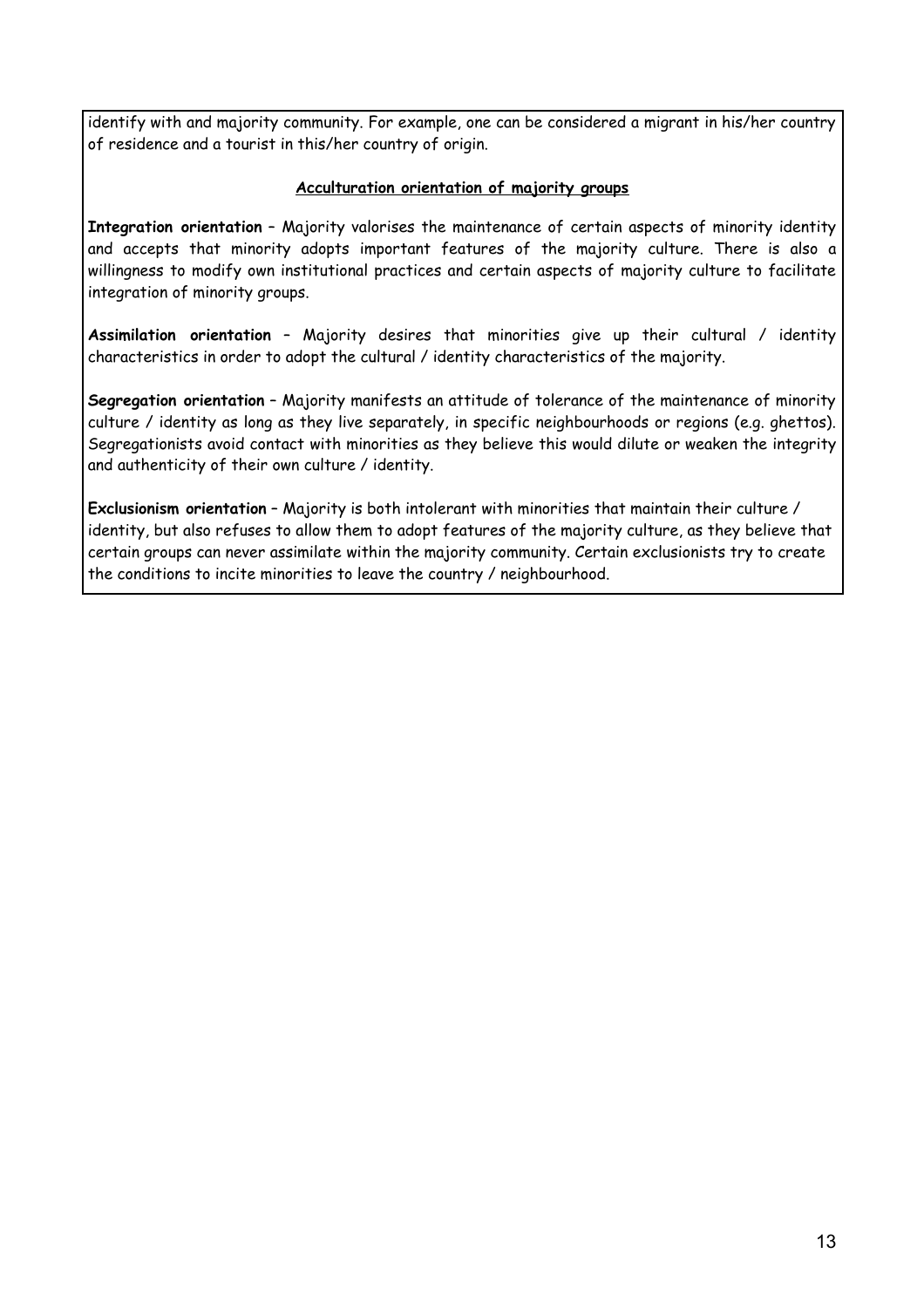### **Title: The Onion - Identities**

| Title           | The Onion - Identities                                                                                                                                                                                                                                                                                                                                                                                                                                                                                                                                                                                                                                                                                           |
|-----------------|------------------------------------------------------------------------------------------------------------------------------------------------------------------------------------------------------------------------------------------------------------------------------------------------------------------------------------------------------------------------------------------------------------------------------------------------------------------------------------------------------------------------------------------------------------------------------------------------------------------------------------------------------------------------------------------------------------------|
| Tool type       | Individual activity                                                                                                                                                                                                                                                                                                                                                                                                                                                                                                                                                                                                                                                                                              |
| Tool topic/s    | Multiple and individual identities                                                                                                                                                                                                                                                                                                                                                                                                                                                                                                                                                                                                                                                                               |
| Aim             | To make participants reflect on their own identity and to analyse<br>what contributed to create their own identity and how                                                                                                                                                                                                                                                                                                                                                                                                                                                                                                                                                                                       |
| Material needed | Paper, pens                                                                                                                                                                                                                                                                                                                                                                                                                                                                                                                                                                                                                                                                                                      |
| <b>Duration</b> | 30 minutes                                                                                                                                                                                                                                                                                                                                                                                                                                                                                                                                                                                                                                                                                                       |
| Description     | The trainer introduces the activity, explaining that the culture of<br>each person and his/her own identity can be presented as the differ-<br>ent layers of an onion, from the external part to the core inside.<br>Analysing the different layers, it's possible to fix the different cul-<br>tural (and not only) aspects that contributes to the creation of the<br>individual and multiple identities of each one.                                                                                                                                                                                                                                                                                          |
|                 | In the onion model, the outer layers represent cultural artefacts or<br>symbols such as flags, architecture or traditional clothing. The next<br>layer is composed of common rituals and traditions. This could in-<br>clude how people greet each other, eat meals, get married or prac-<br>tise their religion. In this layer the school system, the work and the<br>daily habits can be included.<br>In the centre of the onion are the underlying values and cultural as-<br>sumptions which influence all of the other layers. These beliefs,<br>norms and attitudes are much harder to recognise without a deeper<br>analysis and thorough understanding of each of these layers and how<br>they interact. |
|                 | Then each participant has to draw, individually, his/her own onion<br>model and decides how to fill the different layers. In every layer can<br>be included a drawing, key words, sentences                                                                                                                                                                                                                                                                                                                                                                                                                                                                                                                      |
|                 | NOTE: the activity won't be presented in plenary, but every<br>participant is invited to keep the model with him/her.                                                                                                                                                                                                                                                                                                                                                                                                                                                                                                                                                                                            |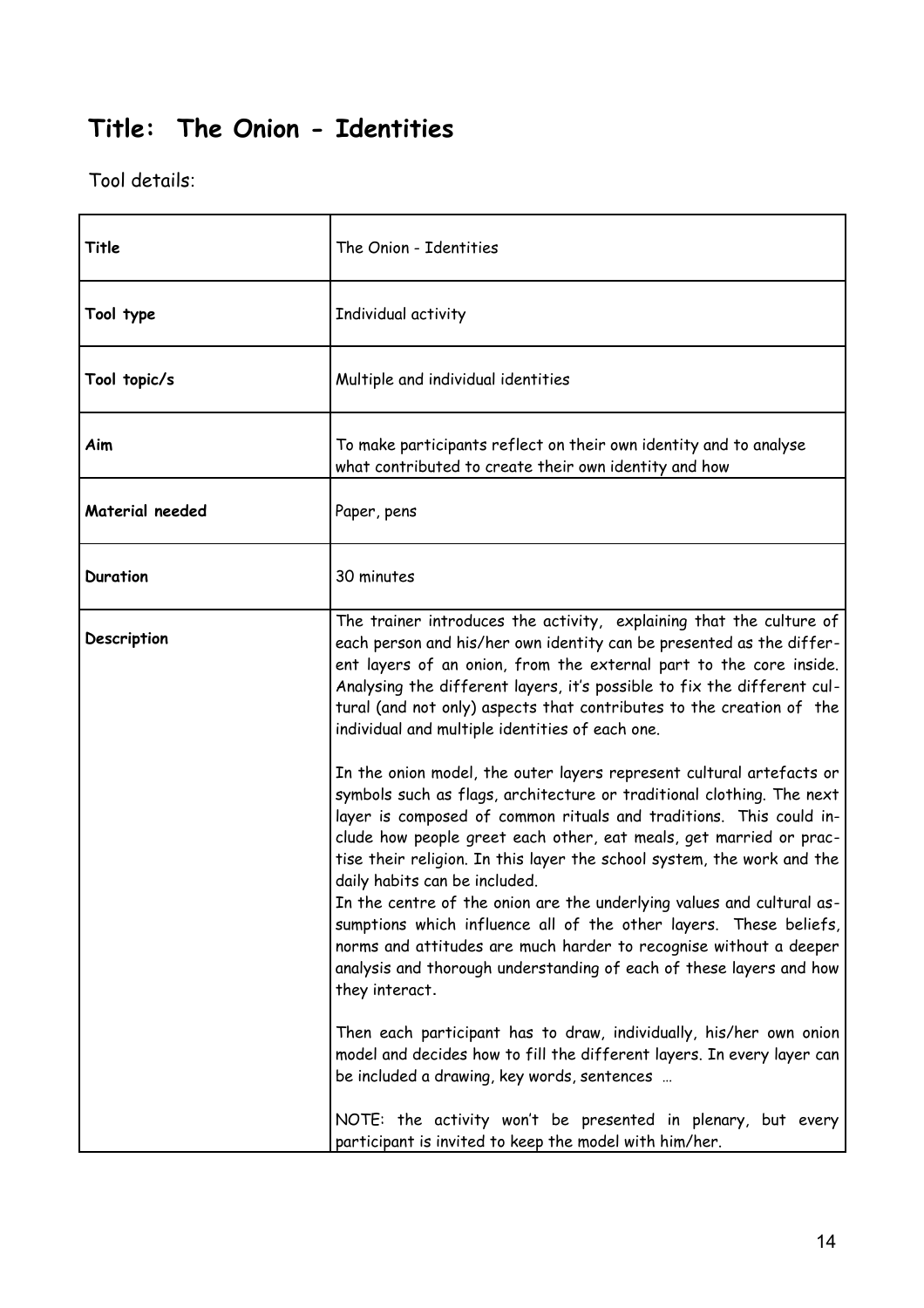### **PROJECT FAIR**

# **Title: Project Fair**

| Title           | Project Fair                                                                                                                                                                                                                                                                             |
|-----------------|------------------------------------------------------------------------------------------------------------------------------------------------------------------------------------------------------------------------------------------------------------------------------------------|
| Tool type       | Itinerant, interactive presentation                                                                                                                                                                                                                                                      |
| Tool topic/s    | Sustainability and social inclusion                                                                                                                                                                                                                                                      |
| Aim             | To present the different projects or initiatives (about sustainability<br>and social inclusion) implemented in the different countries; to start<br>discovering synergies between the various projects and initiatives                                                                   |
| Material needed | A room with enough space to make the presentations, paper, pens,<br>colours, markers, flipcharts, glue, post it                                                                                                                                                                          |
| <b>Duration</b> | 60 minutes                                                                                                                                                                                                                                                                               |
| Description     | Participants, divided in national groups, have to organize the<br>presentation (possibly in an interactive, funny and stimulating way).<br>Then each group finds a position in the room and the fair starts.                                                                             |
|                 | NOTE: since participants will move randomly in the room, assisting to<br>the different presentations, it would be helpful if at least one person<br>will stay close to the presentation of his/her sending association to<br>explain it and share the information with those joining it. |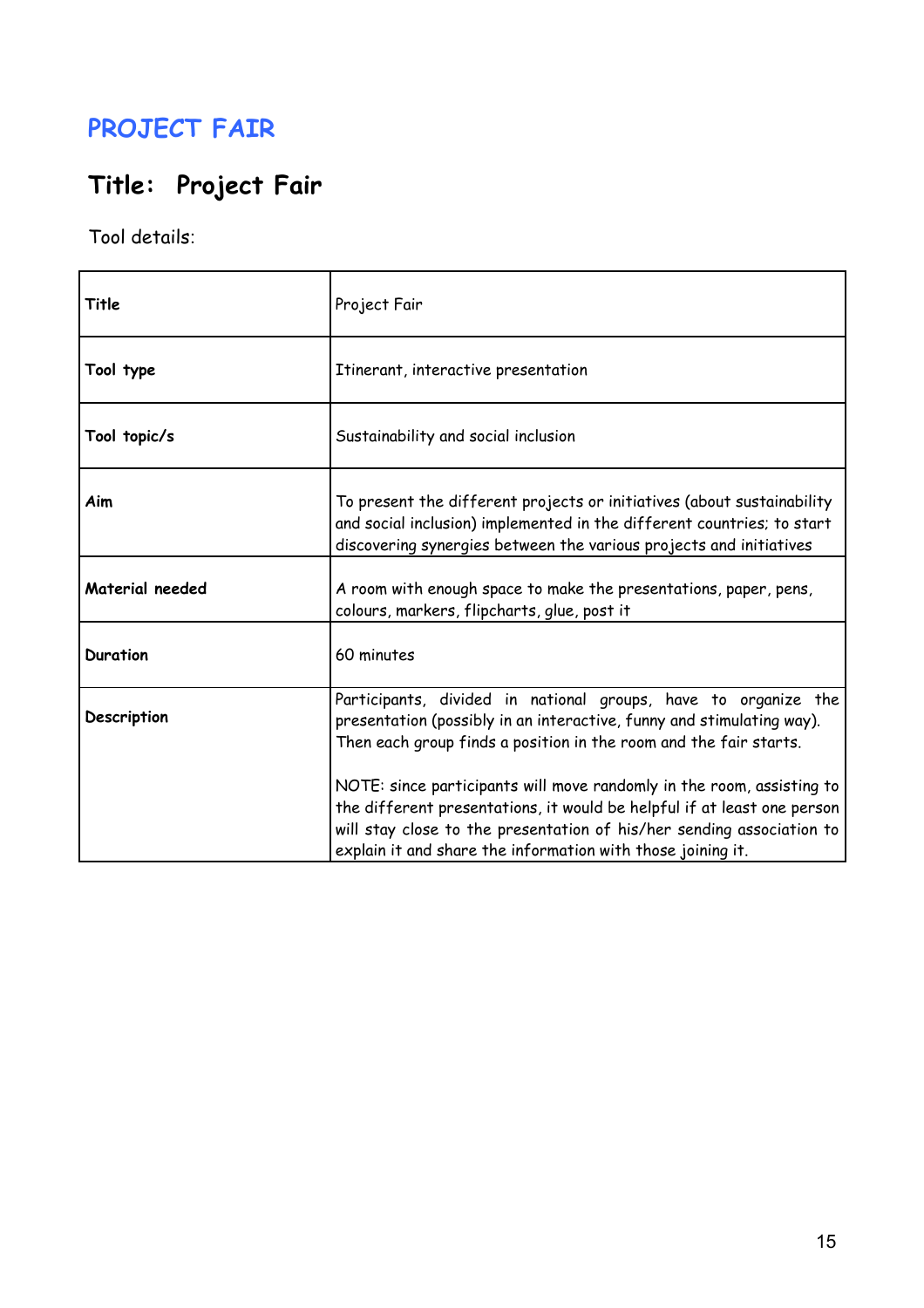# **13th APRIL 2012 - Friday (2nd DAY)**

# **ACCESSING IN PRACTICE - Trust and accessing**

### **Title: Through your looking**

| Title           | Through your looking                                                                                                                                                                                                                                                                                                                                                                                                                                                                                                                                                                                                                                                                                                                                                                                                                                                                                                                                                                                                                                          |
|-----------------|---------------------------------------------------------------------------------------------------------------------------------------------------------------------------------------------------------------------------------------------------------------------------------------------------------------------------------------------------------------------------------------------------------------------------------------------------------------------------------------------------------------------------------------------------------------------------------------------------------------------------------------------------------------------------------------------------------------------------------------------------------------------------------------------------------------------------------------------------------------------------------------------------------------------------------------------------------------------------------------------------------------------------------------------------------------|
| Tool type       | Active listening activity and trust game                                                                                                                                                                                                                                                                                                                                                                                                                                                                                                                                                                                                                                                                                                                                                                                                                                                                                                                                                                                                                      |
| Tool topic/s    | Active listening and trust creation/development                                                                                                                                                                                                                                                                                                                                                                                                                                                                                                                                                                                                                                                                                                                                                                                                                                                                                                                                                                                                               |
| Aim             | To make participants reflect on the importance of active listening<br>(we cannot pretend to "support" the others if we don't learn how to<br>listen them before); to make them test the importance of trust and<br>to make them develop this aspect                                                                                                                                                                                                                                                                                                                                                                                                                                                                                                                                                                                                                                                                                                                                                                                                           |
| Material needed | 40 wooden Sticks (like long toothpick)                                                                                                                                                                                                                                                                                                                                                                                                                                                                                                                                                                                                                                                                                                                                                                                                                                                                                                                                                                                                                        |
| <b>Duration</b> | 30 minutes (may be more)                                                                                                                                                                                                                                                                                                                                                                                                                                                                                                                                                                                                                                                                                                                                                                                                                                                                                                                                                                                                                                      |
| Description     | Setting: big room (the plenary it's fine), music, soft light.<br>Participants enter the workshop room and walking in the space (like<br>"raft").<br>Then trainers divide them in couples and give to each couple a stick,<br>block the stick on the upper part of the stomach (diaphragm) and<br>explain that they have to be concentrated, to fix their eyes in the<br>ones of the person in front of them and to breath (during this part<br>they have to keep a big attention to the movement of the person in<br>front of them and finally try to breath with the same rhythm).<br>Then link all of them with the sticks (this time the sticks can touch<br>different parts of the body) and explain that they have to be<br>concentrated, to keep attention to the movement of the two people<br>stuck to them but also to the group and finally try to breath with the<br>same rhythm.<br>Then (still with the sticks) they should start to move, slowly in the<br>room. Every time a stick fall down, the trainer puts it again on the<br>right place. |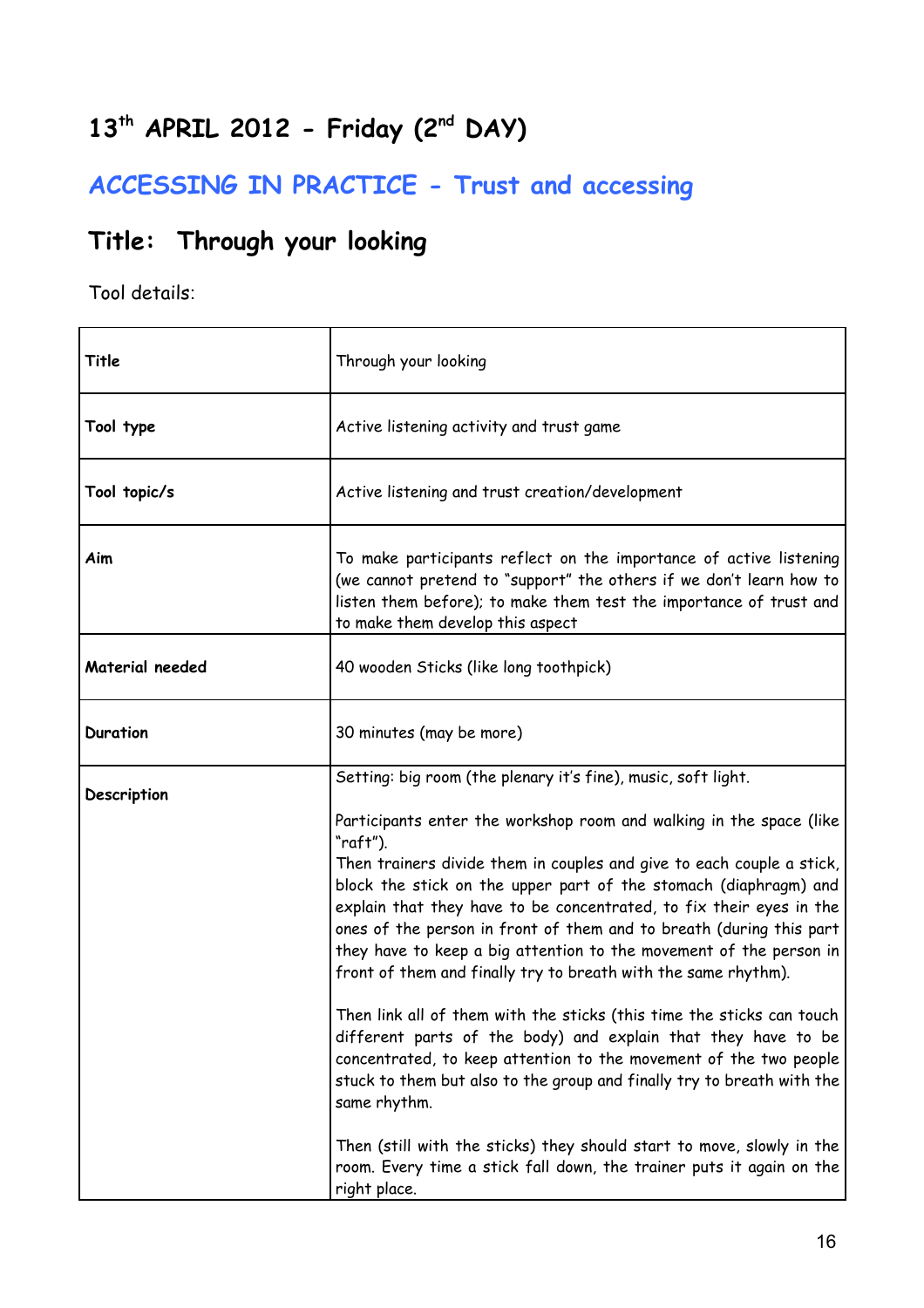### **ACCESSING IN PRACTICE – The sense alteration in practice**

### **Title: Labyrinth me - Sensorial pathway**

| Title           | Labyrinth me - Sensorial pathway                                                                                                                                                                                                                                                                                                                                                                                                                                                                                                                                                                         |
|-----------------|----------------------------------------------------------------------------------------------------------------------------------------------------------------------------------------------------------------------------------------------------------------------------------------------------------------------------------------------------------------------------------------------------------------------------------------------------------------------------------------------------------------------------------------------------------------------------------------------------------|
| Tool type       | Active listening activity and trust game                                                                                                                                                                                                                                                                                                                                                                                                                                                                                                                                                                 |
| Tool topic/s    | Active listening and trust creation/development                                                                                                                                                                                                                                                                                                                                                                                                                                                                                                                                                          |
| Aim             | To make participants reflect on the importance of active listening<br>(we cannot pretend to "support" the others if we don't learn how to<br>listen to them before); to make them testing the importance of trust<br>and to make them develop this aspect                                                                                                                                                                                                                                                                                                                                                |
| Material needed | Ropes; 35 strips of fabric (black); objects; obstacles; cloths                                                                                                                                                                                                                                                                                                                                                                                                                                                                                                                                           |
| Duration        | 45 minutes                                                                                                                                                                                                                                                                                                                                                                                                                                                                                                                                                                                               |
| Description     | Setting: indoor or outdoor (according to the weather and the<br>labyrinth structure).<br>The idea is to create a sort of labyrinth with obstacles and different<br>routes and try to reproduce a sensorial alteration. Video, music and<br>sounds could be very helpful in the creation of the atmosphere.<br>Participants are divided in couples and each couple receives one strip<br>of fabric.<br>1° round: one person is blinded and is guided by the other through<br>the labyrinth<br>2° round: the person that was quiding is now blinded and the blinded<br>is now quided through the labyrinth |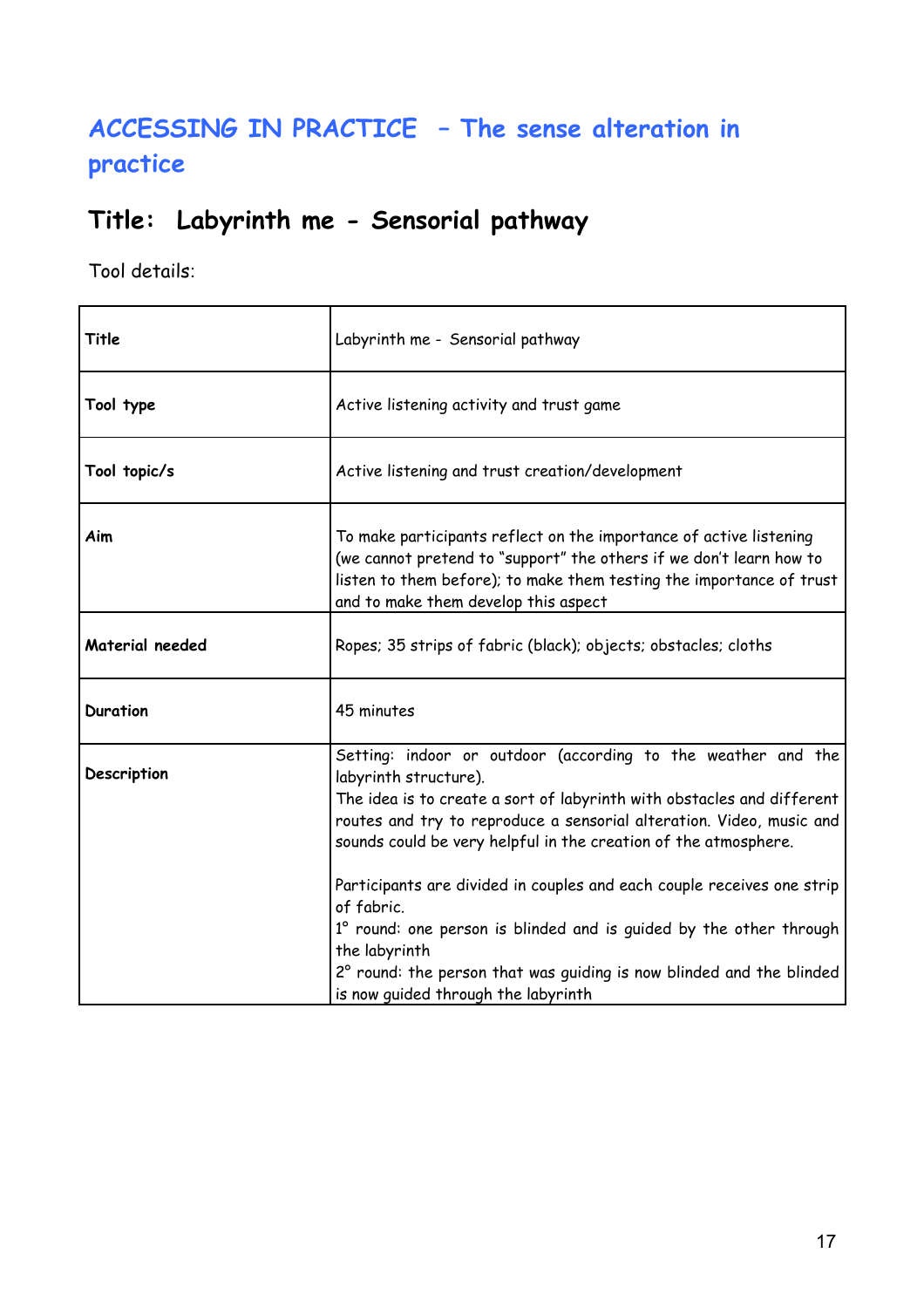# **ACCESSING IN PRACTICE – "To be an accessing"**

# **Title: My life on the line – One step forward**

| Title           | My Life on the line - One step forward                                                                                                                                                                                                                                                                                                                                                                                                                                                                                                                                                                                                                                                                                                                                                                                                                                                                                                                                                               |
|-----------------|------------------------------------------------------------------------------------------------------------------------------------------------------------------------------------------------------------------------------------------------------------------------------------------------------------------------------------------------------------------------------------------------------------------------------------------------------------------------------------------------------------------------------------------------------------------------------------------------------------------------------------------------------------------------------------------------------------------------------------------------------------------------------------------------------------------------------------------------------------------------------------------------------------------------------------------------------------------------------------------------------|
| Tool type       | Simulation Game                                                                                                                                                                                                                                                                                                                                                                                                                                                                                                                                                                                                                                                                                                                                                                                                                                                                                                                                                                                      |
| Tool topic/s    | Exclusion (social inclusion, disability, intercultural learning, anti-<br>racism and active citizenship)                                                                                                                                                                                                                                                                                                                                                                                                                                                                                                                                                                                                                                                                                                                                                                                                                                                                                             |
| Aim             | Try to make participants "concretely" experiment the feeling of<br>people with fewer opportunities ("to be an accessing" means to wear<br>the shoes of someone else and to feel what they feel. This is a key<br>starting point in the reflection on inclusion, since sometimes we risk<br>to intervene according to what we suppose is correct to do, but<br>without really feeling concretely what the volunteers with fewer<br>opportunities can feel); to start the reflection on the inequalities<br>that can exist within society                                                                                                                                                                                                                                                                                                                                                                                                                                                              |
| Material needed | Adhesive tape, a copy of the questions, a copy of the roles already<br>cut up and space                                                                                                                                                                                                                                                                                                                                                                                                                                                                                                                                                                                                                                                                                                                                                                                                                                                                                                              |
| <b>Duration</b> | 60 minutes                                                                                                                                                                                                                                                                                                                                                                                                                                                                                                                                                                                                                                                                                                                                                                                                                                                                                                                                                                                           |
| Description     | Setting: creation of the proper setting, low light and soft music (also<br>some pictures projected will be very helpful).<br>Trainer explain to the participants that they have to walk in the<br>workshop room (like "raft") and then sit on the floor.<br>Then trainers hand out a role to each participant. Each person has to<br>carefully read the character's description and try to think and act<br>as the person described.<br>In the room has to be drawn a line (horizontal) and participants are<br>invited to stand on the line.<br>One of the trainer explains that the people should take two steps<br>forward for each situation that they feel their character could do<br>easily, one if it is possible, and to stay still if it is impossible. Then<br>the trainer reads out the following situations on the sheet:<br>Do you have a local friend?<br>Do you feel that people listen to you?<br>Can you use public transportation?<br>Do you feel safe going home alone at night? |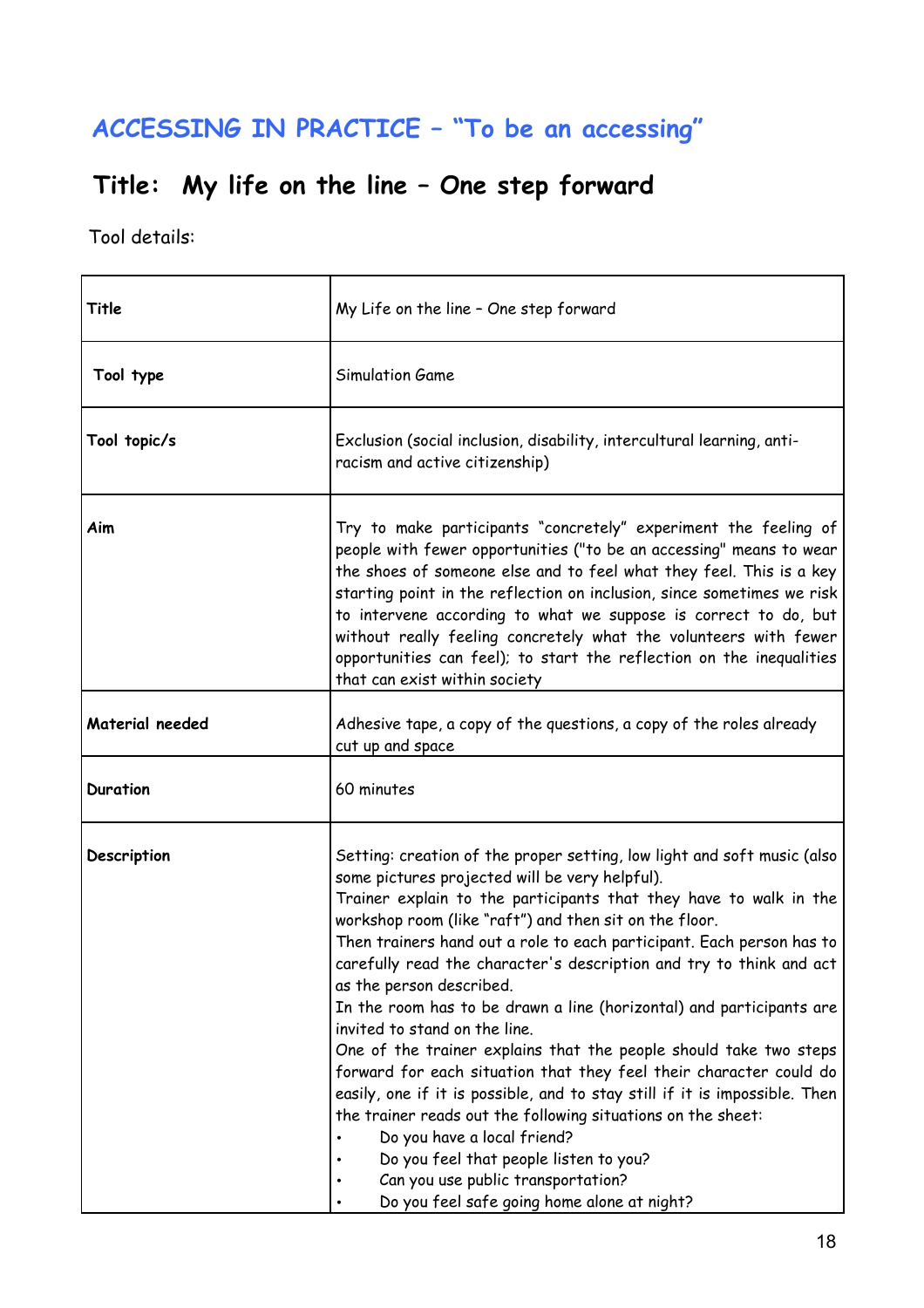| Do you feel comfortable kissing your partner in public?<br>$\bullet$  |
|-----------------------------------------------------------------------|
| Do you feel welcome at your local youth club?<br>$\bullet$            |
| You go into a club full of white men: do you stay?<br>$\bullet$       |
| Do you feel comfortable drinking in a pub on your own?                |
| If you are competing with people of a similar standard for the        |
| same job, do you feel you have an equal chance of getting it?         |
| Do you see yourself represented on TV?<br>٠                           |
| Can you easily adopt a child?                                         |
| Do you think you receive fair treatment from the police?              |
| Do you feel comfortable moving into a shared house?                   |
| Would you get a job as a nanny easily?                                |
| Can you play football easily?                                         |
| Can you swim?                                                         |
| Could your mother take decision within your family?                   |
| Can you invite a person of your age to go out?                        |
| Can you share your house with a person of different religions?        |
|                                                                       |
| Then ask the participants to stay frozen in their position, to have a |
| look at their own position and at the one of the others. Ask, one by  |
| one the character they were representing.                             |
|                                                                       |
| Debriefing and key questions:                                         |
| How did you feel?                                                     |
| Was it easy to represent your character?                              |
| Why did you act this way?                                             |
| Do you think to be excluded from society, in some way?<br>$\bullet$   |
| Why and how did you feel?                                             |
|                                                                       |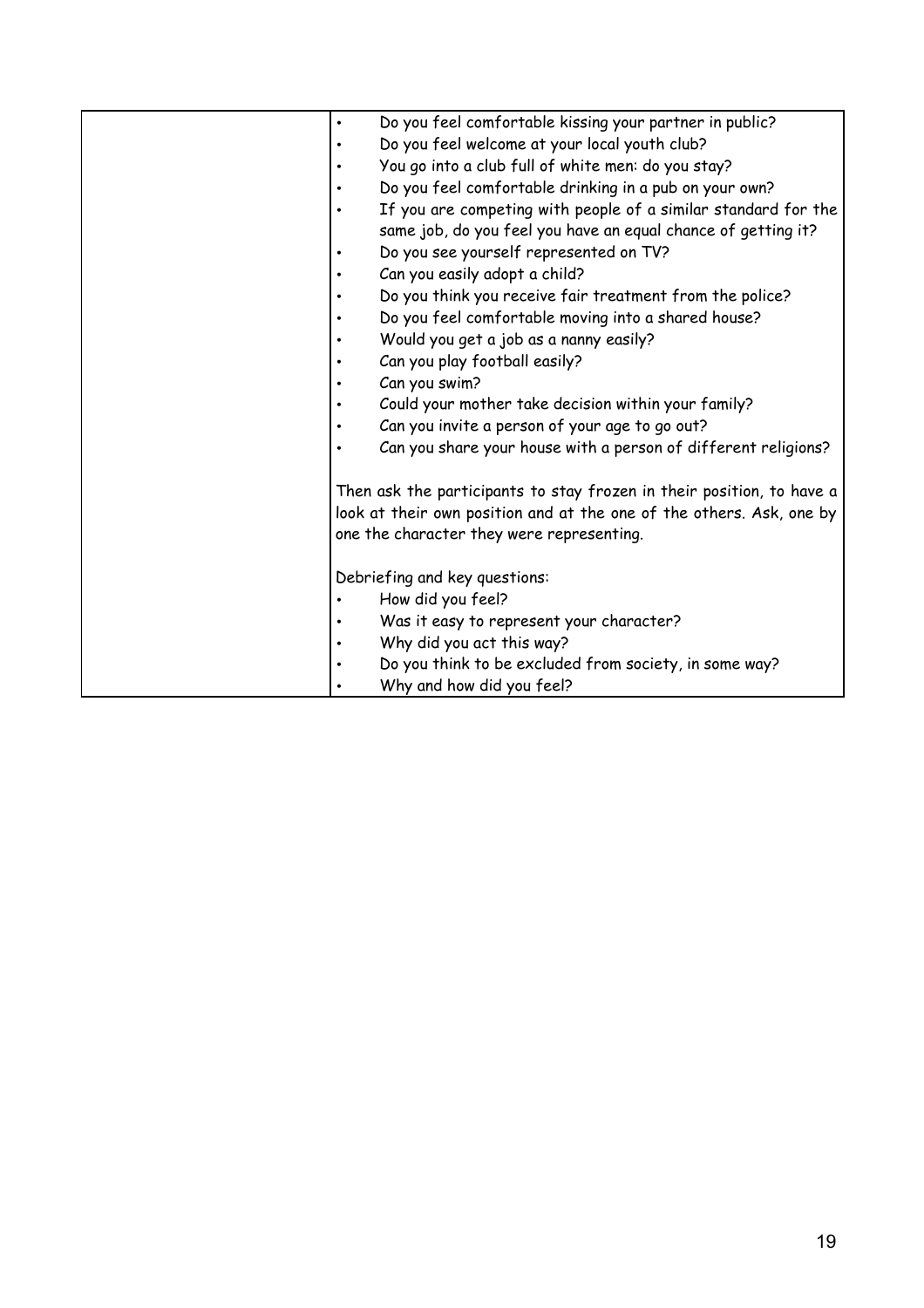**ROLE CARDS - My life on the line – One step forward**

A white man from Holland, who is 23 years old

A Brazilian transsexual, who is 31 years old

A cleaning woman from the Philippines, 27 years old with 5 kids

A white woman, from the USA, who is 35 years old

A young Polish mother with no husband, who is 26 years old

A German homosexual, who is 24 years old

A Senegalese man, arrived in the country, since four weeks

An illegal migrant from Afghanistan with no documents

A political refugee from Libya with no residence permit

An Albanian carpenter who is doing undeclared work

An Estonian young woman who is doing irregular and not well paid jobs

A street child with no family

A deaf person

A youth in wheel chair

An adolescent with deambulation problems

A business man, 27 years old from the USA working in Wall Street

A Russian secretary who is looking for a job

An old woman from Togo

A young girl, who is 15 years old, from the United Arab Emirates

An adolescent from a European suburbs

An adolescent from an African slum

A rich business man from Argentina, who is 35 years old

A divorced woman from Turkey

An unemployed man, with 5 kids, from Cameroon

A Portuguese top model, who is 25 years old.

A young writer who is spending a month in jail because the police caught him during a night where he was doing a graffiti

A German writer

A Spanish street artist

A youngster forced to abandon secondary school to take care of his brothers and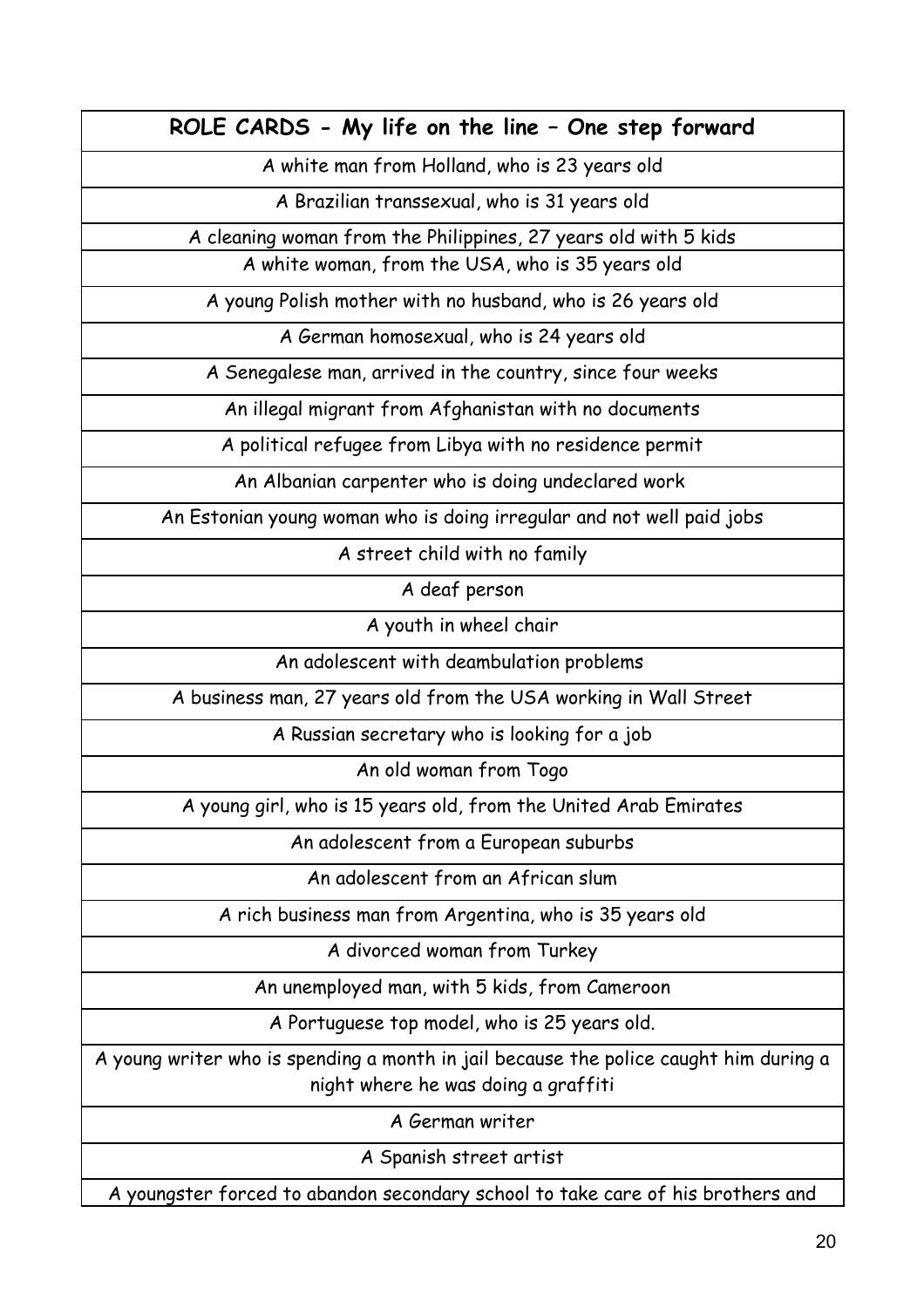| sisters                                                                                          |
|--------------------------------------------------------------------------------------------------|
| A young girl, political refugee from Afghanistan, discriminated at school by the other<br>pupils |
| A young, fat shy boy, victim of bullies at school                                                |
| A catholic priest                                                                                |
| 16 years old hip-hop drug addict from Berlin                                                     |
| Jamaican musician                                                                                |
| A taxi driver from Lebanon without a job                                                         |
| 65 years old university professor from Bologna                                                   |
| 35 years old doctor in the hospital in Rome, HIV positive                                        |
| Human rights activist, 29 years old                                                              |
| Conservative Politician from the EU parliament                                                   |
| Organic food farmer from France, 50 years old                                                    |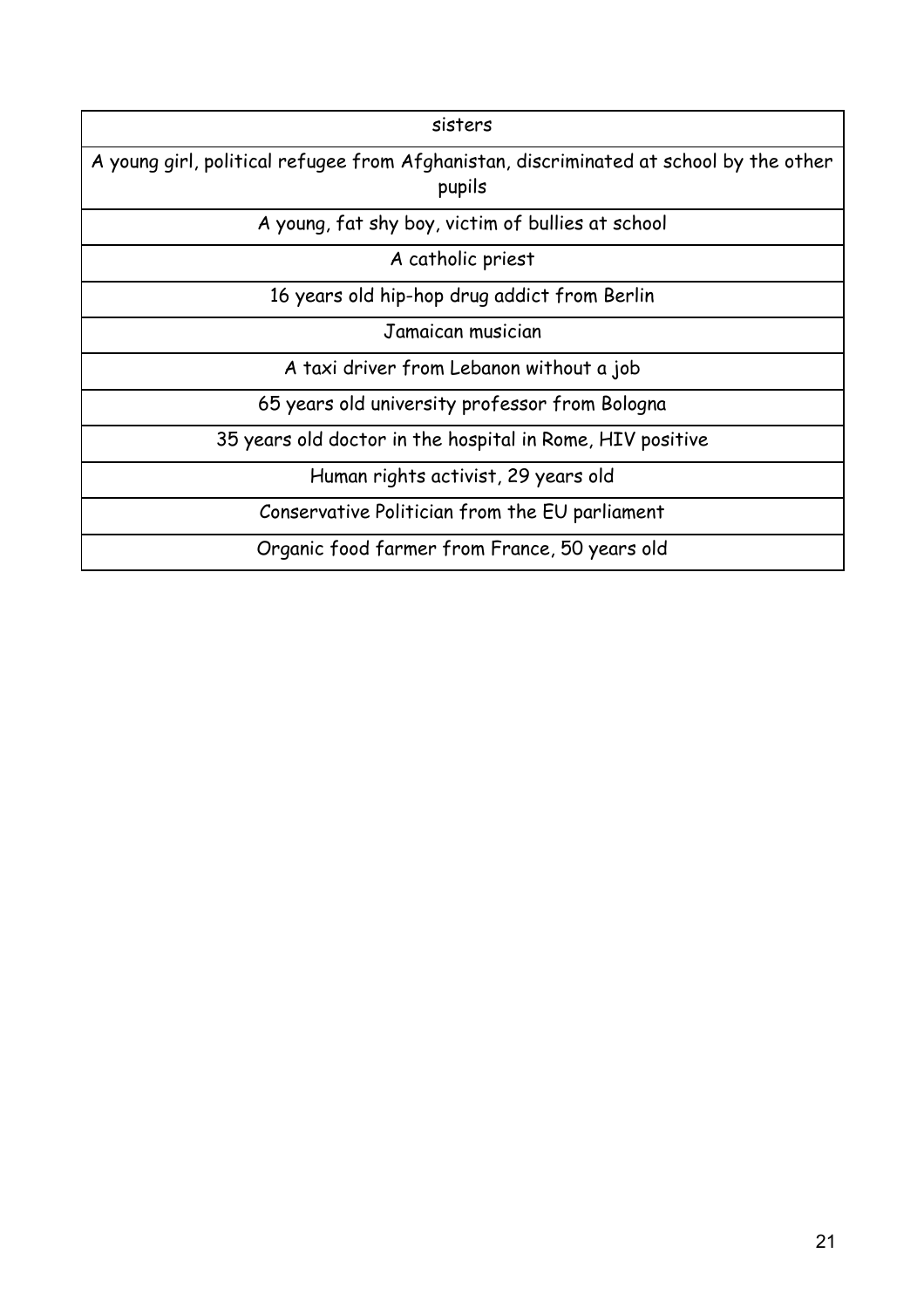## **ALLIANCE and A4A**

### **Title: Presentation of the A4A campaign**

Tool details:

| Title           | Presentation of the Alliance of Voluntary Service<br>Organization, of the A4A Campaign and of the<br>Study Session 2011                                                                                                                                                                                                                  |
|-----------------|------------------------------------------------------------------------------------------------------------------------------------------------------------------------------------------------------------------------------------------------------------------------------------------------------------------------------------------|
| Tool type       | Presentation in plenary                                                                                                                                                                                                                                                                                                                  |
| Tool topic/s    | A4A Campaign                                                                                                                                                                                                                                                                                                                             |
| Aim             | To present to the group the campaign run by<br>alliance and to introduce the two main topics of the<br>T <sub>4</sub> T                                                                                                                                                                                                                  |
| Material needed |                                                                                                                                                                                                                                                                                                                                          |
| <b>Duration</b> | 60 minutes                                                                                                                                                                                                                                                                                                                               |
| Description     | Presentation of the A4A Campaign - history,<br>$\bullet$<br>how it's working, projects implemented;<br>Presentation of the A4A tools, that might be<br>used by the organizations interested in<br>joining the campaigns;<br>Presentation of the A4A working group;<br>Presentation of the A4A policy paper;<br>Focus: Study Session 2011 |

### **SUSTAINABILITY IN PRACTICE**

### **Title: The Survival of countries**

| Title | The Survival of Countries |
|-------|---------------------------|
|       |                           |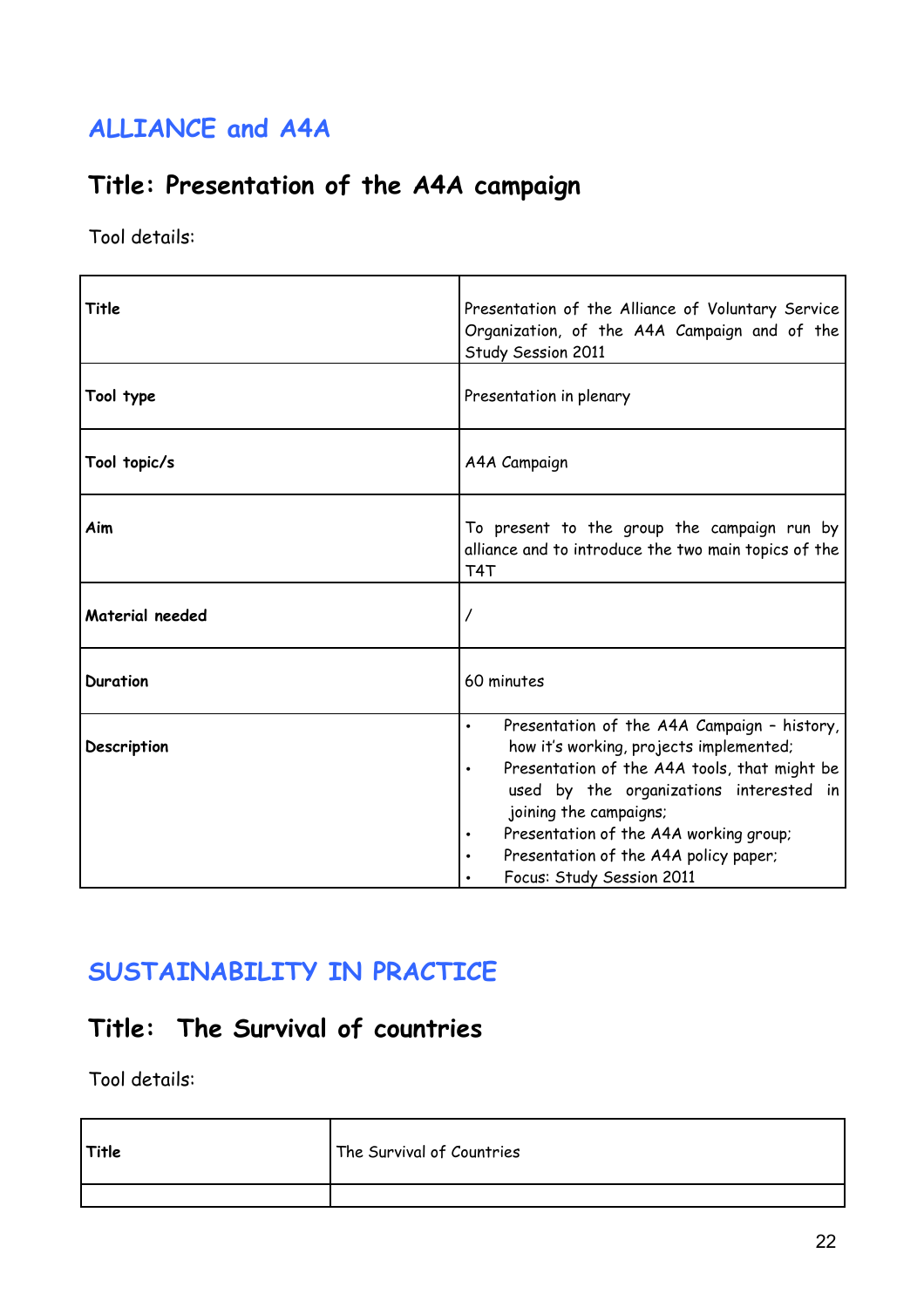| Tool type       | Competition/Reflection/Cooperation Activity about sustainability,<br>international relations                                                                                                                                                                                                                                                                                                                                                                                                                                                                                                                                                                                                                                                                                                                                                                                                                                                                                                                                                                                                                                                                                                                                                                                                                                                                                                                                                                                                                                                                                                                                                                                                                                                                                                                                                                                                                |
|-----------------|-------------------------------------------------------------------------------------------------------------------------------------------------------------------------------------------------------------------------------------------------------------------------------------------------------------------------------------------------------------------------------------------------------------------------------------------------------------------------------------------------------------------------------------------------------------------------------------------------------------------------------------------------------------------------------------------------------------------------------------------------------------------------------------------------------------------------------------------------------------------------------------------------------------------------------------------------------------------------------------------------------------------------------------------------------------------------------------------------------------------------------------------------------------------------------------------------------------------------------------------------------------------------------------------------------------------------------------------------------------------------------------------------------------------------------------------------------------------------------------------------------------------------------------------------------------------------------------------------------------------------------------------------------------------------------------------------------------------------------------------------------------------------------------------------------------------------------------------------------------------------------------------------------------|
| Tool topic/s    | Sustainability, international relations                                                                                                                                                                                                                                                                                                                                                                                                                                                                                                                                                                                                                                                                                                                                                                                                                                                                                                                                                                                                                                                                                                                                                                                                                                                                                                                                                                                                                                                                                                                                                                                                                                                                                                                                                                                                                                                                     |
| Aim             | To understand sustainability as the product of a complex system<br>that starts with personal and collective attitudes and which includes<br>economic relations, international relations, (and specifically<br>north/south) environment, history, etc.                                                                                                                                                                                                                                                                                                                                                                                                                                                                                                                                                                                                                                                                                                                                                                                                                                                                                                                                                                                                                                                                                                                                                                                                                                                                                                                                                                                                                                                                                                                                                                                                                                                       |
| Material needed | Chairs (one for each participant), sticks (around 10 per participant);<br>markers, flipchart                                                                                                                                                                                                                                                                                                                                                                                                                                                                                                                                                                                                                                                                                                                                                                                                                                                                                                                                                                                                                                                                                                                                                                                                                                                                                                                                                                                                                                                                                                                                                                                                                                                                                                                                                                                                                |
| <b>Duration</b> | Around 45-60 minutes                                                                                                                                                                                                                                                                                                                                                                                                                                                                                                                                                                                                                                                                                                                                                                                                                                                                                                                                                                                                                                                                                                                                                                                                                                                                                                                                                                                                                                                                                                                                                                                                                                                                                                                                                                                                                                                                                        |
| Description     | The activity is played in 3 phases, and each phase has several rounds<br>(for example 4 or 5).<br>There is a flipchart prepared, with a table, where the facilitator will<br>write the results of each round, and each phase.<br>Participants sit on chairs, in a circle, but looking outside the circle<br>(not within).<br>They are told these instructions:<br>"Each of you is a country (tell me the country you are). Your<br>responsibility is to survive. You will close your eyes and we will throw<br>these sticks to the floor, and when I say "now!" you (can open your<br>eyes and) will have to go as fast as possible and take the sticks you<br>need to survive; when I say "stop!" you won't be allowed to take any<br>more sticks. You need 4 sticks to survive. If you don't get the 4<br>sticks, your country will die, and you won't be able to participate<br>until the next phase".<br>When the participants tell the country each represent, the<br>facilitator writes it on the tables of the flipchart.<br>They can take more than 4 sticks if they want. We don't encourage<br>nor discourage them to do sowe don't want to give more<br>instructions than the given ones. Despite this, the facilitator will<br>adopt the tone of a contest, to stimulate their attitude.<br>Once instructions are told and sticks (around 15 per participant) are<br>thrown on the floor (sticks are thrown unequally around the<br>participants), participants get them, and we say "stop!", it will be<br>time to count the results.<br>One facilitator will write the results; those participants who have<br>less than 4 sticks are eliminated, and the facilitator tells it with big<br>grief.<br>Those who took 4 are correct. And those with more than 4 are<br>received with surprise and admiration ("wow! They took that many!!<br>-we never say that it is good or bad-).<br>PHASE 1 |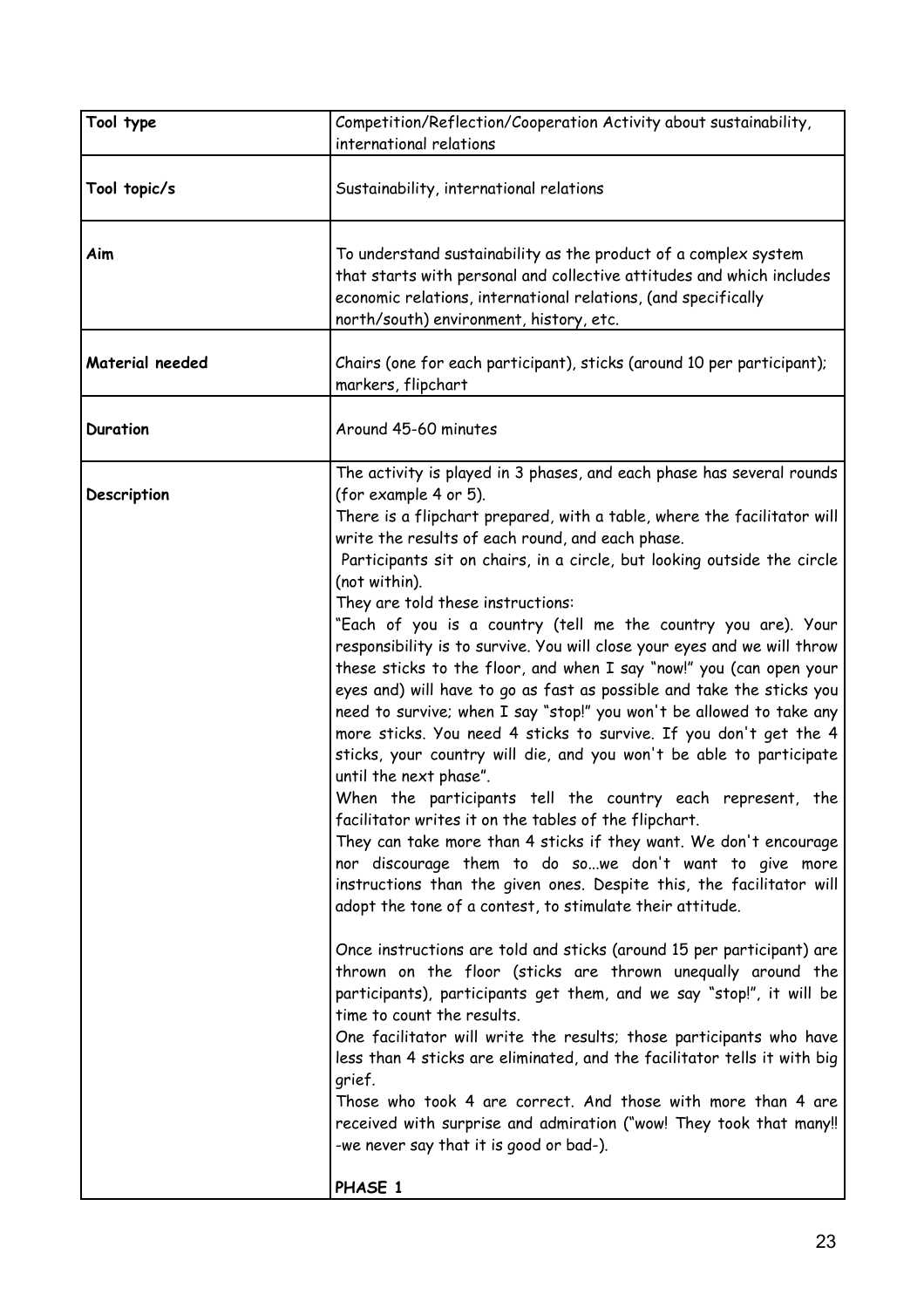| Game is played as explained. Once we counted the results, we take all<br>the sticks, and they are removed (they only know it after it happens<br>in the first round). The new round is with only the sticks still on the<br>floor.<br>At the end of the established number of rounds for the phase, we<br>count how many countries survived, how many died.<br>After that, we start the next phase, again with all the participants.                                                                     |
|----------------------------------------------------------------------------------------------------------------------------------------------------------------------------------------------------------------------------------------------------------------------------------------------------------------------------------------------------------------------------------------------------------------------------------------------------------------------------------------------------------|
| PHASE 2<br>After the 1st round, we explain them that those who took more than<br>4, now they have an advantage: we will say a first "now!", when only<br>them will go for the resources; and a second "now!" when the ones<br>who only survived with 4 will be able to go as well for the resources.<br>At the end of the established number of rounds for the phase, we<br>count how many countries survived, how many died.<br>After that, we start the next phase, again with all participants.       |
| PHASE 3<br>The same as PHASE 2, but after each round, we will throw again to<br>the floor half of the sticks the participants took.                                                                                                                                                                                                                                                                                                                                                                      |
| At the end of the established number of rounds for the phase, we<br>count how many countries survived, how many died.                                                                                                                                                                                                                                                                                                                                                                                    |
| <b>ANNALYSIS</b><br>What were the results on each phase? (how many countries<br>survived until the end? How many survived at least 2 phases?<br>Any phase with all surviving?) -participants shall note that the<br>"death" of one country is already a failureand most of them<br>die-<br>Do you think each phase has a correspondence with historic                                                                                                                                                    |
| phases? (which ones? It is supposed to be pre-industrial<br>societies -they just used the resources; industrialised<br>societies -those with benefits can invest to create technology<br>and have an advantage; post-industrial societies<br>What is it that motivated the death of the countries? More<br>than the scarcity of resources, it will be the use of them, the<br>attitude towards them (excessive consumption, competition<br>against others, ) and the other countries, that motivated the |
| death.<br>Did anybody try to change behaviour? What happened then?<br>Were there at any moment dynamics of cooperation?<br>Which alternatives could have arisen? (collaboration-solidarity;<br>sustainable<br>consumption;<br>de-growth;<br>education<br>for                                                                                                                                                                                                                                             |
| sustainability -telling the others that this way is gonna kill<br>them all)<br>When do we change our behaviour? (After experiencing<br>things that are going wrong, we ACTIVATE OUR CRITICAL<br>THINKING).                                                                                                                                                                                                                                                                                               |
| Is it enough to recycle to survive?? What else can be done??                                                                                                                                                                                                                                                                                                                                                                                                                                             |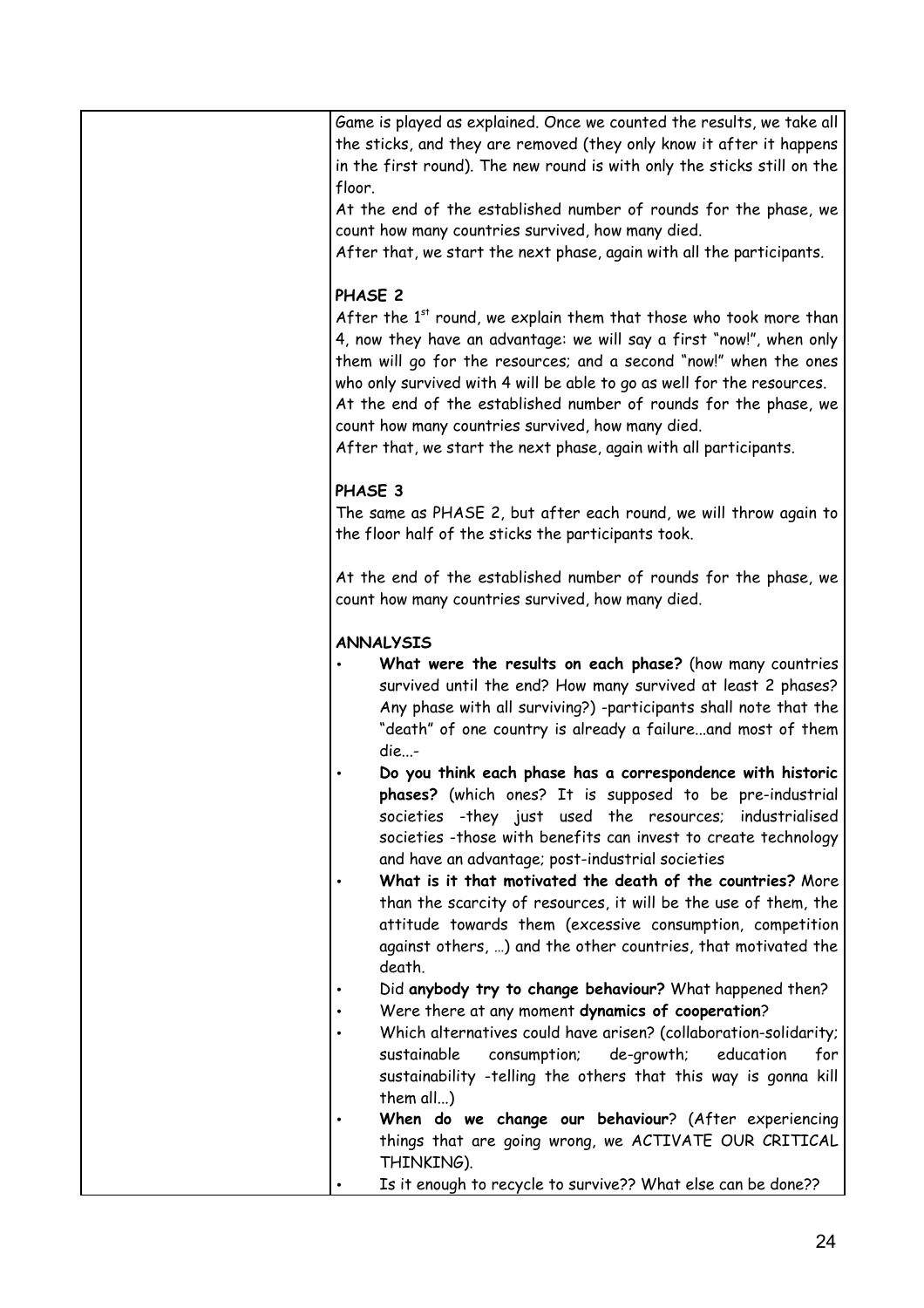## **Title: Explanation of what education for sustainability is and presentation of the Alliance Sustainability Campaign**

| Title           | Explanation of what education for sustainability is<br>and presentation of the Alliance Sustainability<br>Campaign                                                                                                                                                                                                                                                                                                                                                                                                                                                                                                                                                                                     |
|-----------------|--------------------------------------------------------------------------------------------------------------------------------------------------------------------------------------------------------------------------------------------------------------------------------------------------------------------------------------------------------------------------------------------------------------------------------------------------------------------------------------------------------------------------------------------------------------------------------------------------------------------------------------------------------------------------------------------------------|
| Tool type       | Presentation in plenary                                                                                                                                                                                                                                                                                                                                                                                                                                                                                                                                                                                                                                                                                |
| Tool topic/s    | Education for Sustainability and Sustainability<br>Campaign                                                                                                                                                                                                                                                                                                                                                                                                                                                                                                                                                                                                                                            |
| Aim             | To present to the group the campaign run by the<br>Alliance and to introduce the two main topics of<br>the T4T                                                                                                                                                                                                                                                                                                                                                                                                                                                                                                                                                                                         |
| Material needed |                                                                                                                                                                                                                                                                                                                                                                                                                                                                                                                                                                                                                                                                                                        |
| <b>Duration</b> | 45 minutes                                                                                                                                                                                                                                                                                                                                                                                                                                                                                                                                                                                                                                                                                             |
| Description     | 1. Presentation of Education for sustainability:<br>Bases of the Education for Sustainability<br>Throughout the years: Love for nature, care<br>for nature, holistic approach, critical<br>thinking!<br>We aren't able to be sustainable (but we<br>have to try!); not only we have to contribute,<br>we have to educate and train others so that<br>there may be a future sustainable way of<br>living.<br>2. Existing actions on Sustainability in IVS:<br>International Campaign for Sustainability in<br>Voluntary Service; sister actions (WTA,<br>Alliance Sustainability Campaign);<br>White Book: The chapter on Sustainability;<br>Let's create our own tools: learning on<br>Sustainability; |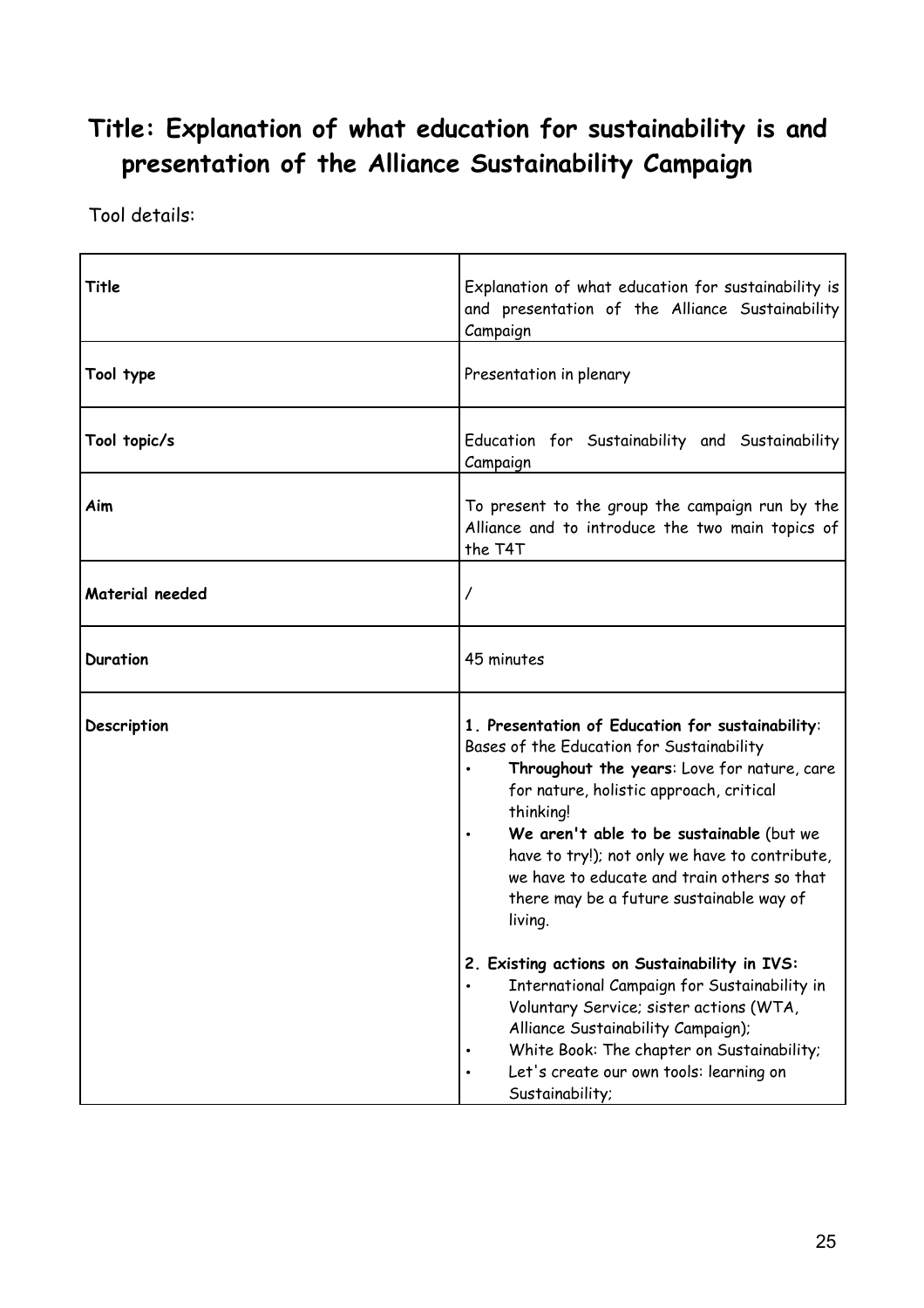# **Title: The race for sustainability!**

| Title           | The race for sustainability!                                                                                                                                                                                                                                           |
|-----------------|------------------------------------------------------------------------------------------------------------------------------------------------------------------------------------------------------------------------------------------------------------------------|
| Tool type       | Proofs game                                                                                                                                                                                                                                                            |
| Tool topic/s    | Sustainability and the Sustainability Campaign                                                                                                                                                                                                                         |
| Aim             | A. To allow a better understanding of:<br>education for sustainability<br>the international campaign for sustainability in IVS<br>B. To help participants to create tools that they will be able to use.                                                               |
| Material needed |                                                                                                                                                                                                                                                                        |
| <b>Duration</b> | 60 minutes                                                                                                                                                                                                                                                             |
| Description     | Setting: teams of 4-5 people are going to try to win the race. The<br>race is composed of 4 stations, where participants will have to go<br>over proofs that allow them to go to the next station (and in the end<br>win).                                             |
|                 | Participants will have to go from station to station, achieving the<br>proofs and missions given to them, until they finish (win).<br>Each proof will be to implement a certain policy about the<br>corresponding principle; an action that they can implement easily. |
|                 | Station A: Reduction of consumption and waste                                                                                                                                                                                                                          |
|                 | Think of 3 measures through which you can save resources in an<br>International Camp.                                                                                                                                                                                  |
|                 | Write them on a Flipchart so that other participants will<br>understand/see/read them.                                                                                                                                                                                 |
|                 | Station B: Changes in consumption                                                                                                                                                                                                                                      |
|                 | Look for information about what are:                                                                                                                                                                                                                                   |
|                 | fair trade;<br>$\bullet$                                                                                                                                                                                                                                               |
|                 | ecological products.                                                                                                                                                                                                                                                   |
|                 | Write them on a flipchart together with 2 questions you'd like to<br>solve to understand better.                                                                                                                                                                       |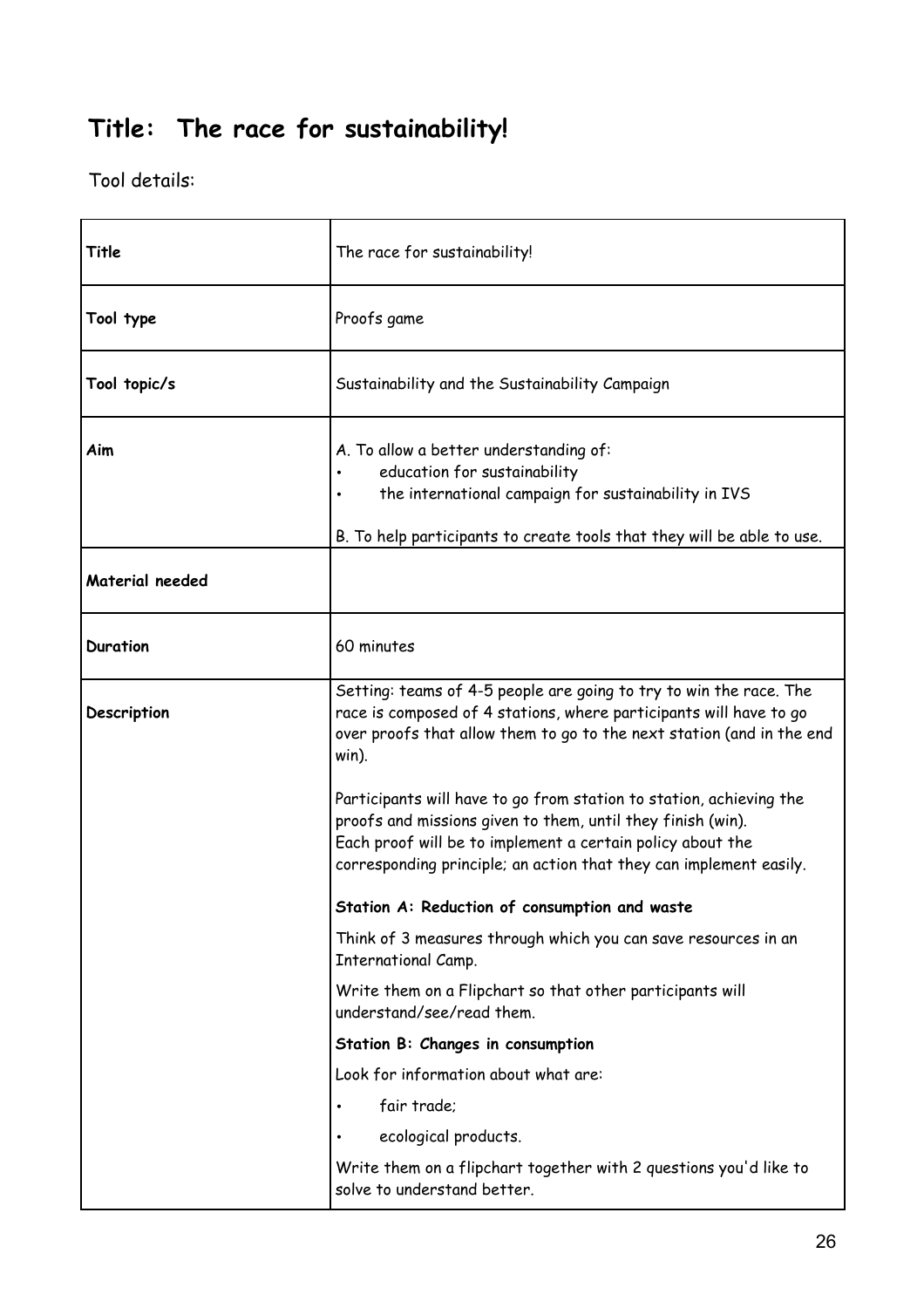| Station C: Positive actions to environment (social and natural)          |
|--------------------------------------------------------------------------|
| Think of 1 action that you can do in a youth activity to:                |
| improve social environment;<br>$\bullet$                                 |
| improve natural environment.<br>$\bullet$                                |
| Station D: Activities on Education for Sustainability                    |
| Prepare a short activity about education for sustainability<br>$\bullet$ |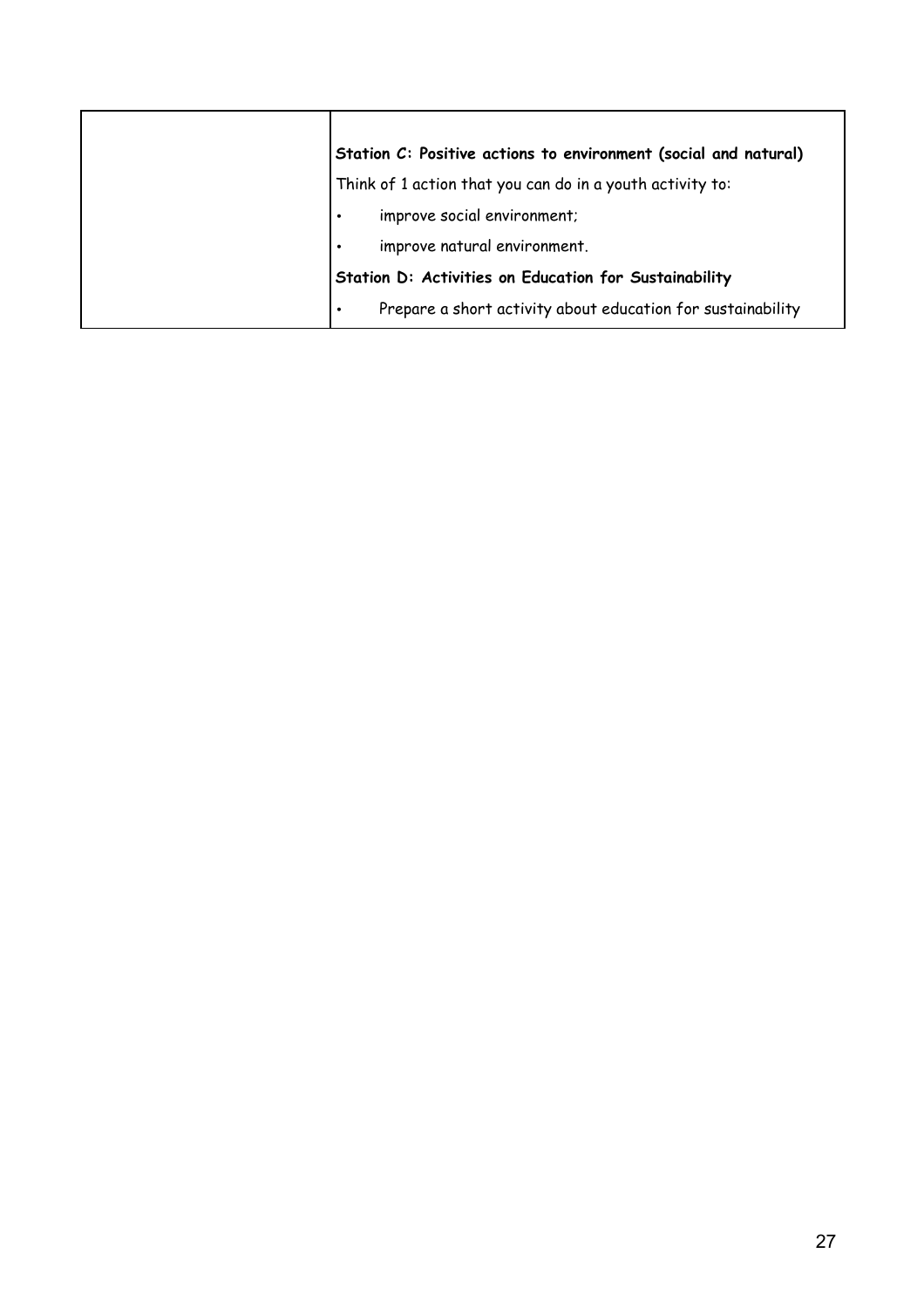# **14th APRIL 2012 - Saturday (3rd DAY)**

**FORMAL, NON FORMAL AND INFORMAL** 

### **Title: Formal, Non Formal and Informal**

Tool details:

| Title           | Formal, Non Formal and Informal                                                                                                                                                                                                                                                                                                              |
|-----------------|----------------------------------------------------------------------------------------------------------------------------------------------------------------------------------------------------------------------------------------------------------------------------------------------------------------------------------------------|
| Tool type       | Work in groups                                                                                                                                                                                                                                                                                                                               |
| Tool topic/s    | Formal, Non Formal and Informal Education                                                                                                                                                                                                                                                                                                    |
| Aim             | To make participants analyse and share the differences between<br>formal, non formal and informal education.<br>The activity is propaedeutic for the following workshops.                                                                                                                                                                    |
| Material needed | Paper, pens, flipcharts, markers                                                                                                                                                                                                                                                                                                             |
| Duration        | 50 minutes                                                                                                                                                                                                                                                                                                                                   |
| Description     | Participants are divided in 5 groups, each group has the following<br>task: discuss, share and define the differences between formal and<br>non formal education and to fix them in a flipchart.<br>Then every group presents its work in plenary.<br>During the discussion it will be introduced also the concept of<br>informal education. |

### **STRUCTURE OF THE TRAINING AND METHODOLOGIES**

### **Title: Methods in 5 stations**

| Title     | Methods in 5 stations |
|-----------|-----------------------|
| Tool type | Interactive workshop  |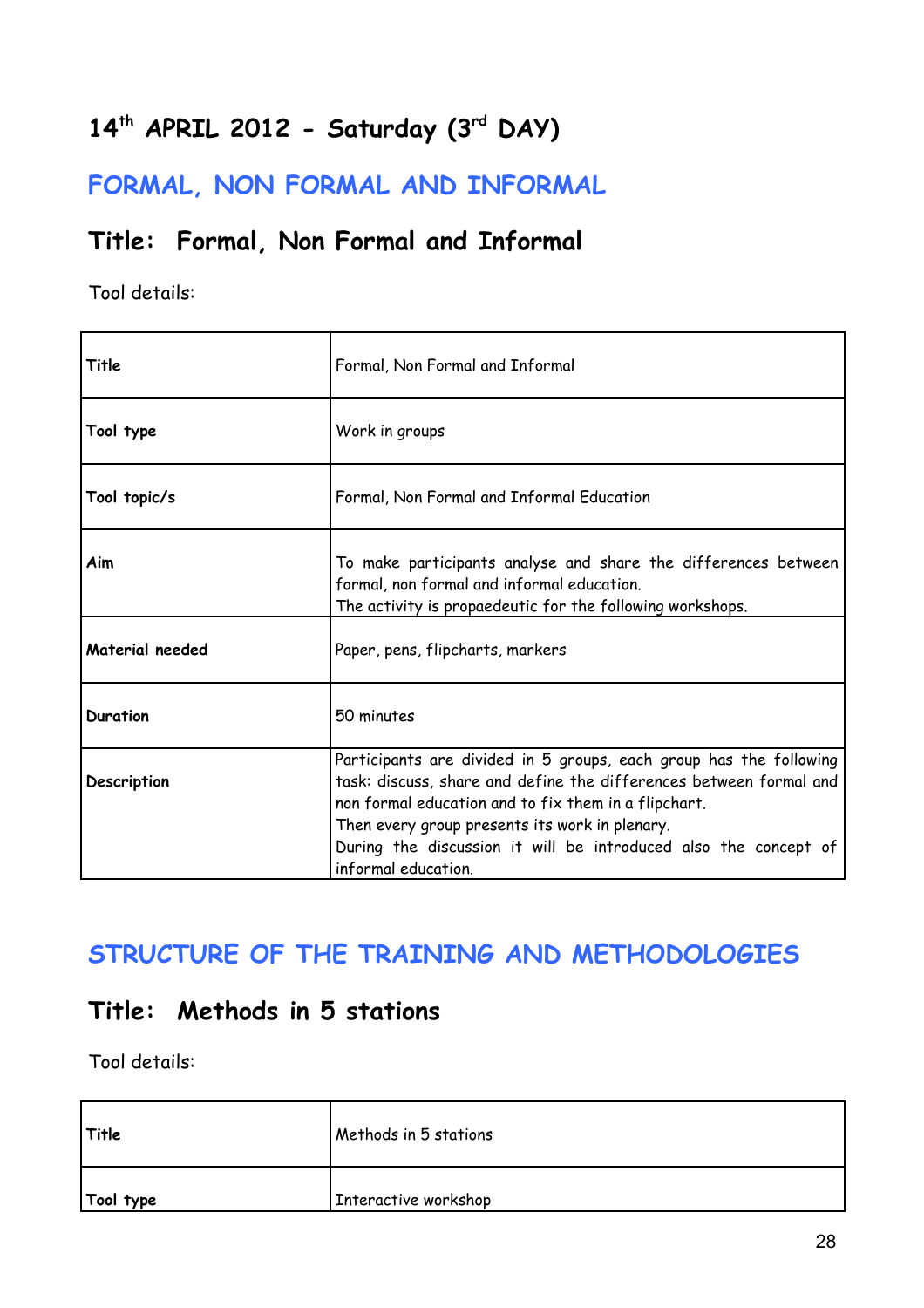| Tool topic/s    | Different non formal education methods                                                                                                                                                                                                                                                                           |
|-----------------|------------------------------------------------------------------------------------------------------------------------------------------------------------------------------------------------------------------------------------------------------------------------------------------------------------------|
| Aim             | To deepen the different non formal education methods that can be<br>used during training                                                                                                                                                                                                                         |
| Material needed | 7                                                                                                                                                                                                                                                                                                                |
| <b>Duration</b> | 60 minutes                                                                                                                                                                                                                                                                                                       |
| Description     | Different stations in different rooms are created, each one<br>representing a different non formal education method that can be<br>used during trainings, workshops and non formal education activities.<br>The different stations could be, e.g. team building, role play games,<br>simulations, moving debates |
|                 | In each station there is a trainer.                                                                                                                                                                                                                                                                              |
|                 | Different groups are created (no more than 5-6 participants each),<br>each group has to follow a different rotation so that all the<br>different stations can be visited.                                                                                                                                        |
|                 | In each station a group meet a trainer that is presenting, in<br>interactive and dynamic way the method. Space for questions,<br>examples and discussions have to be left.                                                                                                                                       |

### **ONE DAY AS A TRAINER**

# **Title: Switching roles! - part one and two**

| Title        | Switching roles!                                                 |
|--------------|------------------------------------------------------------------|
| Tool type    | Work in groups                                                   |
| Tool topic/s | Non formal education activities                                  |
| Aim          | To make participants practically experiment non formal education |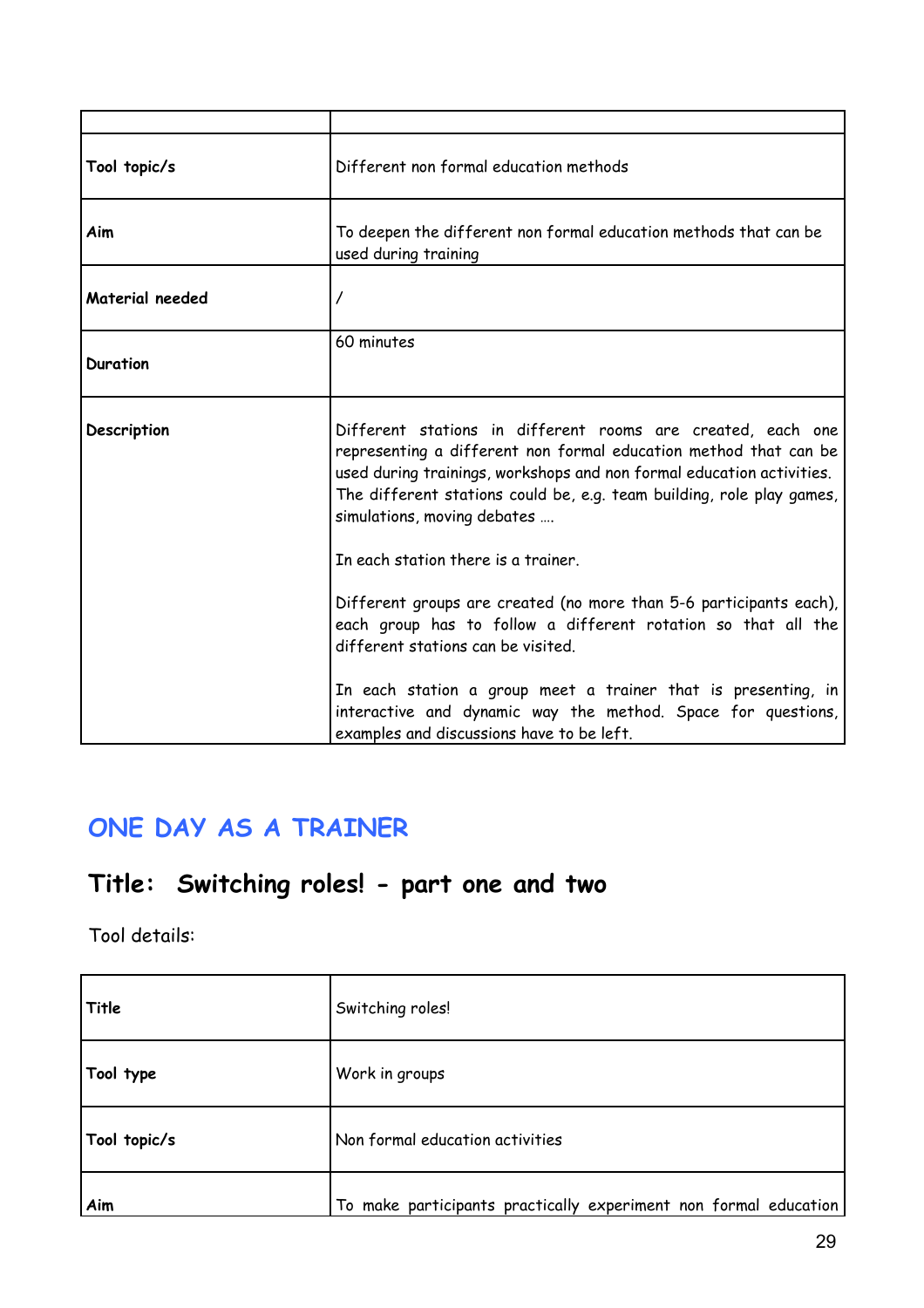| This activity is propaedeutic for the workshop "Tool Kits in Practice".<br>Material needed<br>Different tool kits on team building, ICL, social inclusion, peer<br>education, conflict management<br>Paper, pens, flipcharts, markers, colours, glue, scissors, ropes,<br>elastic, cloths<br>240 minutes<br><b>Duration</b><br>Participants are divided in groups. Each group will receive different<br>tool kits (about different methods and topics) and has to choose one<br>Description<br>activity.<br>Then each group (become a pool of trainers) has to define how to<br>perform the activity with another group.<br>In this phase there need to be fixed:<br>the different roles in the pool;<br>the way to present and perform the activity;<br>the materials needed;<br>the space where to realize the activity (logistic issues).<br>When the groups are ready, they start to play the activity with<br>another group.<br>NOTE: a rotation in the groups it's scheduled so that each one can<br>play the activity as the pool of trainers with another group<br>(participants) and can take part in one activity (played by another<br>group - pool of trainers) as participant.<br>Here one example in the group division: group A plays with the group<br>A1 (and then the contrary), group B plays with the group B1 (and then<br>the contrary), group C plays with the group C1 (and then the<br>contrary).<br>After the activity it will be organized a debriefing in small groups<br>(e.g. A+A1, B+B1, C+C1) to analyse how the different activities have<br>been performed.<br>Key questions for the debriefing:<br>How was the cooperation within the group? |
|---------------------------------------------------------------------------------------------------------------------------------------------------------------------------------------------------------------------------------------------------------------------------------------------------------------------------------------------------------------------------------------------------------------------------------------------------------------------------------------------------------------------------------------------------------------------------------------------------------------------------------------------------------------------------------------------------------------------------------------------------------------------------------------------------------------------------------------------------------------------------------------------------------------------------------------------------------------------------------------------------------------------------------------------------------------------------------------------------------------------------------------------------------------------------------------------------------------------------------------------------------------------------------------------------------------------------------------------------------------------------------------------------------------------------------------------------------------------------------------------------------------------------------------------------------------------------------------------------------------------------------------------------------------------------------|
|                                                                                                                                                                                                                                                                                                                                                                                                                                                                                                                                                                                                                                                                                                                                                                                                                                                                                                                                                                                                                                                                                                                                                                                                                                                                                                                                                                                                                                                                                                                                                                                                                                                                                 |
|                                                                                                                                                                                                                                                                                                                                                                                                                                                                                                                                                                                                                                                                                                                                                                                                                                                                                                                                                                                                                                                                                                                                                                                                                                                                                                                                                                                                                                                                                                                                                                                                                                                                                 |
|                                                                                                                                                                                                                                                                                                                                                                                                                                                                                                                                                                                                                                                                                                                                                                                                                                                                                                                                                                                                                                                                                                                                                                                                                                                                                                                                                                                                                                                                                                                                                                                                                                                                                 |
| How was the roles division within the pool?<br>How the activities have been presented?<br>Do you think some logistic aspects could be changed or<br>modified?<br>Were the working methods experimented really effective?<br>Do you think some working methods could be changed or<br>$\bullet$<br>modified?                                                                                                                                                                                                                                                                                                                                                                                                                                                                                                                                                                                                                                                                                                                                                                                                                                                                                                                                                                                                                                                                                                                                                                                                                                                                                                                                                                     |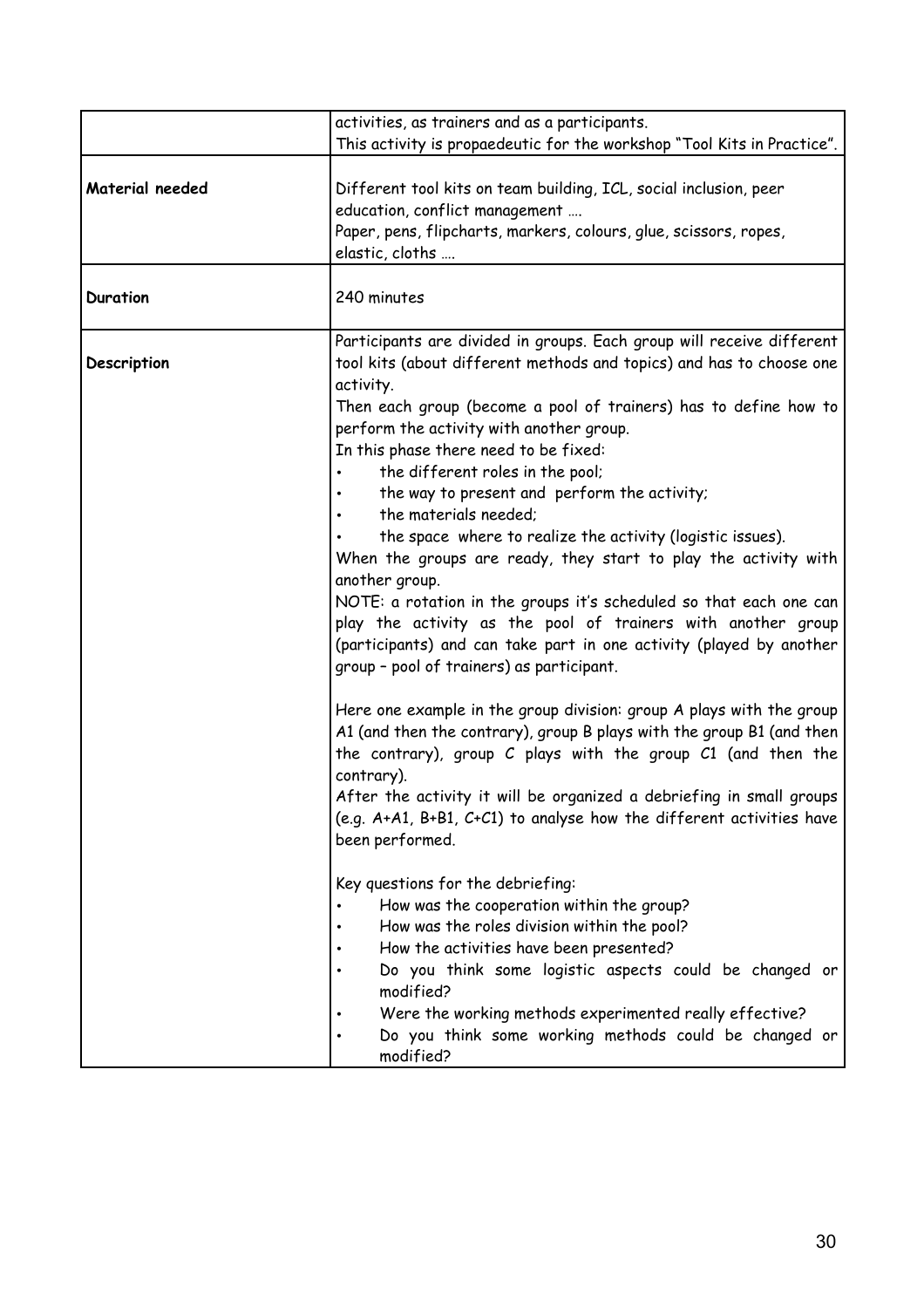# **15th APRIL 2012 - Sunday (4th DAY)**

### **THE TRAINER SKILLS AND PROFILES**

### **Title: The Super Trainer**

Tool details:

| Title           | The Super Trainer                                                                                                                                                                                                                                                                                                                                                       |
|-----------------|-------------------------------------------------------------------------------------------------------------------------------------------------------------------------------------------------------------------------------------------------------------------------------------------------------------------------------------------------------------------------|
| Tool type       | Work in groups                                                                                                                                                                                                                                                                                                                                                          |
| Tool topic/s    | The skills, competences and attitudes of the "good" trainer                                                                                                                                                                                                                                                                                                             |
| Aim             | To reflect on the skills, competences and attitudes we believe<br>important in a good trainer and to identify what should be avoided                                                                                                                                                                                                                                    |
| Material needed | Paper, pens, flipcharts, markers, post it                                                                                                                                                                                                                                                                                                                               |
| <b>Duration</b> | 45 minutes                                                                                                                                                                                                                                                                                                                                                              |
| Description     | Participants are divided in groups (possibly each group non more than<br>5 or 6 people). Each group has the following task: create a list of the<br>skills, actions, competences and approaches of the "good" trainers.<br>Include also the actions and behaviours that a "good" trainer has to<br>completely avoid.<br>Then every group present in plenary the result. |

### **Title: Communication styles**

| Title        | Communication styles                                       |
|--------------|------------------------------------------------------------|
| Tool type    | Individual activity                                        |
| Tool topic/s | Communication styles and different approaches in trainings |
|              |                                                            |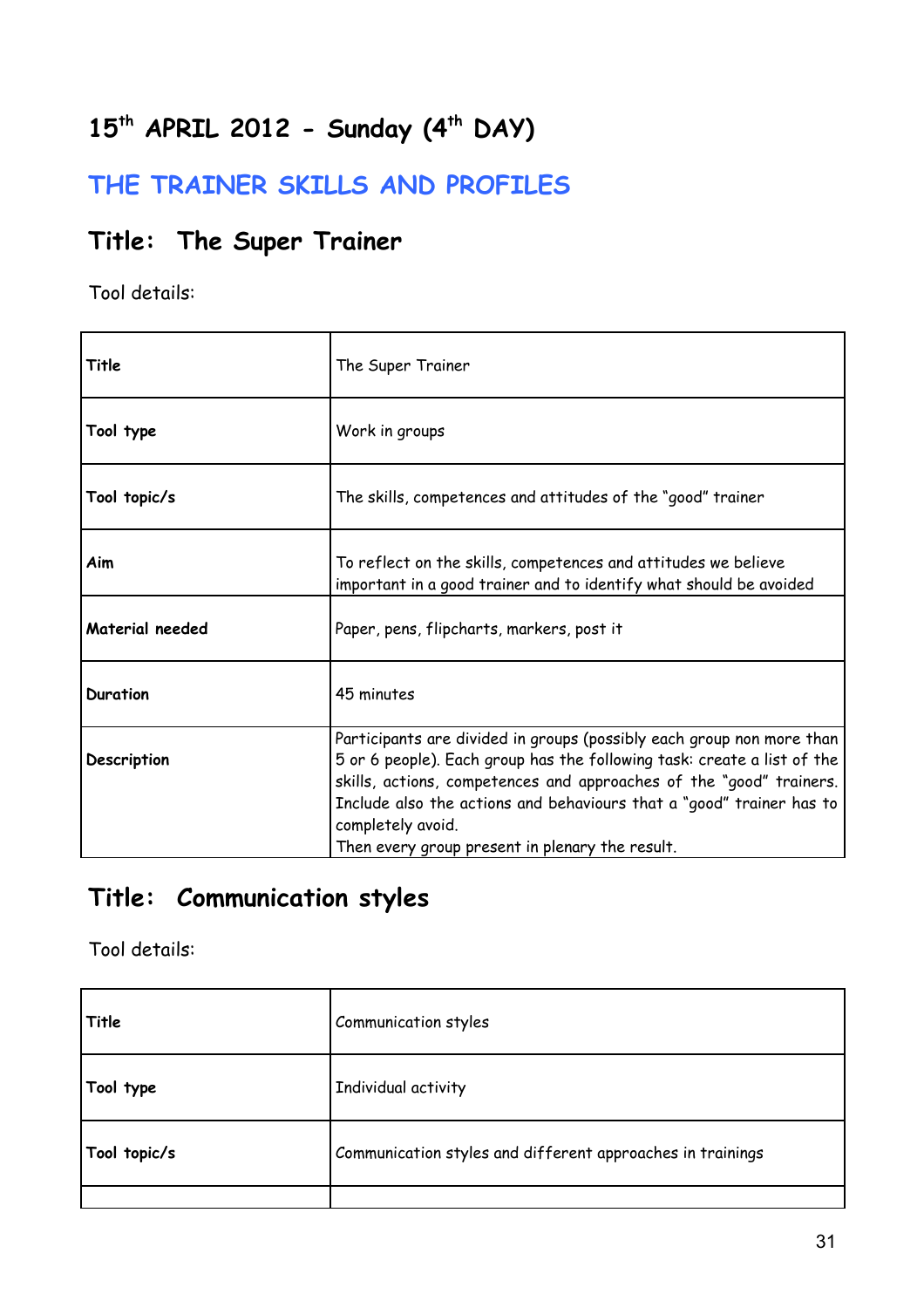| Aim             | To understand the different personality styles that might exist; to<br>be more aware of which is our own, individual, style                                                         |
|-----------------|-------------------------------------------------------------------------------------------------------------------------------------------------------------------------------------|
| Material needed | Pens, style scoring sheet (one for each participant)                                                                                                                                |
| Duration        | 45 minutes                                                                                                                                                                          |
| Description     | The activity is introduced to the group ( it can be used the<br>"COMMUNICATION STYLES Style and Temperament, Summary").                                                             |
|                 | Then each participant receive a style scoring sheet and has to fill it.                                                                                                             |
|                 | Once each one finished the "TEMPERAMENTS OF THE 4<br>COMMUNICATION STYLES" is presented in plenary so that each<br>one can see which is the style and temperament he/she belong to. |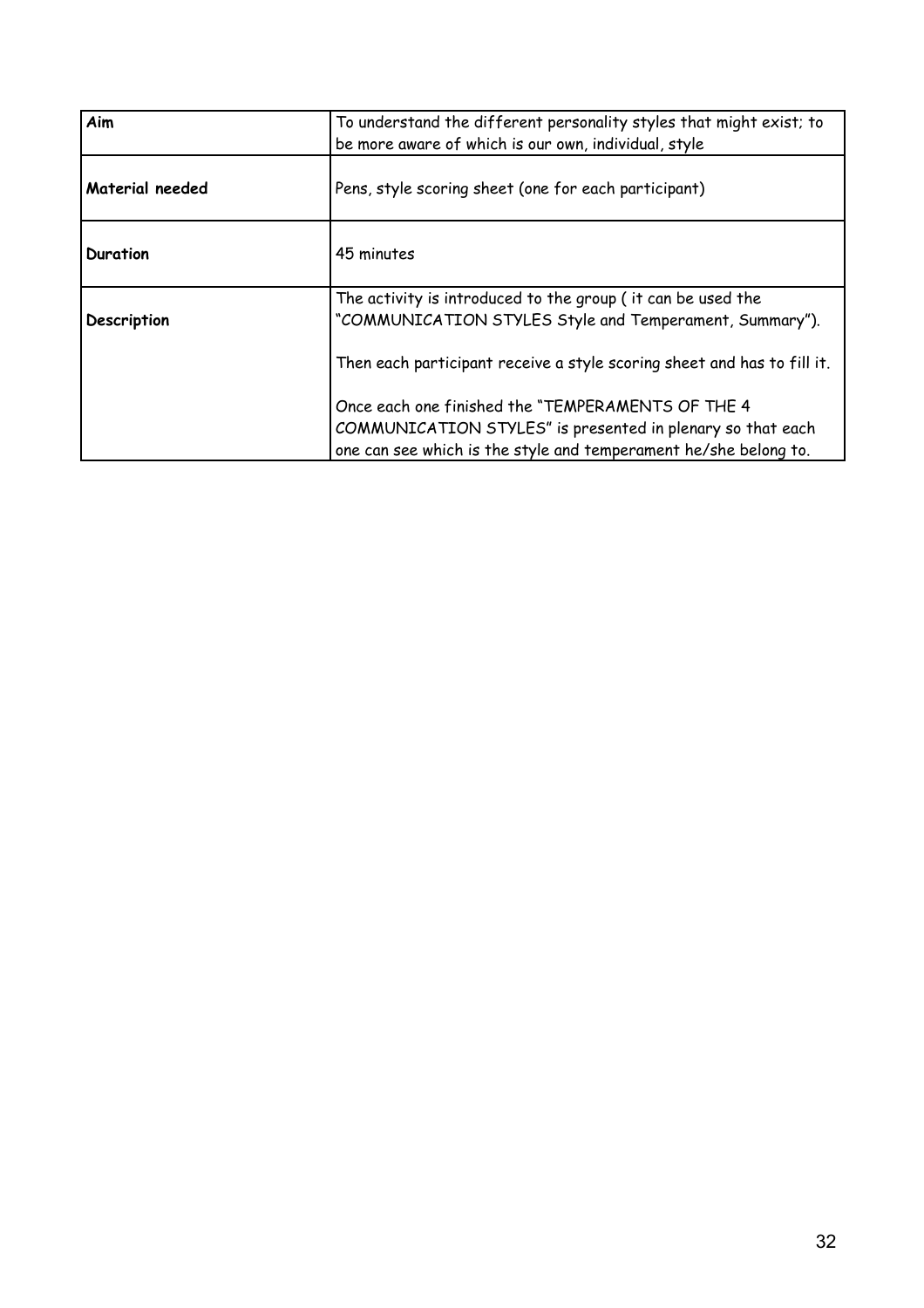### **COMMUNICATION STYLES**

#### **Style and Temperament Summary**

Before examining ways of developing, improving and maintaining healthy relationships and leadership styles, it is important to understand that different personality styles exist.

Understanding the different temperament styles will help us make sense of our own and other's behaviour. In this way we can address issues in a manner that will best suit the other person and avoid needless complications and frustrations.

Here are the four temperament styles. You should be able to recognize yourself and with a little study and practice, you will come to recognize temperament styles in others.

It helps to examine the temperament in terms of two dimensions:

- People Oriented versus Task Oriented
- Extrovert versus Introvert

| Extrovert            | Promoter  | Controller | <b>Introvert</b> |
|----------------------|-----------|------------|------------------|
|                      | Supporter | Analyser   |                  |
| <b>Task Oriented</b> |           |            |                  |

### **People Oriented**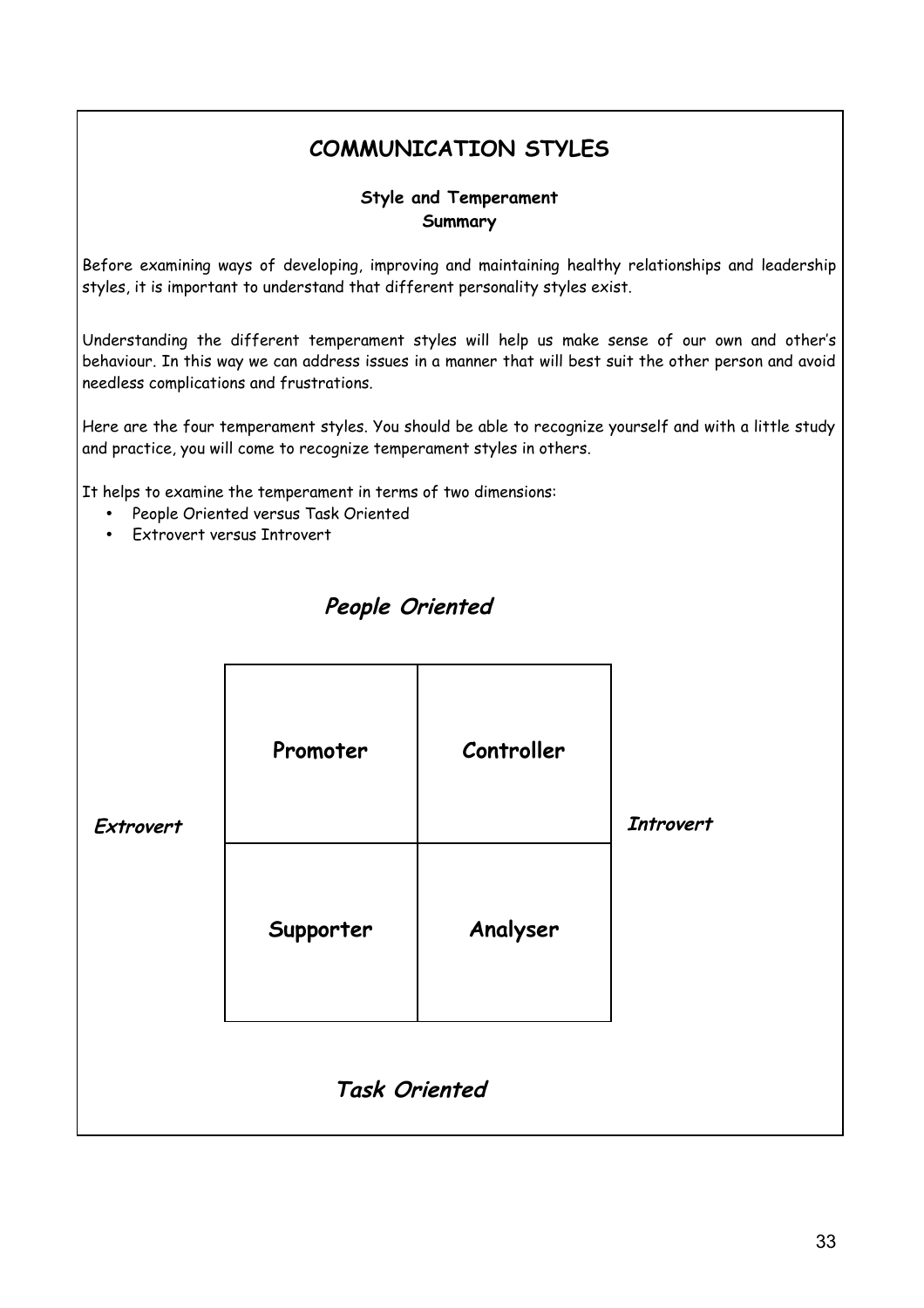### **Style Scoring Sheet**

Select the words that best describe your personality. Tick all the words that apply. Be as objective and as honest as you can. While your overall totals will be shared, your selections of individual words will not.

| Strengths - learning mode |                   |                      |                     |
|---------------------------|-------------------|----------------------|---------------------|
| Style A                   | Style B           | Style C              | Style D             |
| ப<br>Animated             | ப<br>Adventurous  | u<br>Analytical      | $\Box$<br>Adaptable |
| Playful                   | Persuasive        | Persistent           | Peaceful            |
| Sociable                  | Strong-willed     | Self-sacrificing     | Submissive          |
| Convincing                | Competitive       | Considerate          | Controlled          |
| Refreshing                | Resourceful       | Respectful           | Reserved            |
| Spirited                  | Self-reliant      | Sensitive            | Satisfied           |
| Promoter                  | Positive          | Planner              | Patient             |
| Spontaneous               | Sure              | Scheduled            | Shy                 |
| Optimistic                | Outspoken         | Orderly<br>⊔         | Obliging            |
| Funny                     | Forceful          | Faithful             | Friendly            |
| Delightful                | Daring            | Detailed             | Diplomatic          |
| Cheerful                  | Confident         | Cultured             | Consistent          |
| Inspiring                 | Independent       | Idealistic           | Inoffensive         |
| Demonstrative             | Decisive          | Deep                 | Dry Humour          |
| <b>Mixes Easily</b>       | Mover             | Musical              | Mediator            |
| <b>Talker</b>             | Tenacious         | Thoughtful           | Tolerant            |
| $\Box$ Lively             | $\Box$ Leader     | $\Box$ Loyal         | $\Box$ Listener     |
| $\Box$ Cute               | Chief<br>ப        | Chartmaker           | Contented           |
| $\Box$ Popular            | $\Box$ Productive | $\Box$ Perfectionist | Permissive          |
| Bouncy                    | <b>Bold</b><br>ப  | Behaved              | Balanced            |
| <b>TOTALS</b>             | <b>TOTALS</b>     | <b>TOTALS</b>        | <b>TOTALS</b>       |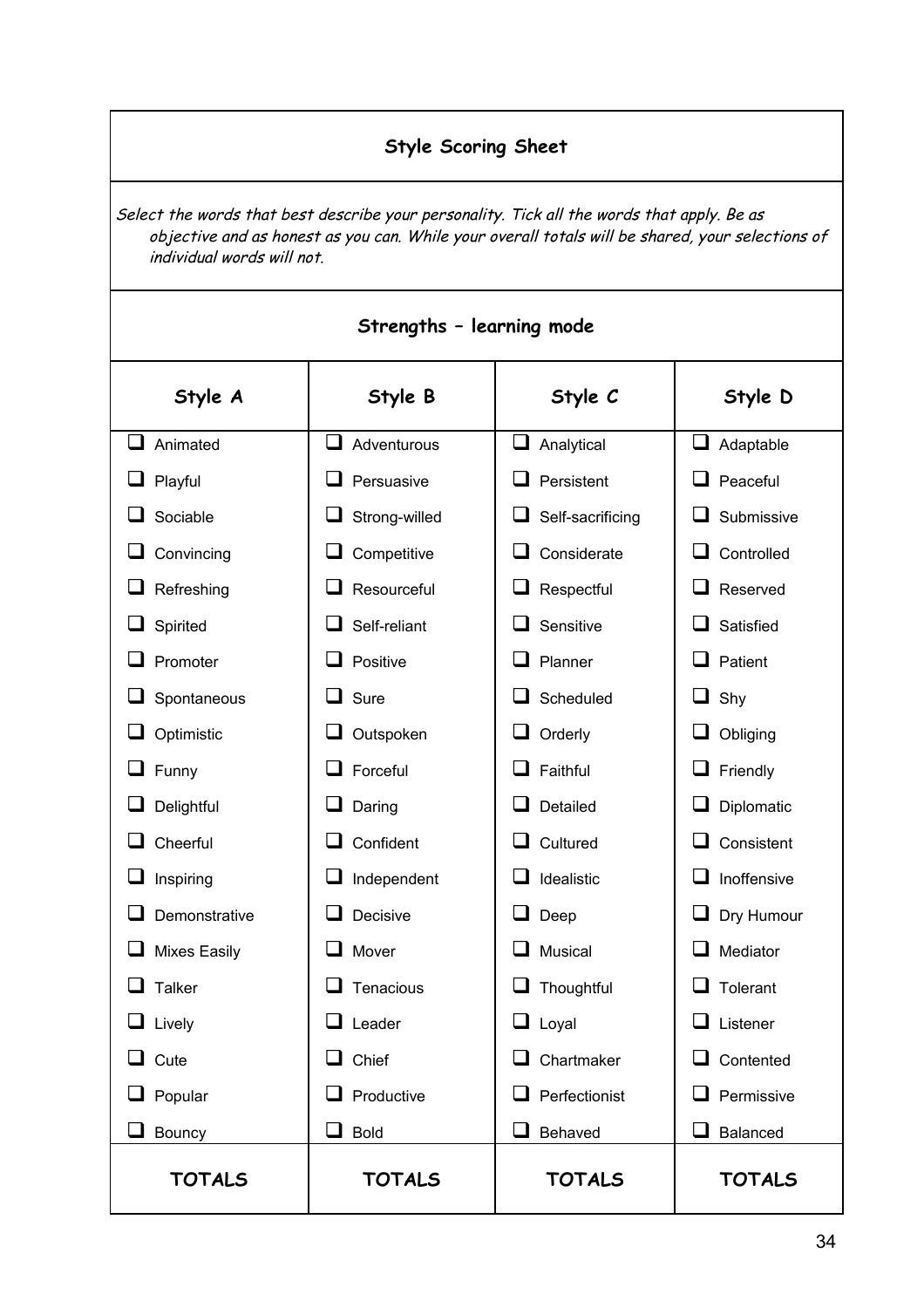|                      | <b>Style Scoring Sheet</b>  |                      |                      |  |
|----------------------|-----------------------------|----------------------|----------------------|--|
|                      | Weaknesses - surviving mode |                      |                      |  |
| Style A              | Style B<br>Style C          |                      | Style D              |  |
| ப<br><b>Brassy</b>   | ப<br><b>Bossy</b>           | □<br><b>Bashful</b>  | $\Box$ Blank         |  |
| Undisciplined        | Unsympathetic               | Unforgiving          | Unenthusiastic       |  |
| Repetitious          | Resistant                   | Resentful            | Reluctant<br>ப       |  |
| Forgetful            | Frank                       | Fussy<br>ப           | Fearful<br>- 1       |  |
| Interrupts           | Impatient                   | Insecure             | Indecisive           |  |
| Unpredictable        | Unaffectionate              | Unpopular            | Uninvolved           |  |
| Haphazard            | Headstrong                  | Hard-to-please       | Hesitant             |  |
| Permissive           | Proud                       | Pessimistic          | Plain                |  |
| Angered Easily       | Argumentative               | Alienated            | Aimless              |  |
| Naïve                | Nervy                       | Negative Attitude    | Nonchalant           |  |
| <b>Wants Credit</b>  | Workaholic                  | Withdrawn            | Worrier              |  |
| <b>Talkative</b>     | <b>Tactless</b>             | <b>Too Sensitive</b> | Timid                |  |
| Disorganized         | Domineering                 | Depressed            | Doubtful             |  |
| Inconsistent         | Intolerant                  | Introvert            | Indifferent          |  |
| Messy                | Manipulative                | Moody                | Mumbles              |  |
| Show-off             | Stubborn                    | Skeptical            | Slow<br>ப            |  |
| ப<br>Loud            | Lord-over-others            | Loner<br>ப           | ⊔<br>Lazy            |  |
| Scatterbrain         | Short-tempered              | Suspicious           | Sluggish             |  |
| <b>Restless</b><br>ப | Rash                        | Revengeful           | <b>Unwillingness</b> |  |
| ⊔<br>Changeable      | ⊔<br>Crafty                 | Critical<br>ப        | ⊔<br>Compromising    |  |
| <b>TOTALS</b>        | <b>TOTALS</b>               | <b>TOTALS</b>        | <b>TOTALS</b>        |  |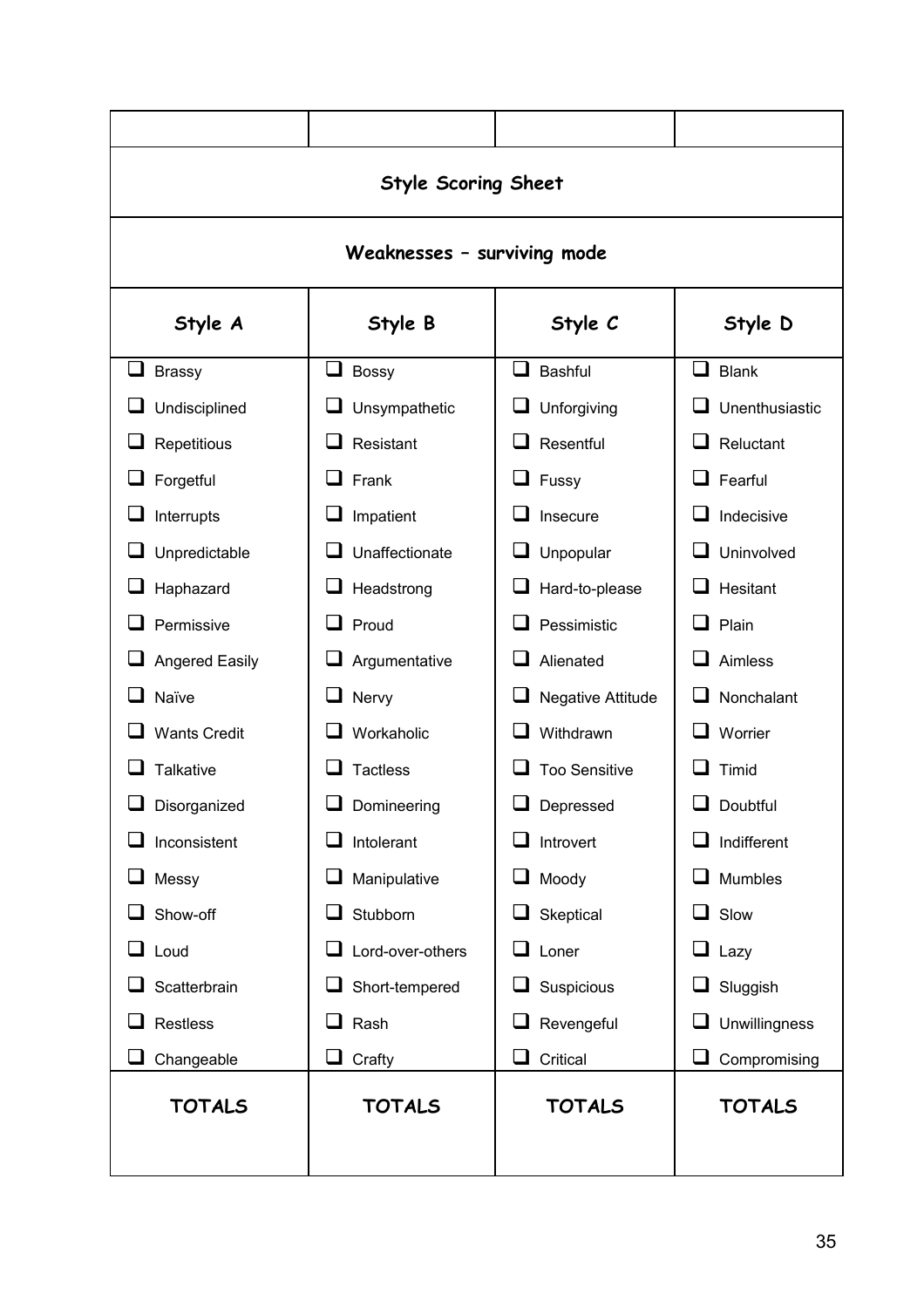| <b>COMBINED</b> | <b>COMBINED</b> | <b>COMBINED</b> | <b>COMBINED</b> |
|-----------------|-----------------|-----------------|-----------------|
| <b>TOTALS</b>   | <b>TOTALS</b>   | <b>TOTALS</b>   | <b>TOTALS</b>   |

| Chances<br>ideas       | Focus on people<br>Informal<br>32<br>28 |    |             | Relations<br>atmosphere                  |                               |
|------------------------|-----------------------------------------|----|-------------|------------------------------------------|-------------------------------|
|                        | Promoting behaviour<br>[influential]    | 16 | 14          | Supporting behaviour<br>[Stable]         |                               |
|                        |                                         |    |             |                                          |                               |
| dominantFocus on goals | 16                                      |    | $\mathbf 0$ | 14                                       | Focus on processes<br>passive |
|                        | Controlling behaviour<br>[Leading]      |    |             | Analysing behaviour<br>[Consistent]      |                               |
| Result<br>Competition  | 32<br>28<br>Focus on tasks<br>Formal    |    |             | <b>Details</b><br>information's<br>solid |                               |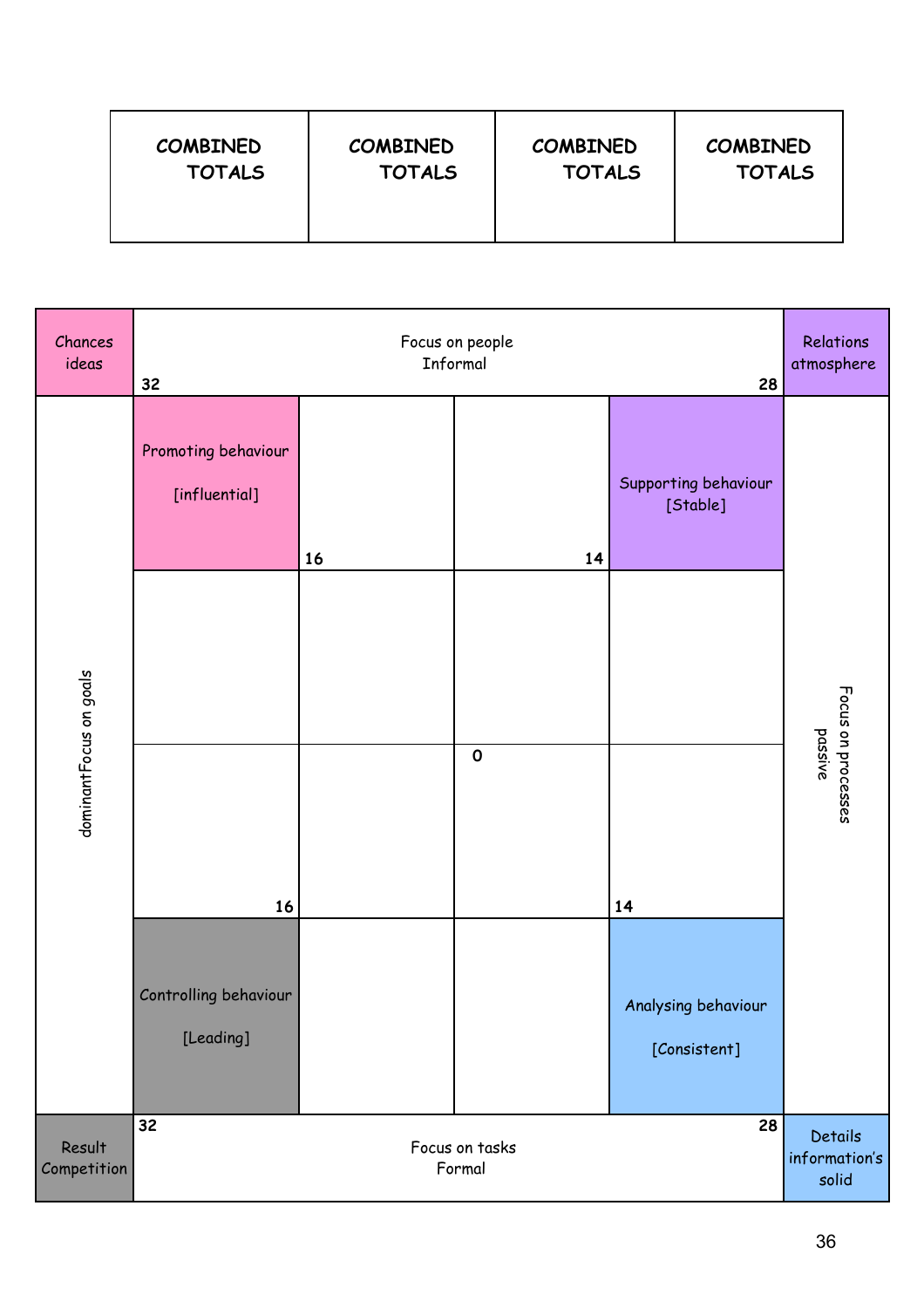#### **TEMPERAMENTS OF THE 4 COMMUNICATION STYLES**

#### **The Temperament of the Analyser**

Analysers are analytical, self-sacrificing, gifted, and perfectionists. They have a very sensitive emotional nature.

Because analysers' feelings predominate, they are given to a variety of moods ranging from the heights of ecstasy to the depths of despair.

They are loyal friends but will not push forward to meet people.

Analysers have exceptional analytical abilities. They are able to diagnose the potential obstacles and dangers of every project. However, this may make them reluctant to initiate new projects.

Many of the world's great geniuses, painters, musicians and scientists are analysers.

They are task oriented introverts.

| Strengths | Challenges |
|-----------|------------|
|-----------|------------|

#### \* practical \* dull

- \* economical \* stingy
- \* reserved \* unfriendly
	-
- \* thorough \* compulsive
- \* methodical \* plodding
- \* analytical \* critical
- \* steadfast \* stubborn

#### **The Temperament of the Promoter**

Promoters are warm, buoyant, lively and enjoy life. They have a receptive personality in which feelings predominate. Reactions may be based on "gut feelings" and their effect on behaviour.

Promoters have a heartly nature and make great storytellers. They are never short of friends and are genuinely empathetic towards others with problems or joys. Promoters enjoy people and do not like solitude. They tend to be the life of the party and never at a loss for words.

Promoters make great salesmen, teachers, conversationalists, actors, public speakers and leaders.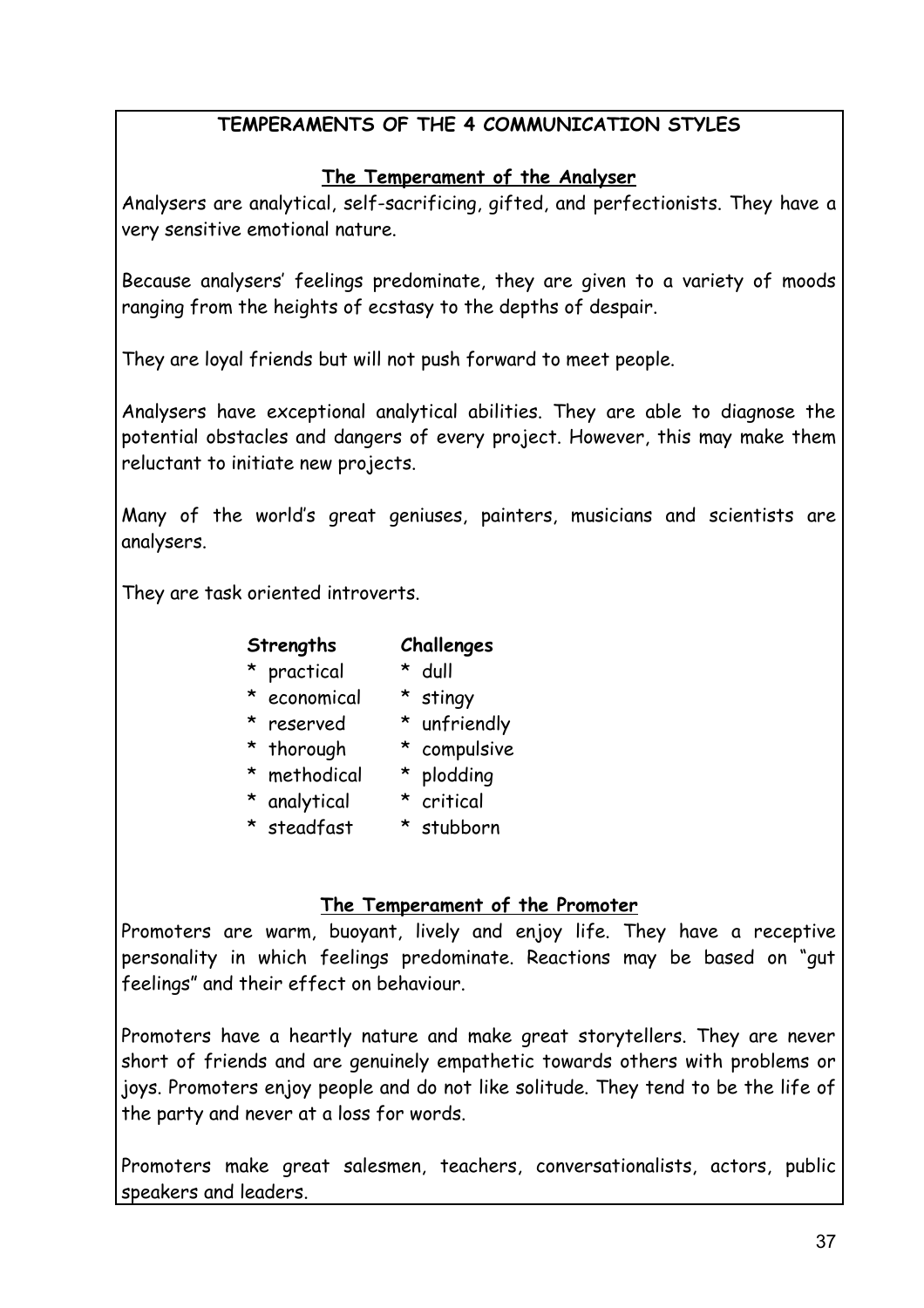They are people oriented extroverts.

#### **Strengths Challenges**

- \* flexible \* inconsistent
- \* youthful \* childish
	-
- \* enthusiastic \* hyperactive
	-
- \* tactful \* afraid of confrontation
- \* adaptable \* lacking conviction
- 
- \* sociable \* manipulative

#### **The Temperament of the Controller**

The controller typically has a hot, quick, active, practical, and strong willed temperament. He/she has endless ideas, plans and ambitions and yet has a practical, keen mind capable of making instant decisions.

Despite a well organized mind, controllers are not given to analysis, but rather to quick, almost intuitive appraisals.

Controllers make great generals, executives, idea people, producers, dictators, criminals.

They are task oriented extroverts.

#### **Strengths Challenges**

- \* Controlling \* domineering
- \* quick to act \* impulse
- \* self-confident \* arrogant
- \* Forceful \* coercive
	-
- \* persistent \* high pressure
- \* urgent \* impatient
	-

#### **The Temperament of the Supporter**

For supporters, life is generally a happy, calm experience. They almost never become upset. Supporters have a very high boiling point, and seldom explode or show extremes of anger or happiness.

Supporters may look placid, but they feel more emotions that they have expressed. They enjoy the finer things in life. They enjoy people and have many friends.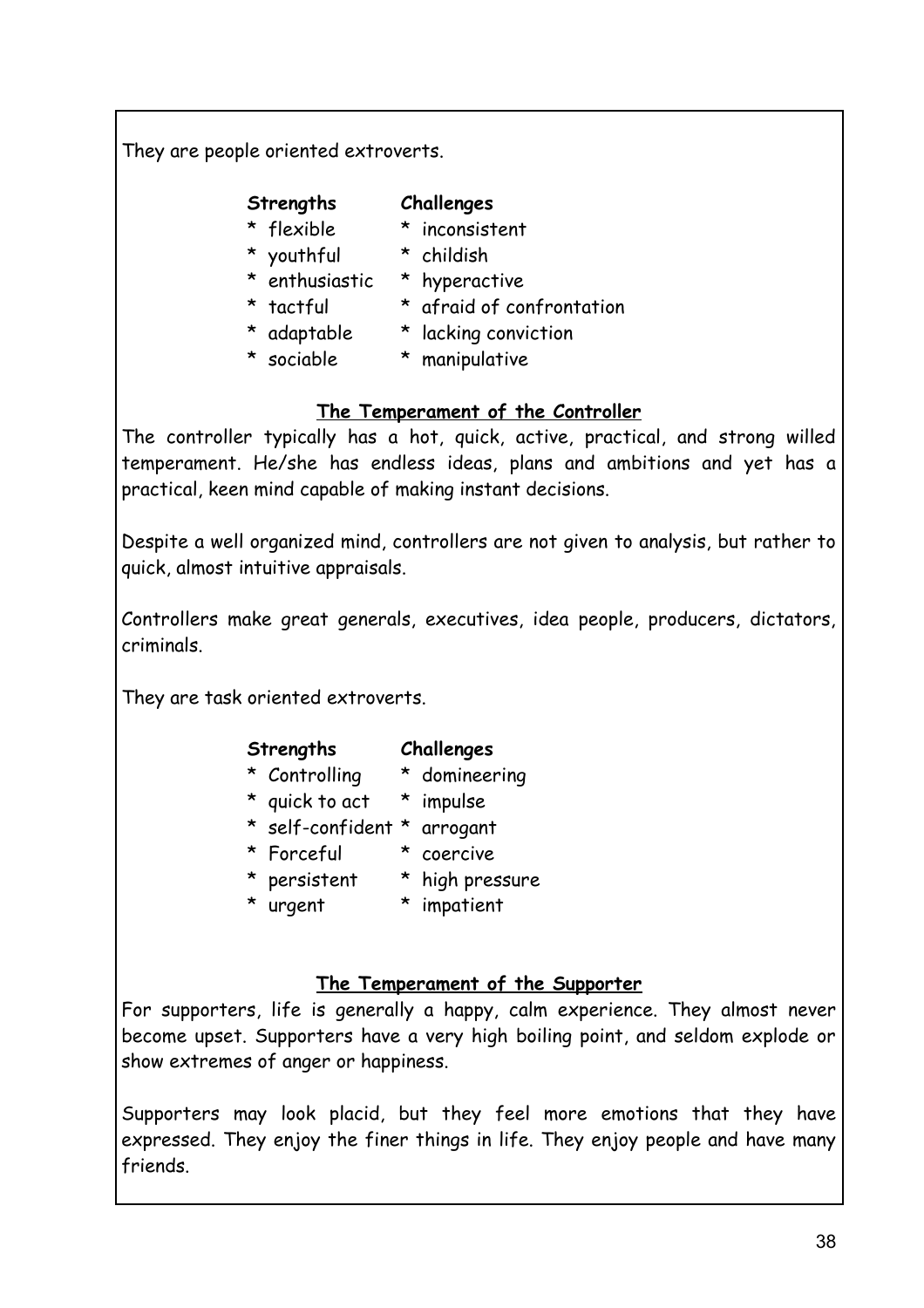Supporters have a natural, dry sense of humour are good listeners, friendly, noncompetitive and willing to take direction. They value close, long-lasting relationships and allow others to initiate new projects or activities.

Supporters generally ask "why" types of questions and are very effective in the helping professions, psychiatry, and counselling.

They are people oriented introverts.

#### **Strengths Challenges**

- \* idealistic \* impractical dreamer
	-
- \* trusting \* gullible
- \* helpful \* patronizing
- 
- \* receptive \* over committed
- \* modest \* self-depreciating
- \* loyal \* obligated
- 
- \* aspiring \* perfectionist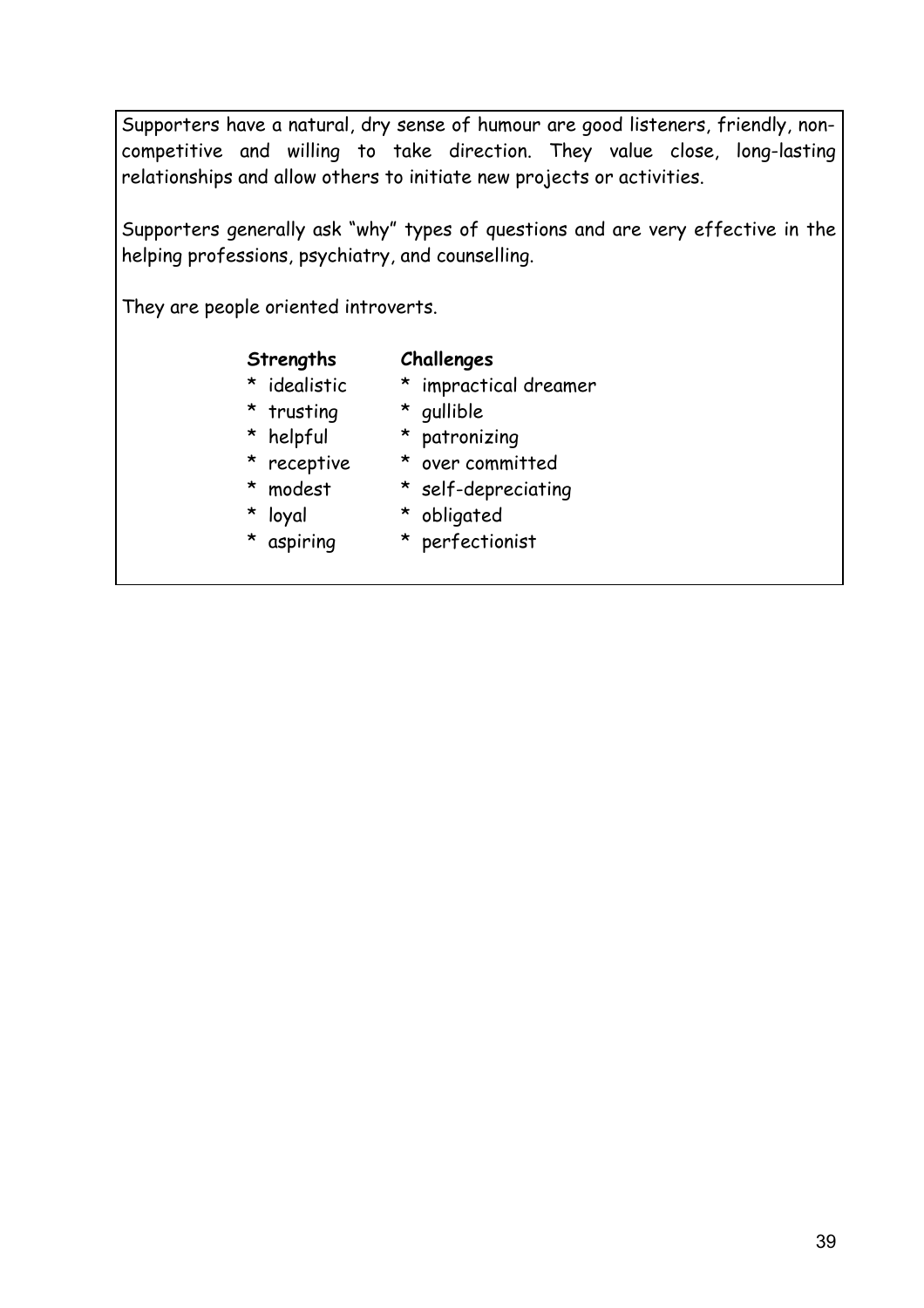| RELATIONS BETWEEN COMMUNICATION STYLES |
|----------------------------------------|
|----------------------------------------|

| You<br>Others          | Controlling<br>control                                                                                                                                                                               | Analysing<br>analysis                                                                                                               | Supporting<br>support                                                                                                                         | Promoting<br>promotion                                                                                                                                                              |
|------------------------|------------------------------------------------------------------------------------------------------------------------------------------------------------------------------------------------------|-------------------------------------------------------------------------------------------------------------------------------------|-----------------------------------------------------------------------------------------------------------------------------------------------|-------------------------------------------------------------------------------------------------------------------------------------------------------------------------------------|
| Controlling<br>control | Agreement in advance<br>on goals and tasks.<br>Provide freedom to<br>work within agreed-<br>upon limits. Let them<br>win and let them be in<br>charge.                                               | Summarize facts.<br>Let them decide.<br>Rely on their self-<br>discipline. Recognize<br>results with<br>something<br>materialistic. | Be businesslike. Let<br>them decide. Stick<br>to agenda. Don't<br>insist on personal<br>relationship. Let<br>them tell you what<br>they want. | Back up ideas and<br>enthusiasm with<br>concrete results. Keep<br>agreements. Let them<br>choose. Demonstrate<br>workability of ideas.                                              |
| Analysing<br>analysis  | Bring facts and logic in<br>writing. Be patient<br>while they process<br>information. Assist in<br>decision-making. Work<br>with time limits. Build<br>trust.                                        | Recognize need to<br>set timetables for<br>decision. Encourage<br>risk-taking. Provide<br>perspective on<br>decision at hand.       | Demonstrate<br>(technical)<br>competence.<br>Acknowledge need<br>for facts and data.<br>Work with time<br>limits.                             | Talk facts, not<br>opinions. Provide<br>details. Back up facts<br>with details. Be<br>patient.                                                                                      |
| Supporting<br>support  | Show personal concern<br>for them and their<br>family. Provide details<br>and specifics.<br>Acknowledge their<br>contribution. Value<br>their efforts and<br>accomplishments. Build<br>relationship. | Establish personal<br>relationship.<br>Encourage them to<br>increase goals and<br>upgrade prospects.                                | Be strong, insistent<br>and directive.<br>Encourage and<br>support work through<br>interpersonal<br>relationship.                             | Slow down the pace<br>and volume. Allow time<br>for a relationship.<br>Work on one agenda at<br>a time. Move on after<br>completion. Encourage<br>suggestions and<br>participation. |
| Promoting<br>promotion | Be more open about<br>self and emotions.<br>Relax time-pressure.<br>Give incentives. Let<br>them win. Provide<br>public recognition.<br>Loosen up. Play.                                             | Spend informal time<br>with them. Recognize<br>their need for<br>excitement. Ask for<br>ideas. Move quickly.<br>Take risks.         | Be firm when<br>challenged. Give<br>acknowledgements in<br>public. Provide them<br>a focus and follow-up.<br>Maintain relationship.           | Provide discipline and<br>focus. Stay on track.<br>Move quickly. Use<br>creativity and<br>excitement.                                                                               |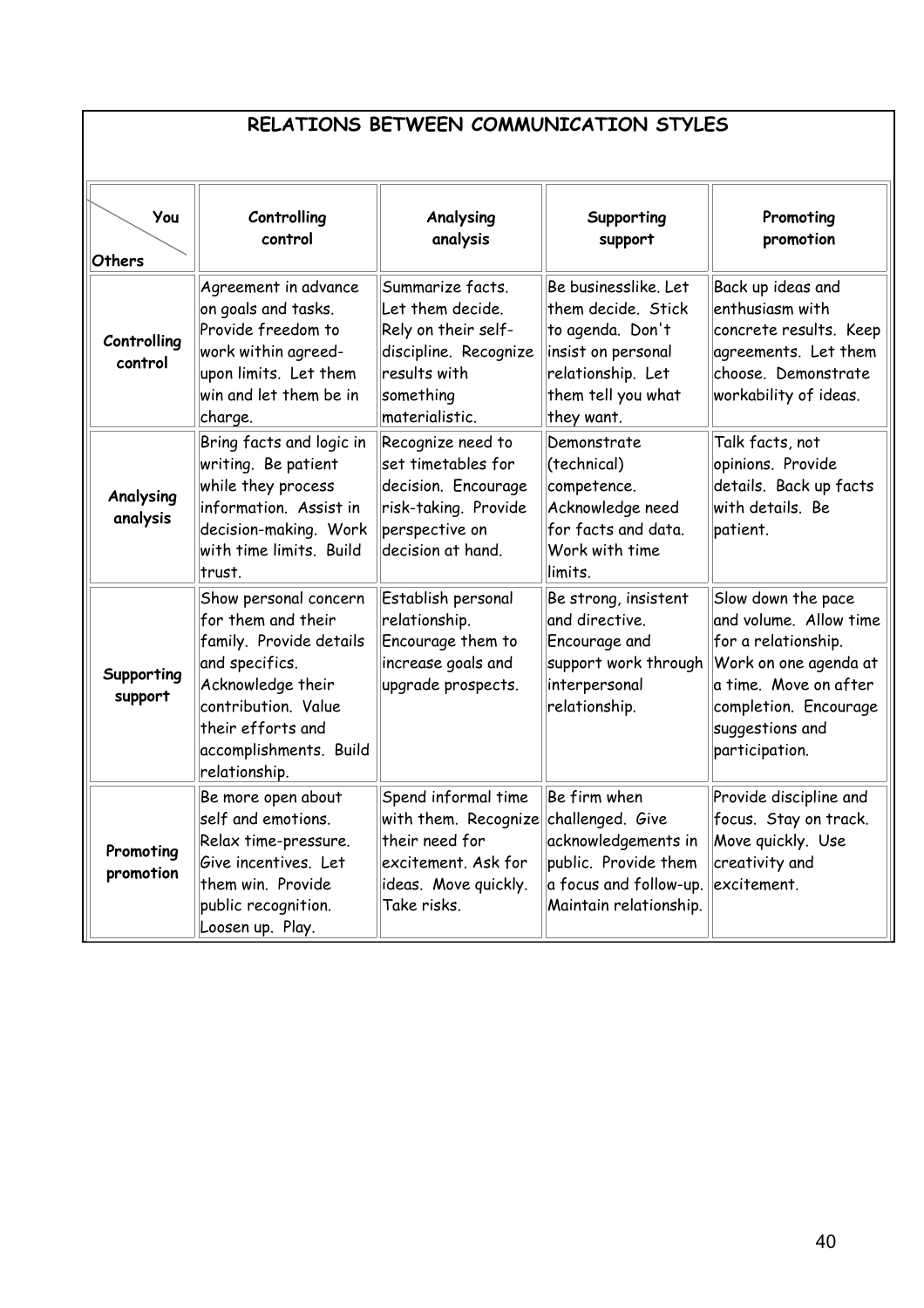## **TIPS FOR TRAINERS AND THE STATE OF ART IN A TRAINING**

### **Title: Tips for trainers - .ppt presentation**

Tool details:

| Title           | Tips for trainers                                                                                                                                                                                                                                              |
|-----------------|----------------------------------------------------------------------------------------------------------------------------------------------------------------------------------------------------------------------------------------------------------------|
| Tool type       | Presentation in plenary                                                                                                                                                                                                                                        |
| Tool topic/s    | Training courses, why and how?                                                                                                                                                                                                                                 |
| Aim             | To present the trainer role within a training course, the learning<br>based approach, the methods and methodologies, the steps to<br>organize and implement a training course and to share some tips for<br>those interested in being trainers.                |
| Material needed | Flipcharts, markers, ppt presentation, pc, projector                                                                                                                                                                                                           |
| Duration        | 20 minutes                                                                                                                                                                                                                                                     |
| Description     | The presentation is done in plenary, with the support of flipcharts,<br>and .ppt projection.<br>The presentation is open for questions and comments and has to be<br>interactive among the group.<br>NOTE: attached the .ppt presentation "Training Essential" |

### **COMMUNICATION**

### **Title: How tall is Alfred**

| Title     | How tall is Alfred   |
|-----------|----------------------|
| Tool type | Work in small groups |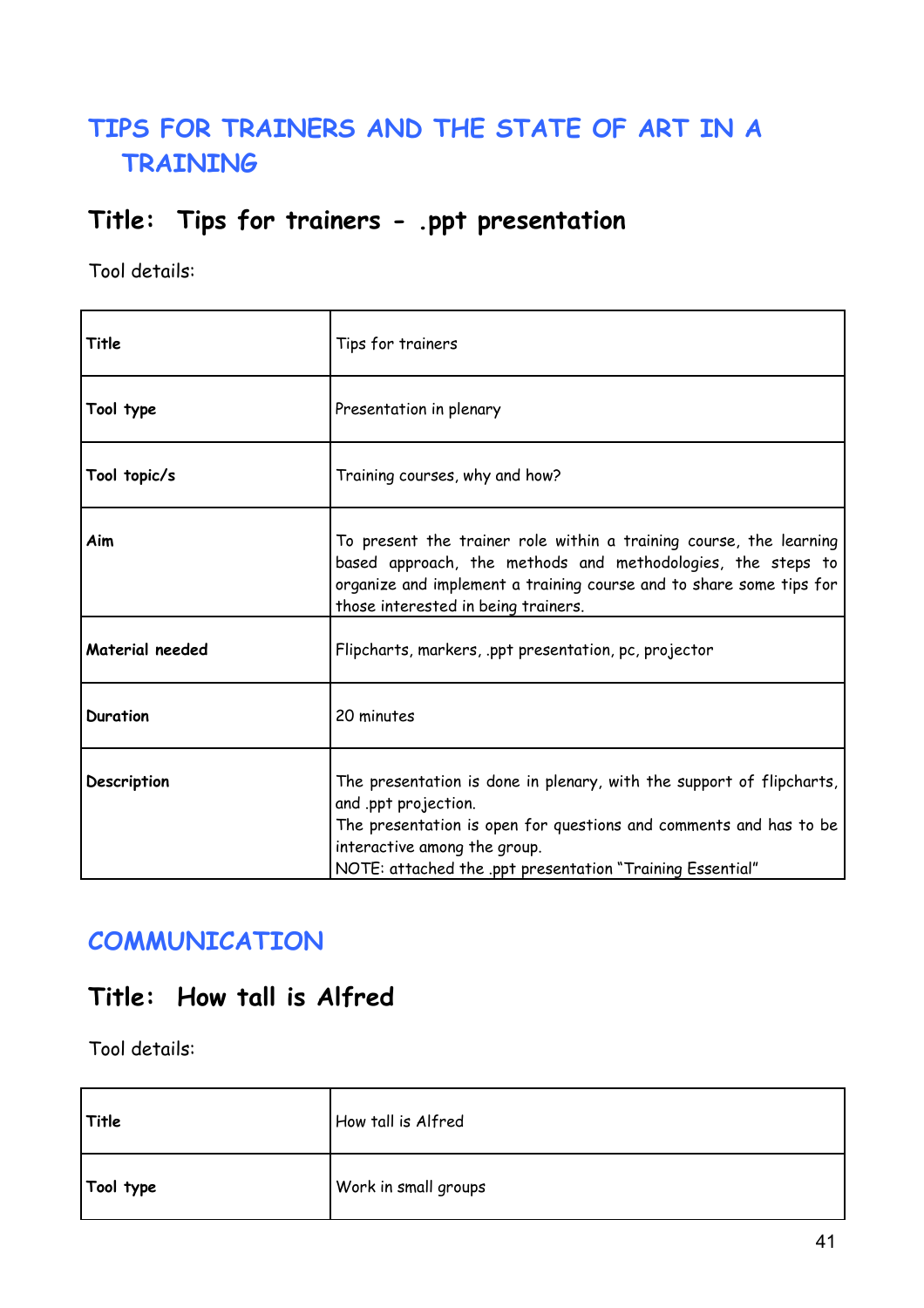| Tool topic/s    | Communication, information                                                                                                                                                                                                                                                        |
|-----------------|-----------------------------------------------------------------------------------------------------------------------------------------------------------------------------------------------------------------------------------------------------------------------------------|
| Aim             | To analyse the way information are transmitted; to go in detail in the<br>communication system                                                                                                                                                                                    |
| Material needed | Seats, papers, pens, post it                                                                                                                                                                                                                                                      |
| <b>Duration</b> | 45 minutes                                                                                                                                                                                                                                                                        |
| Description     | Participants work in groups of 7 (6 players and 1 postman) - each<br>group is in a separate room.                                                                                                                                                                                 |
|                 | Six players (P1, P2, P3, P4, P5 and P6) sit in a circle with their backs<br>to each other. They are not allowed to talk to each other. Their aim<br>is to find how tall Alfred is by sending massages to other players in<br>the circle.                                          |
|                 | They are sending all their massages via the postman, who is standing<br>in the middle of the circle and distributing messages. The postman<br>cannot speak either. (His/her task is to register messages).                                                                        |
|                 | The rules of sending messages:<br>Sender to receiver (e.g. P1>P5) and then the text of the<br>٠<br>message<br>Telegram is addressed to one person only<br>Another message can't be sent on the same piece of paper<br>Messages can ONLY be sent through the postman               |
|                 | The exercise is over after 30 minutes, or when everybody from one<br>group has decided how tall Alfred is.                                                                                                                                                                        |
|                 | At the end of the exercise a debriefing takes place.<br>The debriefing is focused on the process that participants went<br>through. The idea of centralising information; the willingness to take<br>over such tasks as processing a huge amount of information are<br>mentioned. |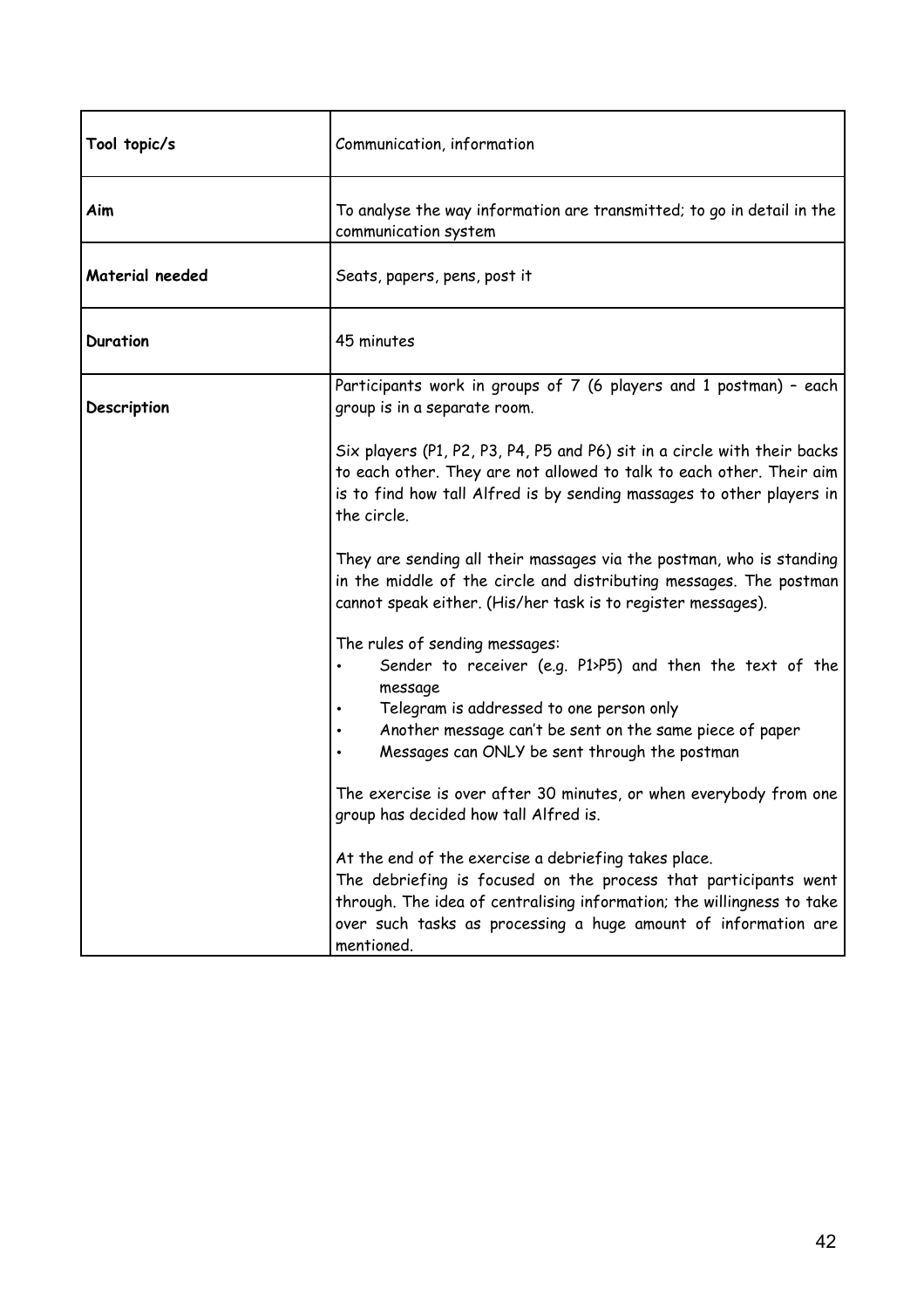### **CONFLICT AND CONFLICT MANAGEMENT**

# **Title: Acting Conflicts!**

| Title           | Acting Conflicts!                                                                                                                                                                                                                                                                                                                                                                                                                                                                                                         |
|-----------------|---------------------------------------------------------------------------------------------------------------------------------------------------------------------------------------------------------------------------------------------------------------------------------------------------------------------------------------------------------------------------------------------------------------------------------------------------------------------------------------------------------------------------|
| Tool type       | Interactive Role Play Game with Theatre                                                                                                                                                                                                                                                                                                                                                                                                                                                                                   |
| Tool topic/s    | Conflict and conflict management in the accessing and inclusion<br>projects                                                                                                                                                                                                                                                                                                                                                                                                                                               |
| Aim             | To reflect on social exclusion; to create real situations of social<br>exclusion that might be experienced in the daily life and in projects;<br>to present conflicts that may arise in the accessing projects; to<br>empower the ability to analyse conflicts from a different point of<br>view; to look for possible solutions to manage conflicts in non violent<br>ways                                                                                                                                               |
| Material needed | The case studies and a big space for the representations                                                                                                                                                                                                                                                                                                                                                                                                                                                                  |
| <b>Duration</b> | 90 minutes                                                                                                                                                                                                                                                                                                                                                                                                                                                                                                                |
| Description     | Participants are split in different groups (around 5 each) and receive<br>the hand out with a case study.<br>The trainer explains that their task is to represent in a theatrical<br>way the case study (keeping a big attention to the roles of the<br>"oppressor" and of the "oppressed").<br>While they are discussing and deciding how to represent the case<br>study they should also think about possible solutions.<br>But the representation has to be only about the conflict and NOT<br>the possible solutions. |
|                 | Setting: two different rooms with two stages, half group<br>(approximately 3 small groups) in one room and half group<br>(approximately 3 small groups) in another room.                                                                                                                                                                                                                                                                                                                                                  |
|                 | Then, in each room each group makes the representation, one by one.<br>After the representation each group remains on the stage and the<br>following key questions are asked:<br>What did they represent? (to the audience)<br>What did you represent? (to the actors)<br>How did you feel? (to the actors)<br>Do you think the situation you represented may happen in real                                                                                                                                              |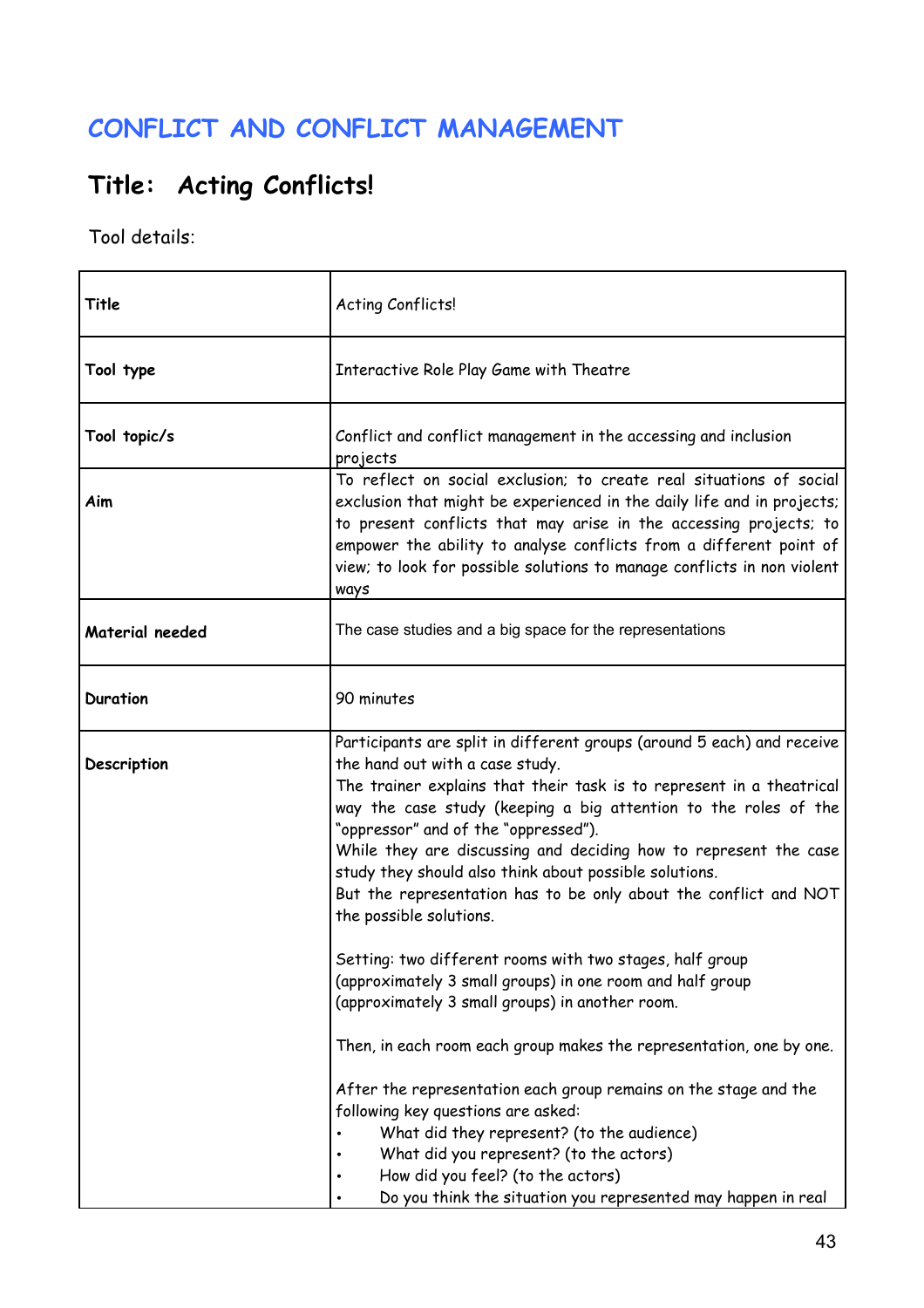|  | life? (to all)<br>Which solution can be found? (to the audience) |
|--|------------------------------------------------------------------|
|  | Which solution/s did you find out? (to the actors)               |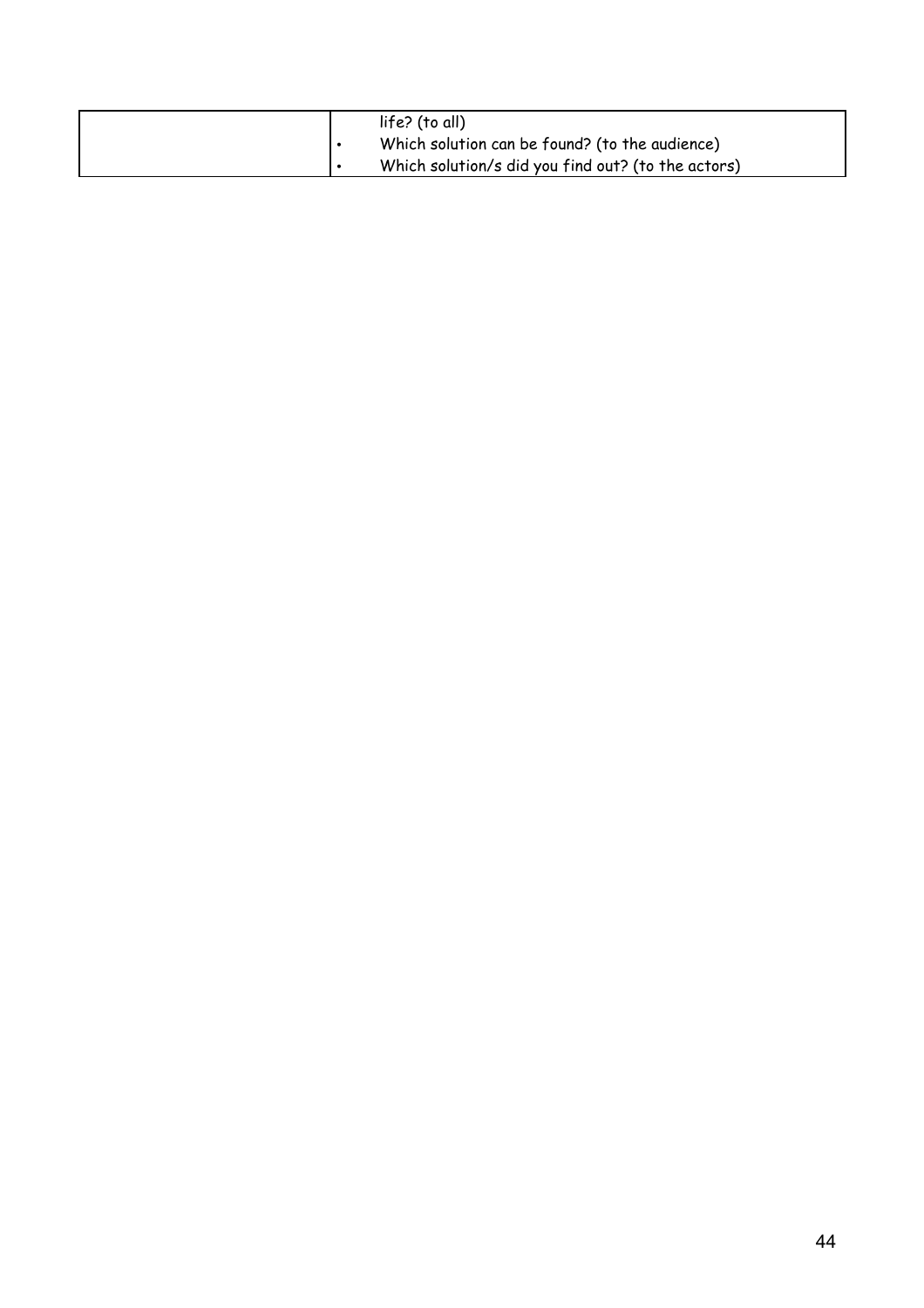### **HAND OUT WITH THE CASE STUDIES**

#### **CASE STUDY 1**

Characters: 1 teacher, 2 pupils-refugees, 2 pupils-locals

Setting: classroom, south of London, UK

Story: the teacher is working in a classroom. The students are local pupils and other pupils-refuges, arrived from Libya in the beginning of the year. They don't speak very good English and the families of the local students already complained with the school director, asking to put them in another class.

Recently they have been problems within the school playground. The indigenous pupils harass, mob and tease the newcomers. The new pupils, in defence start to react aggressively, engaging the first fight.

#### **CASE STUDY 2**

Characters: 2 bullies (locals), 1 good student, 2 observers

Setting: school, cité of Paris, France

Story: you are at school during the break, the young person (good student) comes from a family with economical difficulties. He decide to remain in the classroom to prepare the exercises for the next lesson. In the meantime two bullies (locals) come in and ask the young person to give them his homework because they did not prepare it. They say that he has to do it because is a "second class boy" and that is the only way to be accepted ….

The young person (good student) refuses and they start to bother and insult him/her. In the beginning the injures are verbal, but then they start to be physical. Suddenly two people (observers) step in and see what is going on, but they do not do anything.

#### **CASE STUDY 3**

Characters: 1 youth worker, 2 local adolescents, 2 youngsters coming from migrant families (coming from different countries)

Setting: local association, suburb of Rome, Italy

Story: the building of the local association is attended by several adolescents – the ones coming from migrant families, born in Italy come from different countries and are almost the 70%. In the last months several feuds between the immigrants have started and the locals. The last one accuses the first to be the "invaders" of the association.

One day the situation is getting harder and 2 locals start to argue and complain 2 youths coming from migrant families saying that they are not Italians and that for this reason they should not to take part in the activities. The 2 guys (one from Egypt and one from Bangladesh) explain animatedly they are Italians but are also complaining among themselves because of their countries of origin. The situation is going to explode and the youth worker is not able to control it ….

#### **CASE STUDY 4**

Characters: 2 Gypsies (they are born in Romania, but their families come from Hungary), 2 locals (from Bucharest), 1 staff member of the youth club

Setting: youth club in the outskirts of Bucharest, Romania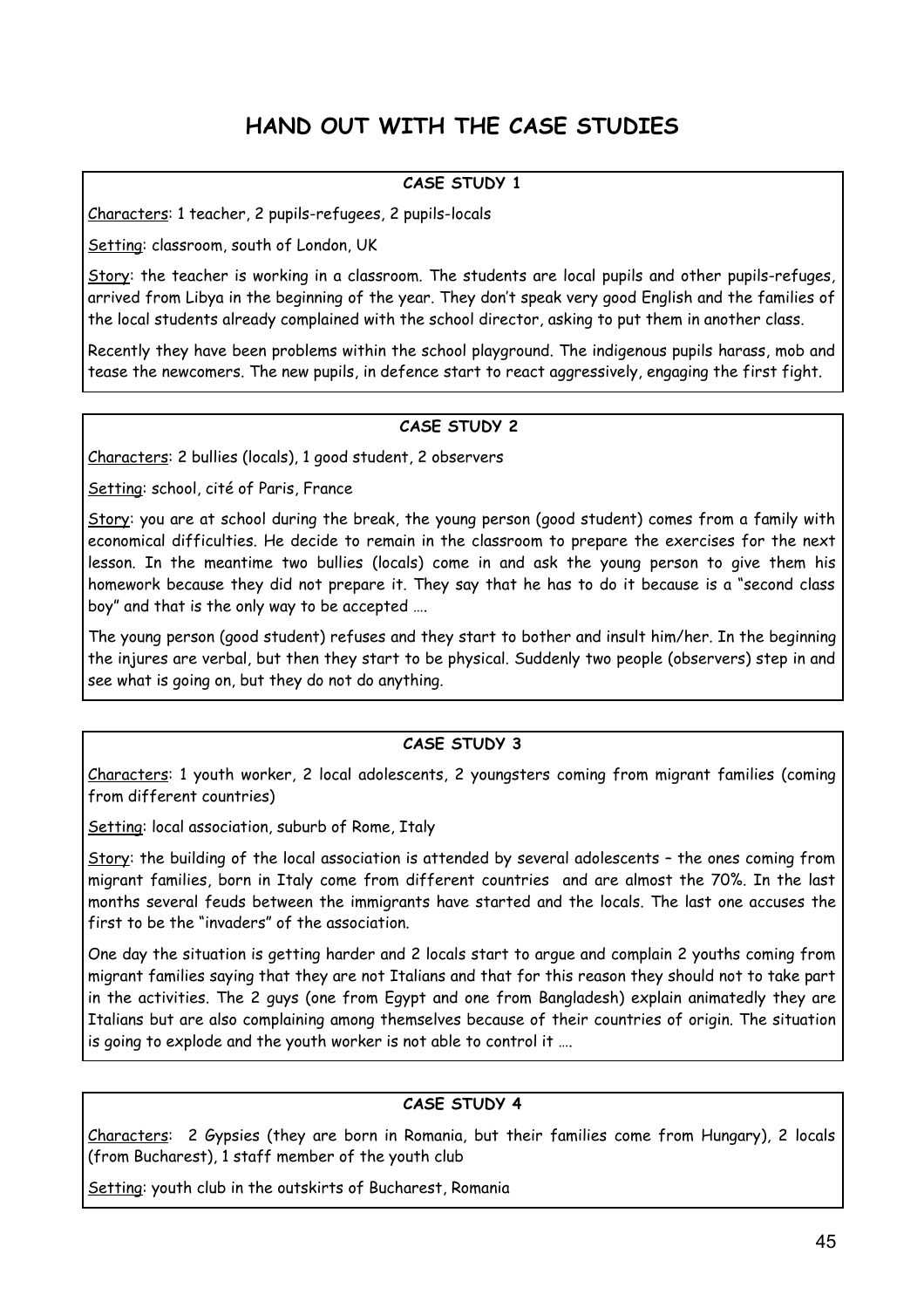Story: a Gypsy camp site is located nearby the building of the youth club and for a certain number of months every year Gypsy youth come to the youth club. This create friction between them and the young people who use the football camp in the centre. Each group tries to make territory against the others and the local pretends that Gypsies don't use the football camp.

One day, while the Gypsies are playing in the camp, the locals arrive and pretend that the Gypsies have to live the camp. They start to offend them saying that this part of the city became insecure since their arrival, that they are thief and ugly people. The Gypsies react and say that all these things are not true. They start to fight …

#### **CASE STUDY 5**

Characters: 1 camp leader, 3 participants coming from different countries and 2 youngsters (locals) with socio-cultural problems

Setting: international workcamp in Murcia, Spain

Story: the camp leader of an international workcamp in Murcia really believe that is important to work with the international and the local youth coming from problematic backgrounds to promote intercultural learning and active participation. For this reason, the camp, run with the support of the local Municipality is about the restoring and painting of a new part of the local centre that provides activities and games for the local youngsters. The opening day the 2 youngsters (locals) with sociocultural problems (that were already involved in the camp activities), encouraged by a group of local youth, start to make noise, want to have a party and get drunk. They do not take care of the new equipment in the centre. The other volunteers would like to take part in the activities and do not want to party. The camp leader try to moderate but the situation gets out of control: the youngsters start to argue and the discussion leads to a physical fight.

#### **CASE STUDY 6**

Characters: 1 camp leader, 4 volunteers coming from different countries and 1 "accessing" volunteer

Setting: international workcamp in Belarus

Story: the camp leader of an international workcamp in Belarus is running the camp activities planned in the programme. After the third day something strange happens: there is a volunteer who tents to be isolated and approaches the others in a rude way when he is asked to participate in the activities. The group doesn't like this behaviour and decides to approach him asking the reasons of his lack of participation. The reaction of the volunteer is this time violent and the situation gets out of control: the youngsters start to argue and the discussion leads to a physical fight.

After the event the camp leader gets in touch with the sending organization. After having contacted the family of this volunteer, discovers that he suffers of depressive crises and anger attacks.

The family asks the sending to leave their son to continue the experience since they believe it could be very important for him. In the meantime in the camp the tension raise and there are people in the group who want to push him out and others who want to involve him. One evening the discussion heats up and the two sub-groups start to shout at each other.

#### **CASE STUDY 7**

Characters: 1 project coordinator, 3 participants coming from different countries and 1 "accessing" participant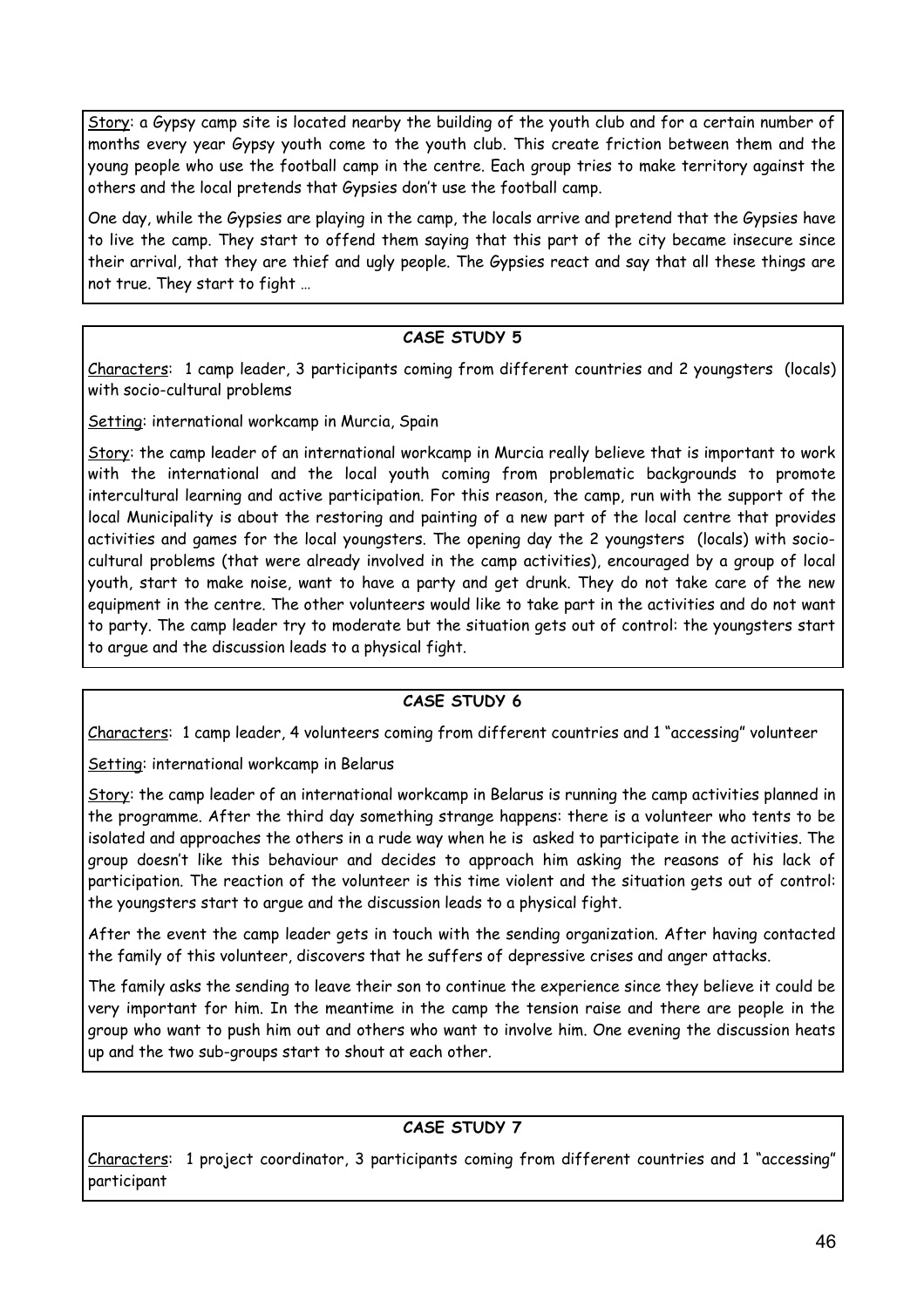Setting: youth exchange in Greece

Story: the project coordinator is implementing a youth exchange on art and social inclusion in a suburb of Athens. She knows that there is one of the international participant with fewer opportunities who does not speak English, but he received all the information before the project and believe to be prepared for any event.

After some days some participants in the group start to complain because they don't accept the fact that one of the participant doesn't speak at all English and he is not participating in the activities when, on the contrary one of the criteria of their selection was also to have the ability to work in English.

The project coordinator tries to explain to them the situation but, even if they seem to accept the linguistic barrier, they don't accept at all the fact he is participating only in few activities.

One day personal stuff (one earphone, one MP3 and one mobile phone) disappears and the owners blame immediately the "accessing" participant. The level of tension is raising when they force him to open his luggage and find the mobile phone. He says that he is not guilty and that he did not steal it. The level of the discussion raises till explosion of name calling and risks to become a physical fight. The project coordinator tries to intervene but she is not able to control it.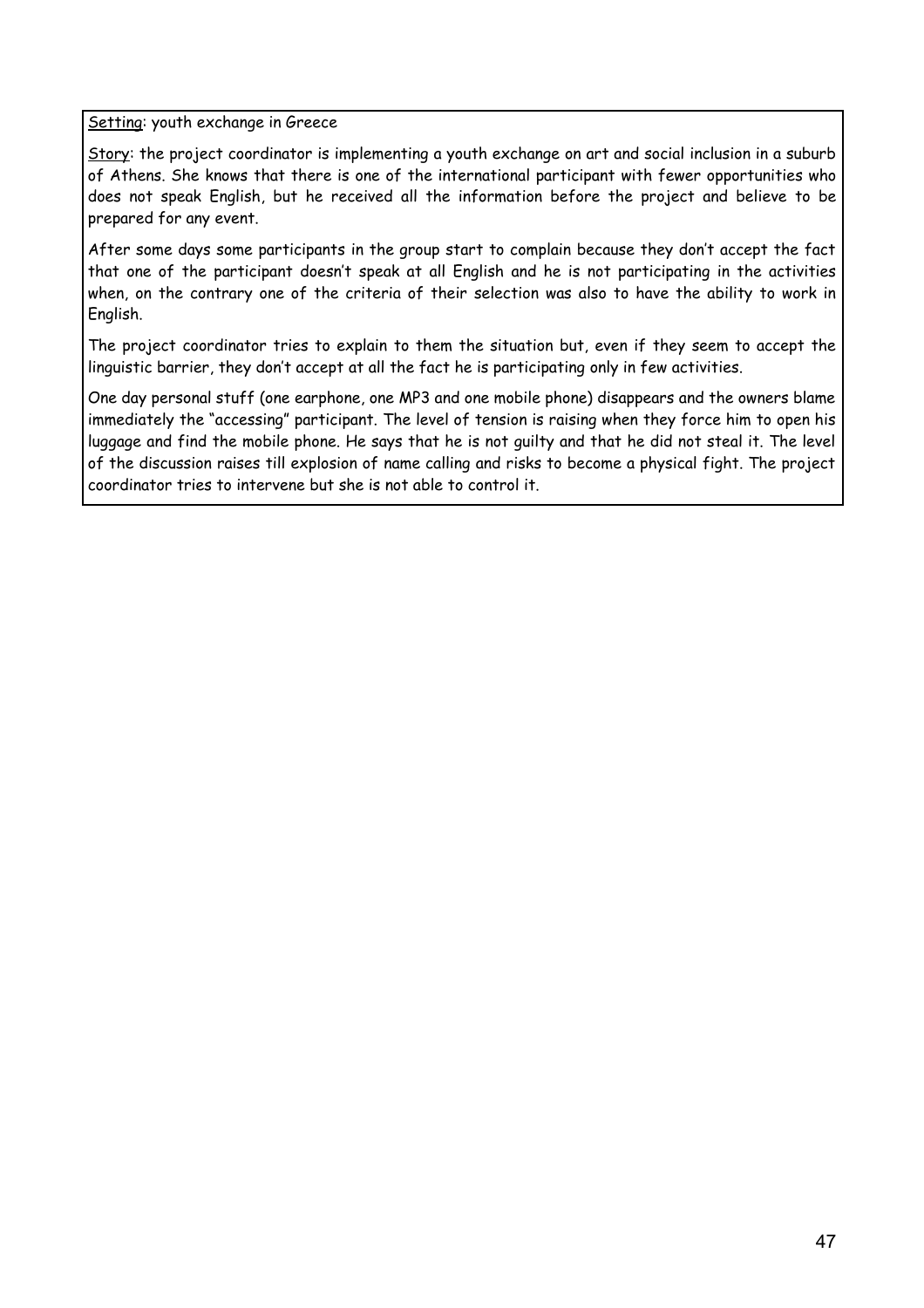# **17th APRIL 2012 - Tuesday (6th DAY)**

### **TOOL KITS IN PRACTICE**

### **Title: Presentation of the activity and implementation**

| Title           | Tool kits on practice: presentation of the activity and implementation                                                                                                                                                                                                                                                                                                                                                                                                                                                                                                                                                                                                                                                                                |
|-----------------|-------------------------------------------------------------------------------------------------------------------------------------------------------------------------------------------------------------------------------------------------------------------------------------------------------------------------------------------------------------------------------------------------------------------------------------------------------------------------------------------------------------------------------------------------------------------------------------------------------------------------------------------------------------------------------------------------------------------------------------------------------|
| Tool type       | Work in groups                                                                                                                                                                                                                                                                                                                                                                                                                                                                                                                                                                                                                                                                                                                                        |
| Tool topic/s    | Non formal education activities - setting of a training course                                                                                                                                                                                                                                                                                                                                                                                                                                                                                                                                                                                                                                                                                        |
| Aim             | To make participants practically experiment non formal education<br>activities, as trainers and as a participants;<br>To make them concretely experiment non formal education working<br>methods;<br>To make them in condition to:<br>Organize a training;<br>Organize a workshop;<br>Create one specific activity;<br>To implement the activity with an international group;<br>To evaluate the experience                                                                                                                                                                                                                                                                                                                                           |
| Material needed | Paper, pens, flipcharts, markers, colours, glue, scissors, ropes,<br>elastic, cloths                                                                                                                                                                                                                                                                                                                                                                                                                                                                                                                                                                                                                                                                  |
| <b>Duration</b> | 240 minutes                                                                                                                                                                                                                                                                                                                                                                                                                                                                                                                                                                                                                                                                                                                                           |
| Description     | Presentation of the activity to the group:<br>1. Introduction: at this final stage of the training, we invite you to<br>take the position of trainers: to decide which kind of training<br>activity you want to do, to create a team for it, to prepare the<br>training, to rehearse it, to play it and to evaluate it all together.<br>For the whole process, we will have one and a half day (10 working<br>hours): 5 hours for preparation and 5 hours for implementation. Each<br>group will have a space of 2 hours for their presentation (1'30 for<br>the activity: introduction to the whole programme and playing some<br>of its activities and 30 minutes: evaluation);<br>2. The training activities you will develop: you will be able to |
|                 | choose.                                                                                                                                                                                                                                                                                                                                                                                                                                                                                                                                                                                                                                                                                                                                               |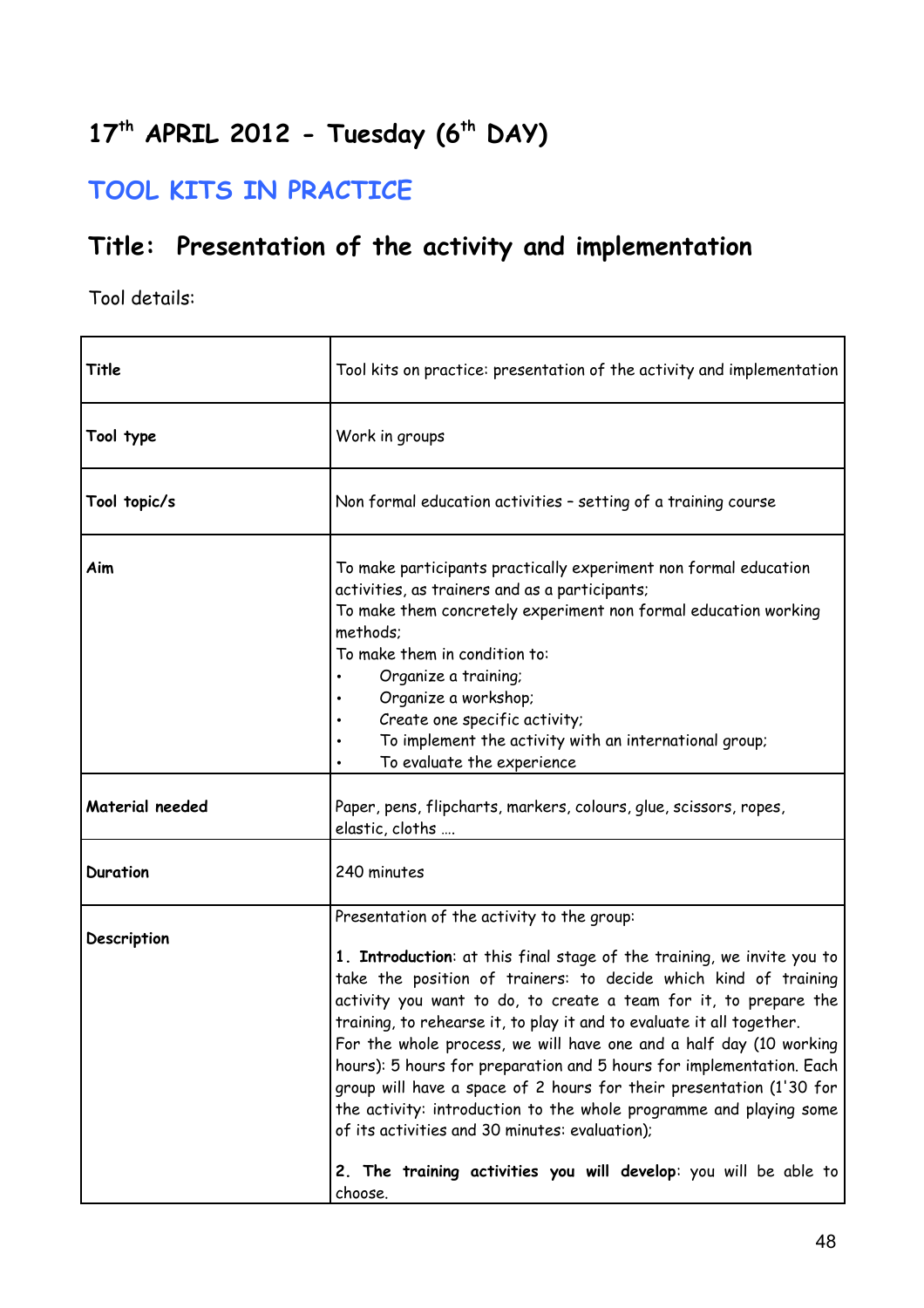| Our idea is that you can choose the kind of proposal that fits you (in<br>terms of experience, will of development, interest for the topics,<br>etc.), making a team according to interests and common goals.                                                                                                                                                                                                                                                                                                                                                                                                                                                                                                           |
|-------------------------------------------------------------------------------------------------------------------------------------------------------------------------------------------------------------------------------------------------------------------------------------------------------------------------------------------------------------------------------------------------------------------------------------------------------------------------------------------------------------------------------------------------------------------------------------------------------------------------------------------------------------------------------------------------------------------------|
| Proposals:                                                                                                                                                                                                                                                                                                                                                                                                                                                                                                                                                                                                                                                                                                              |
| Make a workshop (of about 3-5 hours) on Intercultural learning<br>and social inclusion;<br>Make a workshop (of about 3-5 hours) on Sustainability, IVS<br>and social inclusion;<br>Organize a training of 2 days on a topic;<br>Organize a training of 5-7 days on a topic.                                                                                                                                                                                                                                                                                                                                                                                                                                             |
| NOTE: These are open proposals that you can modify, or you can do<br>something different according to your interests. Just take in<br>account that you should be realistic in your goals, that you should<br>find a team to make them real (and therefore you'll have to be<br>flexible on your ideas) and that the maximum number of teams is 6.                                                                                                                                                                                                                                                                                                                                                                       |
| 3. Short presentation: prepare a short presentation and a short<br>summary of your work for everyone. The short presentation has to<br>be shared within the end of the day, so that each group is going to<br>be updated about the work of the others. The presentation will be<br>afterwards introductive for the activity run the day after<br>"presentation and evaluation";                                                                                                                                                                                                                                                                                                                                         |
| 4. Preparation of the activity: each group has to prepare the<br>activity (for more info, have a look at the guide you will find below);                                                                                                                                                                                                                                                                                                                                                                                                                                                                                                                                                                                |
| 5. Implementation of the activity: each group will have a space of 2<br>hours for their presentation (1'30 for the activity: introduction to<br>the whole programme and playing some of its activities and 30<br>minutes: evaluation).<br>It's scheduled a rotation in the groups so that each one can play the<br>activity as a pool of trainers with another group (participants) and<br>can take part in one activity (played by another group - pool of<br>trainers) as participant.<br>Here one example in the group division: group A plays with the group<br>A1 (and then the contrary), group B plays with the group B1 (and then<br>the contrary), group C plays with the group C1 (and then the<br>contrary); |
| 6. Closure: at the end of the entire activity the group will be back in<br>plenary for the general conclusions.                                                                                                                                                                                                                                                                                                                                                                                                                                                                                                                                                                                                         |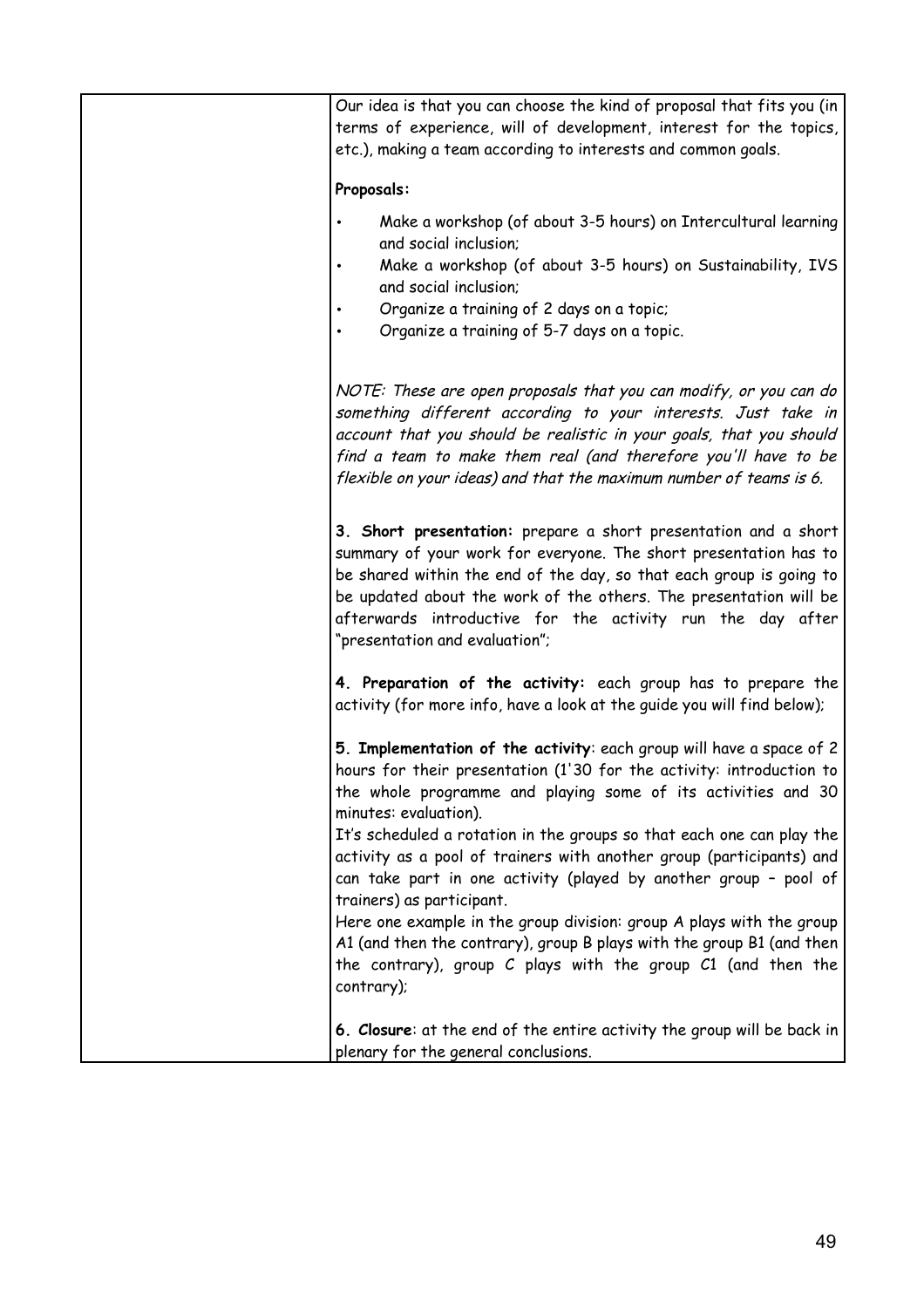#### **GUIDE to design and implement your training activities**

#### **A. Design the main framework for your workshop/training**

- Choose your **topics** and your main **aims**;
- Define your **goals**;
- Choose the **target/profile of participants** you make the workshop for (age, experience, social background, specificities,...);
- Choose the **context** (place to make it, if it is an isolated session or in the middle of a training, or in the middle of a project about something, or... etc.).

#### **B. Work on the topic and on the training:**

- Find **information** about the topic, related to your goals;
- Find, compare, analyse, create and **choose activities and tools** that are helpful and adequate for you and your training.

**B 1. Define the structure** of the training/workshop (introduction, activities, evaluation, breaks, etc.); taking in account:

- the needs as the group;
- the needs for the topic,
- the situations in terms of comfort of the participants (comfort, stretching, crisis, panic zones), attention, etc.
- **B 2. Define the main topics and "messages"** to work on at each activity.

#### **B 3. Analyse and prepare in depth** each of the **activities**:

- Play them;
- See what and how it comes out:
- See the needs and risks;
- See how they fit in the process you want to create.
- **B 4. Check** again the whole evolution of the training,
- from the introduction to the conclusions:
- from the getting to know each other to the final goodbye.

#### **C. Work on the pool of trainers**

- roles in the pool;
- who makes what;
- who is involved in each activity.

#### **D. Prepare each activity**

- Logistics: What materials do you need? Which kind of room? When do we start? Etc.
- Play the games and rehearse: so that everybody in charge is aware on how it goes and what can happen;
- Prepare the general introduction and the general conclusion.

#### **E. Prepare a short presentation and a short summary for everyone**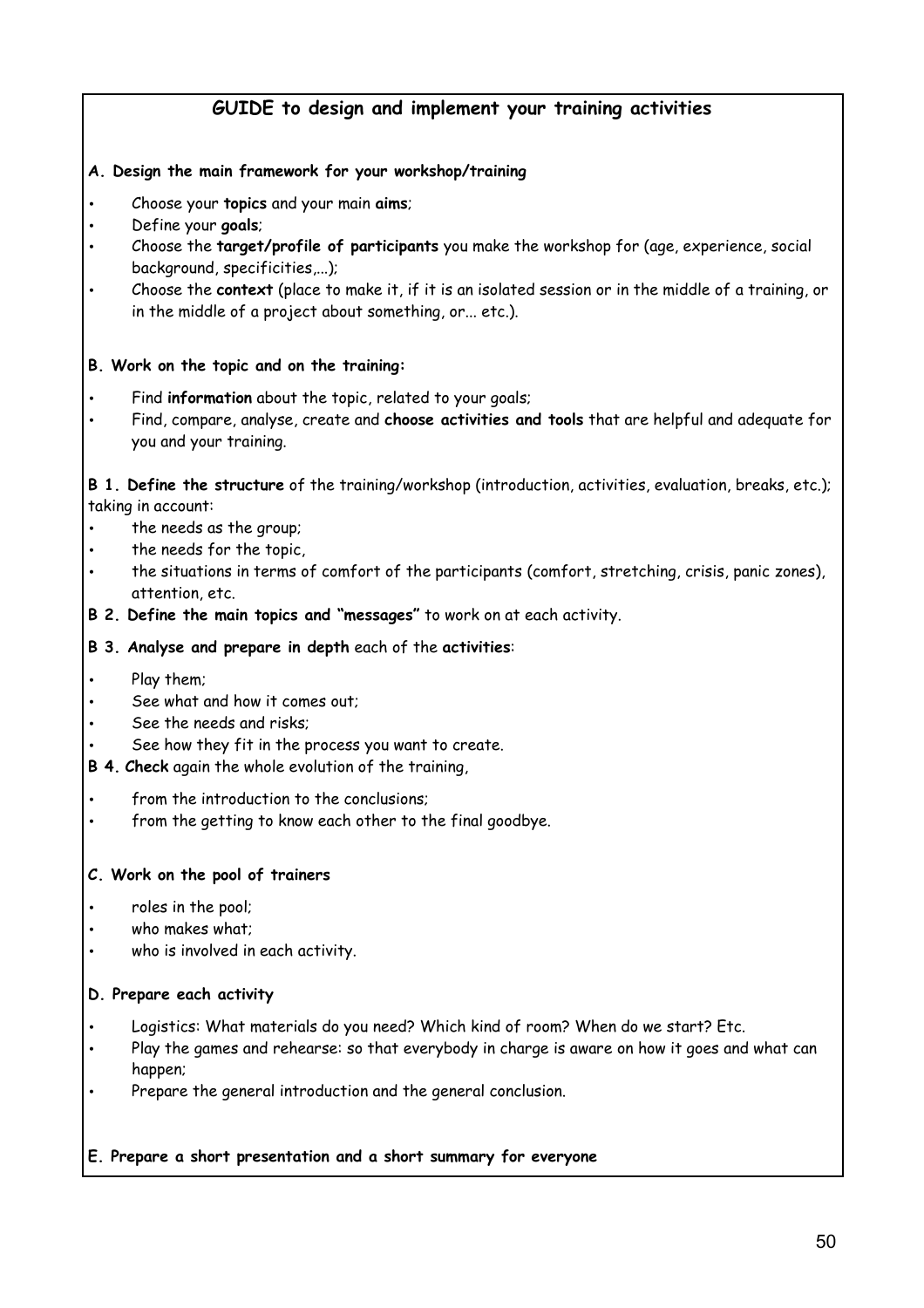### **DIFFERENCES BETWEEN THE ROLE OF THE TRAINER AND OF THE FACILITATOR**

### **Title: Trainer-Facilitator**

Tool details:

| Title           | Trainer-Facilitator                                                                                                                                                                                                                                                                                                                                                        |
|-----------------|----------------------------------------------------------------------------------------------------------------------------------------------------------------------------------------------------------------------------------------------------------------------------------------------------------------------------------------------------------------------------|
| Tool type       | Brainstorming in groups and plenary                                                                                                                                                                                                                                                                                                                                        |
| Tool topic/s    | Trainer role and facilitator role in a training course                                                                                                                                                                                                                                                                                                                     |
| Aim             | To make participants analyse and share the differences between the<br>role of a trainer and of a facilitator.<br>The activity is propaedeutic for the workshop "Tool Kits in Practice"<br>and specifically in the definition of the roles within the pool in order<br>to keep a good balance                                                                               |
| Material needed | Paper, pens, flipcharts, markers                                                                                                                                                                                                                                                                                                                                           |
| <b>Duration</b> | 45 minutes                                                                                                                                                                                                                                                                                                                                                                 |
| Description     | Participants are divided in 5 groups, each group has the following<br>task: discuss, share and define the differences between the role of<br>trainer and the role of facilitator and to fix them in a flipchart.<br>Then every group presents in plenary.<br>The pool will facilitate the discussion and the definition of<br>differences between the two different roles. |

### **PRESENTATION OF WHAT A WORKSHOP IS**

### **Title: What is a workshop?**

| Title | What is a workshop? |
|-------|---------------------|
|       |                     |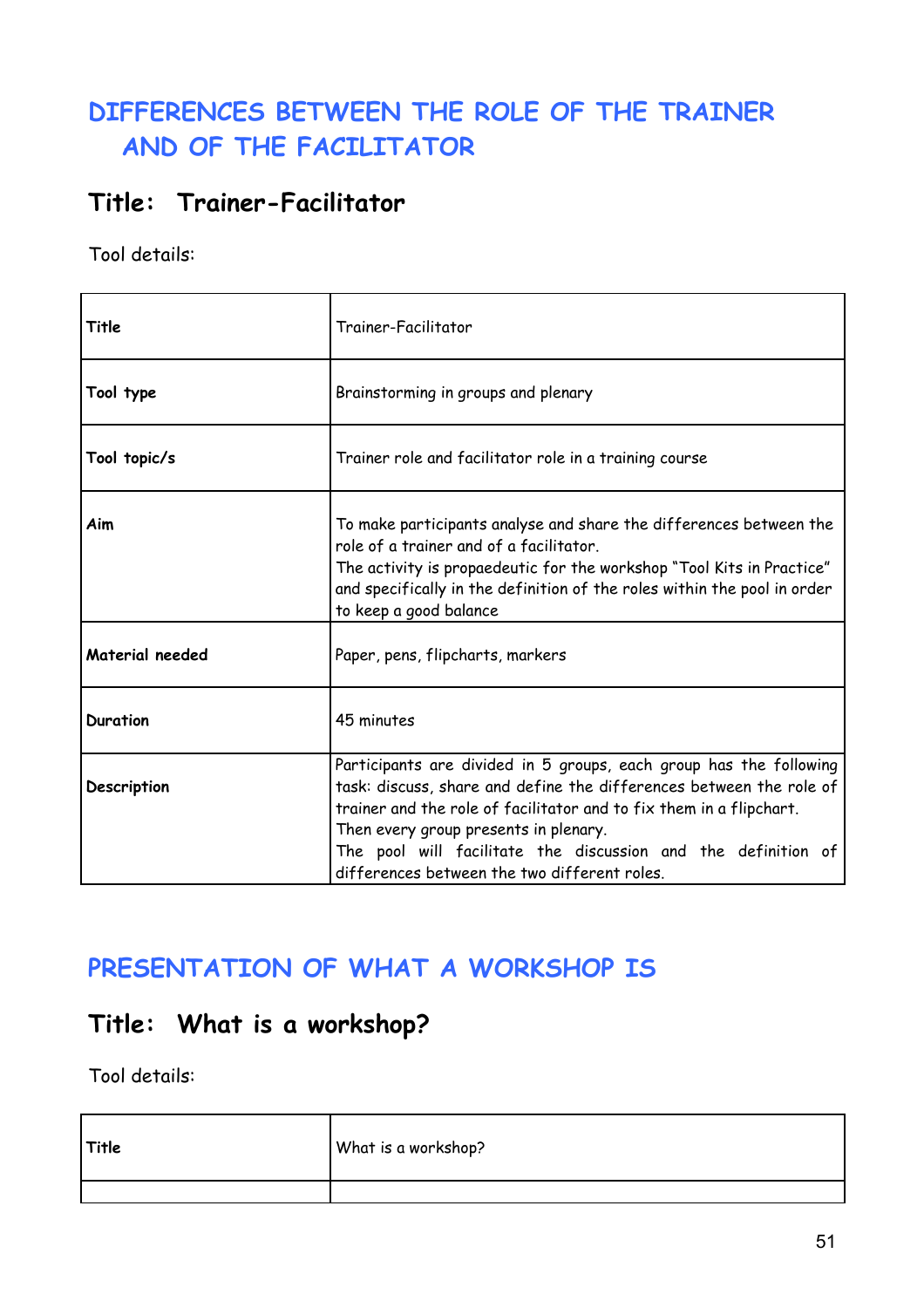| Tool type       | Short presentation in plenary                                                                                                                                       |
|-----------------|---------------------------------------------------------------------------------------------------------------------------------------------------------------------|
| Tool topic/s    | Differences between a training course and a workshop                                                                                                                |
| Aim             | To make participants aware of the differences between a training<br>course and a workshop.<br>The activity is propaedeutic for the workshop "Tool Kits in Practice" |
| Material needed | none                                                                                                                                                                |
| Duration        | 15 minutes                                                                                                                                                          |
| Description     | The pool shares in plenary the difference between a training course<br>and a workshop. Time for questions and comments from the<br>participants is left.            |

### **FEEDBACKS**

### **Title: Feed Back Rules**

| Title           | Feed back rules                                                                                                                                                                                                         |
|-----------------|-------------------------------------------------------------------------------------------------------------------------------------------------------------------------------------------------------------------------|
| Tool type       | <b>Feed Back Rules</b>                                                                                                                                                                                                  |
| Tool topic/s    | To learn how to give and get feedback after the training                                                                                                                                                                |
| Aim             | none                                                                                                                                                                                                                    |
| Material needed | none                                                                                                                                                                                                                    |
| Duration        | 15 minutes                                                                                                                                                                                                              |
| Description     | Aim of this tool is to make participants think on how to give a<br>positive feedback to another person, by putting them in the situation<br>to have to provide feedbacks to randomly selected person from the<br>group. |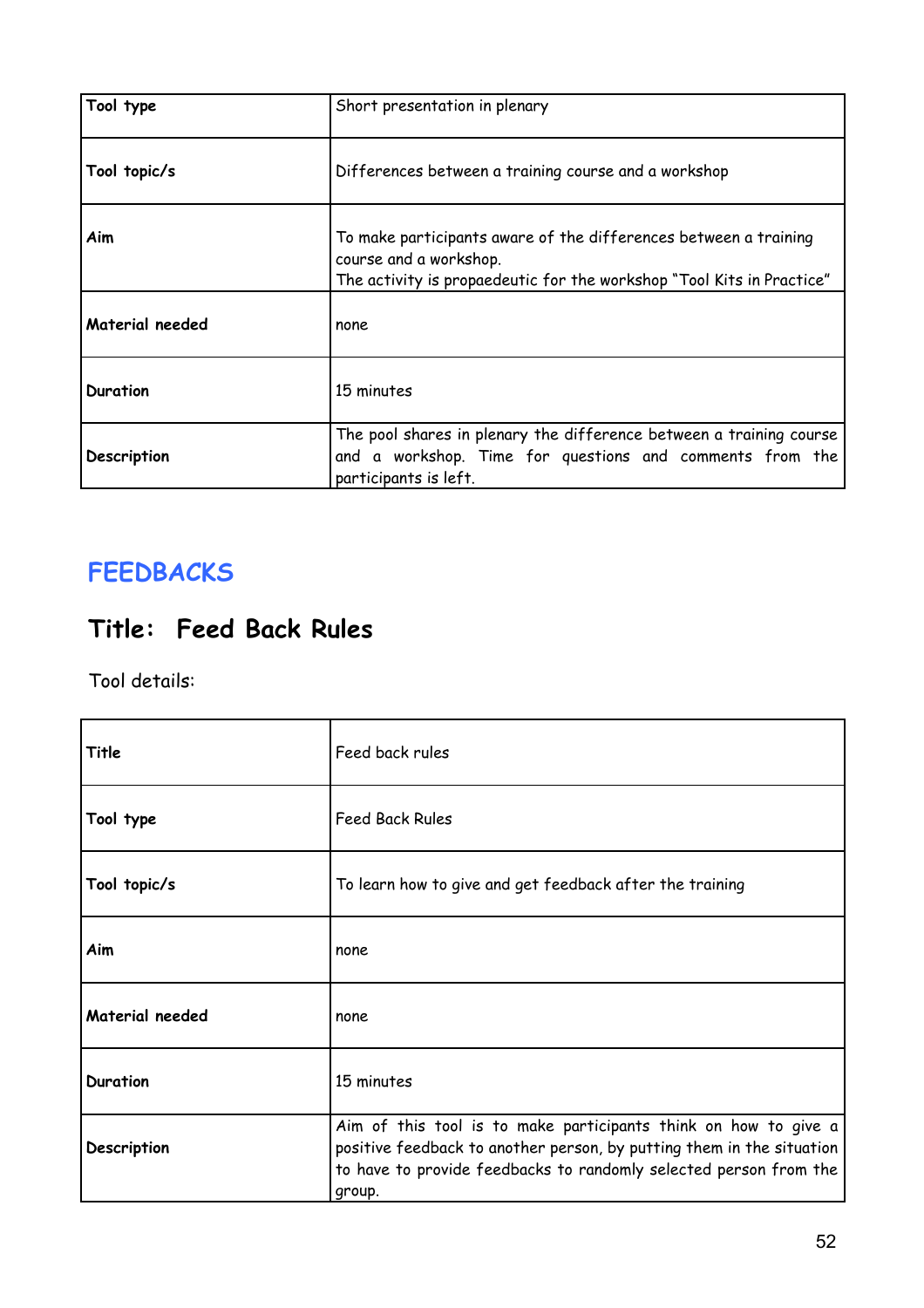| The task is to start walking around the room where the entire group<br>is and look who is there around us. The walking goes on and on until<br>the moment when a trainer says STOP. At that moment all the<br>participants have to turn to the person closest to them and each of<br>them gets two minutes to answer a question given by the trainer.<br>After spending 4 minutes together exchanging feedbacks,<br>participants should start walking around again, until hearing another<br>STOP and second question. |
|------------------------------------------------------------------------------------------------------------------------------------------------------------------------------------------------------------------------------------------------------------------------------------------------------------------------------------------------------------------------------------------------------------------------------------------------------------------------------------------------------------------------|
| There are three questions:<br>1. What was my first impression about you?<br>2. What did I learn to appreciate about you?<br>3. What do I wish you for the future?                                                                                                                                                                                                                                                                                                                                                      |
| The focus is on giving positive feedback, since all the questions are<br>very personal and we don't want anyone to feel uncomfortable or<br>hurt. But rather to get a chance to think how could we find positive<br>words for people we work with and encourage them to continue<br>working and trying to improve them all the time.                                                                                                                                                                                   |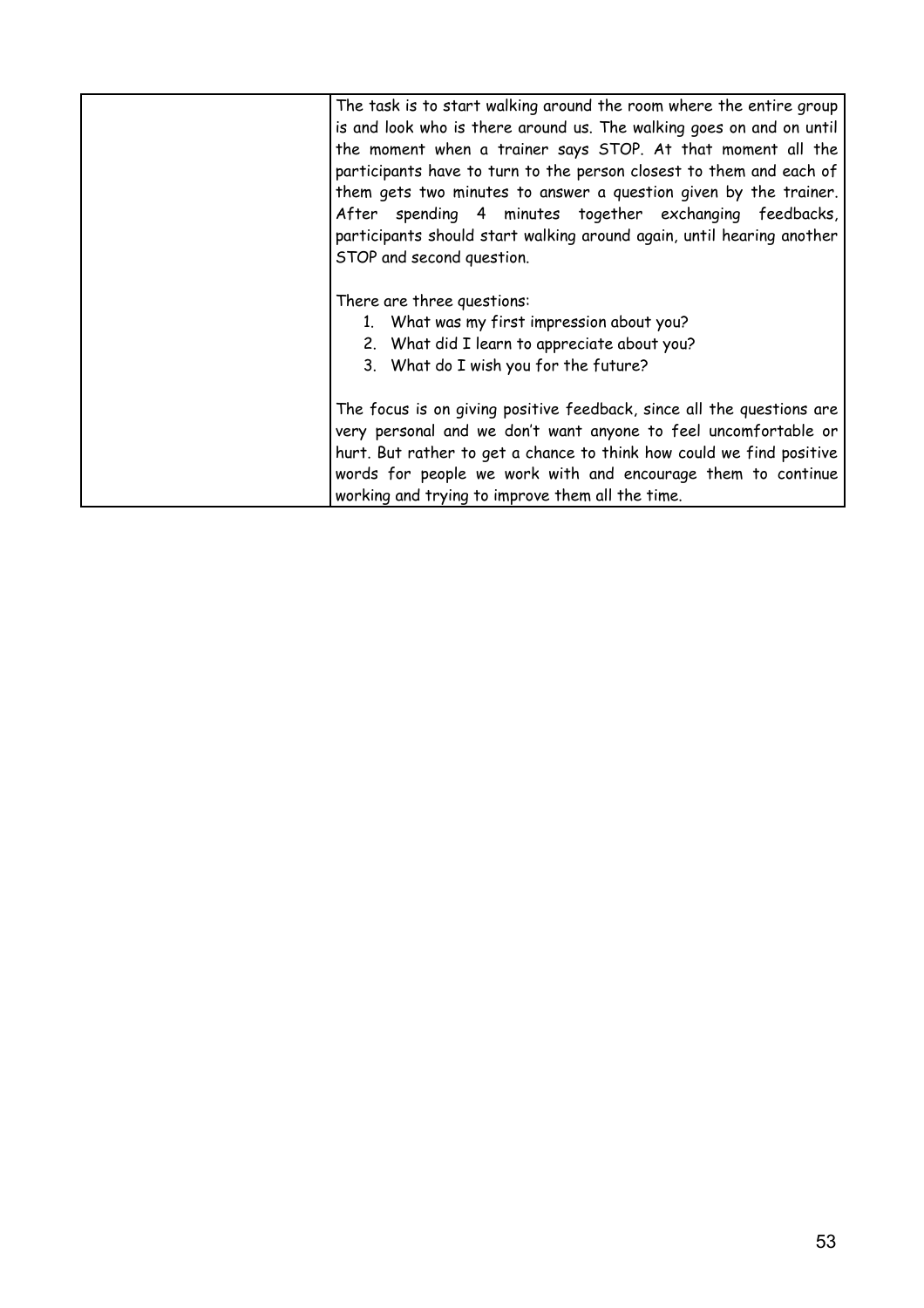## **18th APRIL 2012 - Wednesday (7th DAY)**

### **TOOL KITS IN PRACTICE**

### **Title: Presentation of the tool kits and evaluation**

| Title           | Tool kits in practice - presentation of the tool kits and evaluation                                                                                                                                                                                                                                                                                                                                                                                                                                                                                                                                                                                                                                                         |
|-----------------|------------------------------------------------------------------------------------------------------------------------------------------------------------------------------------------------------------------------------------------------------------------------------------------------------------------------------------------------------------------------------------------------------------------------------------------------------------------------------------------------------------------------------------------------------------------------------------------------------------------------------------------------------------------------------------------------------------------------------|
| Tool type       | Work in groups                                                                                                                                                                                                                                                                                                                                                                                                                                                                                                                                                                                                                                                                                                               |
| Tool topic/s    | Non formal education activities - setting of a training course                                                                                                                                                                                                                                                                                                                                                                                                                                                                                                                                                                                                                                                               |
| Aim             | To make participants practically experiment non formal education<br>activities, as trainers and as a participants; to make them concretely<br>experiment non formal education working methods; to make them in<br>condition to:<br>Organize a training;<br>Organize a workshop;<br>Create one specific activity;<br>To implement the activity with an international group;<br>To evaluate the experience                                                                                                                                                                                                                                                                                                                     |
| Material needed | Paper, pens, flipcharts, markers, colours, glue, scissors, ropes,<br>elastics, cloths                                                                                                                                                                                                                                                                                                                                                                                                                                                                                                                                                                                                                                        |
| <b>Duration</b> | 360 minutes                                                                                                                                                                                                                                                                                                                                                                                                                                                                                                                                                                                                                                                                                                                  |
| Description     | 1. Implementation of the activity: each group will have a space of 2<br>hours for their presentation (1'30 for the activity: introduction to<br>the whole programme and playing some of its activities and 30<br>minutes: evaluation).<br>It's scheduled a rotation in the groups so that each one can play the<br>activity as a pool of trainers with another group (participants) and<br>can take part in one activity (played by another group - pool of<br>trainers) as a participant.<br>Here is one example in the group division: group A plays with the<br>group A1 (and then the contrary), group B plays with the group B1<br>(and then the contrary), group C plays with the group C1 (and then<br>the contrary); |
|                 | Key questions for the debriefing:<br>How was the cooperation within the group?                                                                                                                                                                                                                                                                                                                                                                                                                                                                                                                                                                                                                                               |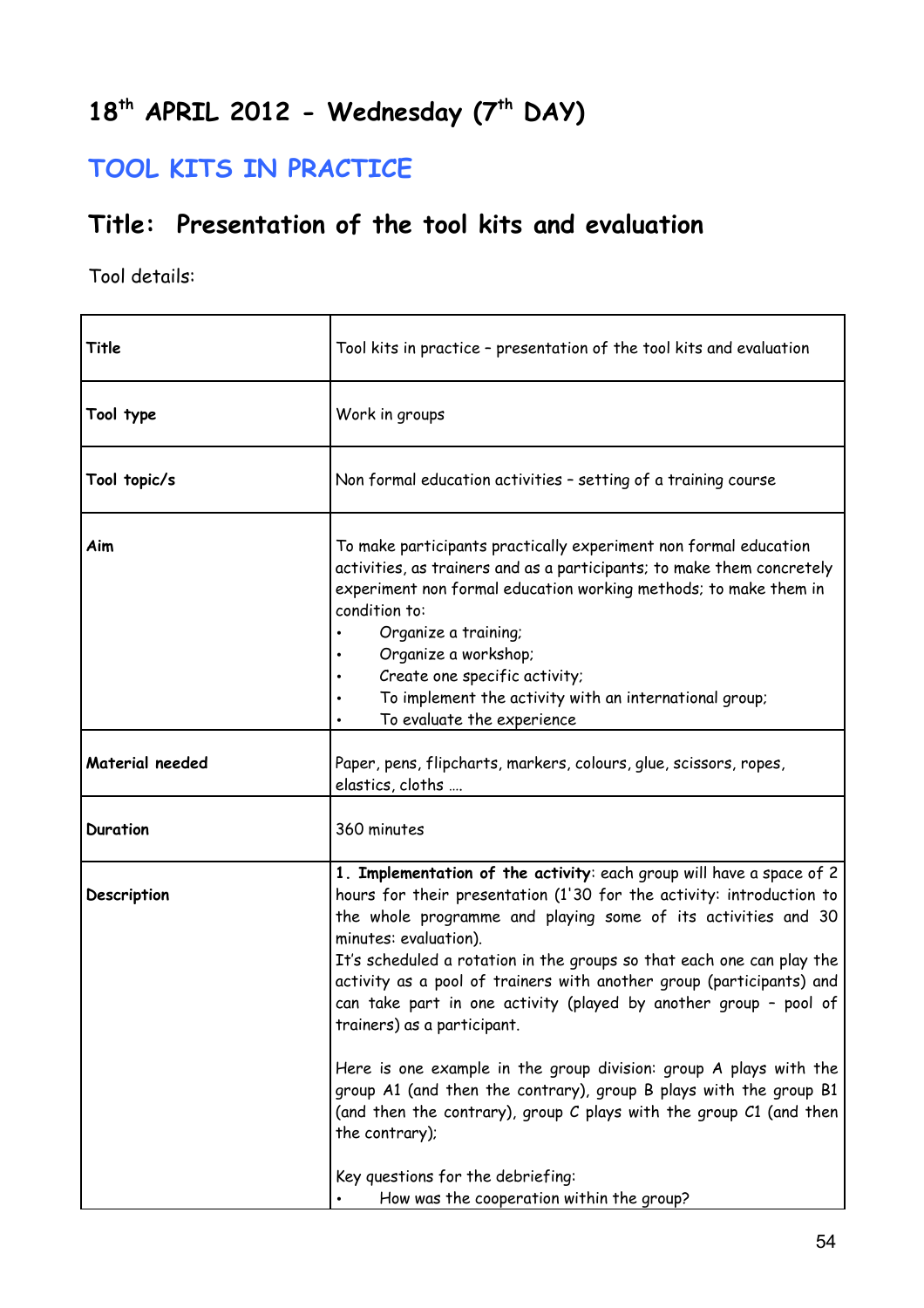| $\bullet$<br>$\bullet$ | How was the roles division within the pool?<br>How the activities have been presented?<br>Do you think some logistic aspects could be changed or<br>modified?<br>Were the working methods experimented really effective?<br>Do you think some working methods could be changed or<br>modified? |
|------------------------|------------------------------------------------------------------------------------------------------------------------------------------------------------------------------------------------------------------------------------------------------------------------------------------------|
|                        | 2. Closure: at the end of the entire activity the group will be back in<br>plenary for the general conclusions.                                                                                                                                                                                |